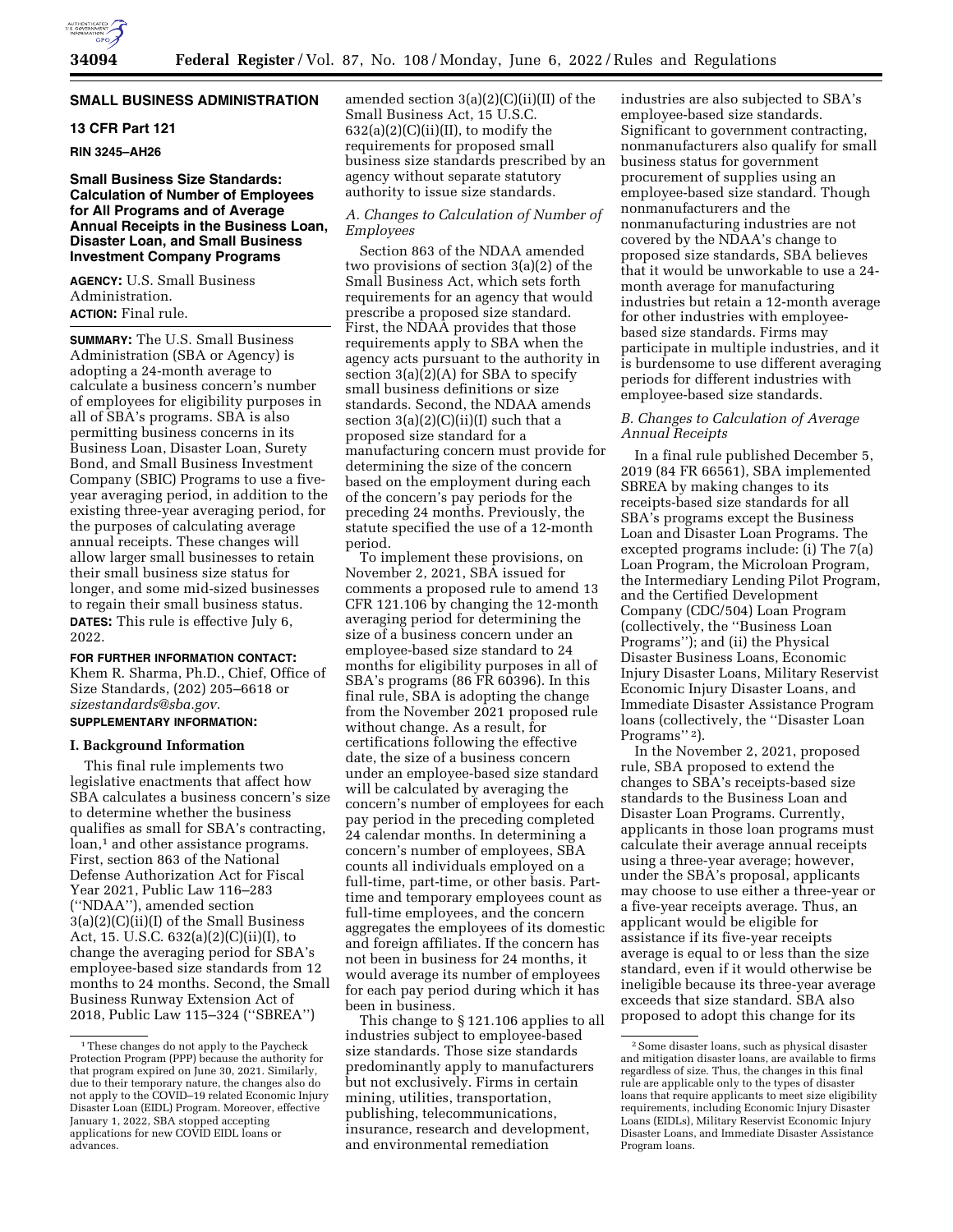Small Business Investment Company (SBIC) program, allowing small business applicants for financing from an SBIC to choose to use either a three-year average or a five-year average for purposes of determining eligibility based on a receipt-based size standard. In this final rule, SBA is adopting the changes to the averaging period for calculating average annual receipts for the Business Loan, Disaster Loan, and SBIC Programs as proposed in the November 2021 proposed rule.3

The December 2019 final rule did not exempt the applicants in the SBA's Surety Bond Guarantee (SBG) Program from the change in the calculation of average annual receipts in accordance with Public Law 115–324. Consequently, to establish eligibility under a receipts-based size standard, the applicants to the SBG Program were using either a three-year or a five-year receipts average until January 6, 2022, and a five-year receipts average thereafter. In the November 2021 proposed rule, SBA did not propose to allow the applicants to the SBG Program to choose to use either a three-year or a five-year receipts average to establish eligibility under a receipts-based size standard. However, in response to a comment received from the public, this final rule provides that the change in the receipts calculation in the November 2021 proposed rule is also applicable to the SBG program.

Like the changes in the December 2019 final rule, these changes will expand the eligibility of larger small businesses and some mid-sized businesses for SBA's financial assistance. An advanced small business may be able to retain its small business status for a longer period, if it is close to exceeding the size standard. Similarly, a mid-sized business may be able to regain its small business status if it would otherwise have exceeded the size standard.

These changes differ in some respects from what SBA implemented in the December 2019 final rule. In particular, SBA will not issue a ''transition period'' that SBA provided in the December 2019 final rule. That rule applied size standards changes to all SBA's programs, outside of the SBA Business Loan and Disaster Loan Programs. Starting on January 6, 2020, those programs began permitting participants to elect whether to use a three-year average or a five-year average to

calculate average annual receipts. That election ended on January 6, 2022, however, marking the end of the transition period for those changes. As of January 6, 2022, all SBA programs, except SBA's Business Loan and Disaster Loan Programs, use a five-year average for purposes of calculating average annual receipts.

Conversely, the changes in this final rule allow for an election for the applicants to the SBA's Business Loan, Disaster Loan, SBG, and SBIC Programs to choose either the three-year or fiveyear receipts average, but do not have a transition period. SBA intends to make this election available indefinitely. This recognizes the differences between the SBA's financial assistance programs and the government contracting programs, where firms are competing against one another. Where there is competition, businesses should be competing on an equal basis; therefore, the December 2019 final rule provided that, after the end of the transition period, government contractors all would use a five-year averaging period. By contrast, in the financial assistance programs, applicants are evaluated on an applicant-by-applicant basis. It is, thus, not prejudicial to ensure that applicants use the same size criteria. As a result, SBA does not believe it is necessary to limit the election in the financial assistance programs to a two-year period.

In its June 24, 2019, proposed rule to implement the provision under SBREA (84 FR 29399), SBA received some comments from participants in the business loan programs. SBA also considered those comments in preparing this final rule. Prior commenters asked that SBA use the five-year receipts average only for calculating average annual receipts, not for other aspects of loan application purposes. Accordingly, in this final rule, SBA authorizes the three-year or fiveyear election only for the calculation of receipts for SBA's Business Loan, Disaster Loan, SBG, and SBIC programs, but not for any other purposes. Other calculations remain unchanged. Prior commenters also asked that SBA authorize the applicants to the Business Loan Programs to continue to use a three-year average. Accordingly, this final rule uses an election, not a mandate. For the most part, lenders and applicants will continue to be able to use a three-year average. Where an applicant qualifies as small under the 3 year analysis, the analysis is complete, and the firm would not need to submit (and SBA would not need to review) any information pertaining to fiscal years beyond the last three fiscal years.

The only exception will be where the applicant would not qualify as a small business using a three-year average. In that case, the applicant may use a fiveyear average to qualify as small. As noted previously, the applicants will also be allowed to qualify for a business loan using the alternative size standard in section 3(a)(5)(B) of the Small Business Act.

### **II. Discussion of Comments**

In the November 2021 proposed rule, SBA sought comments on its proposal to change the 12-month averaging period for employee-based size standards to a 24-month averaging period and permit businesses in the Business Loan, Disaster Loan, and SBIC Programs to use either a three-year average or a five-year average for calculating average annual receipts for the purposes of qualifying as a small business. SBA received 17 timely comments to the proposed rule, of which 14 pertained to the SBA's proposed change in the averaging period for calculating employees. Of the 14 comments pertinent to the calculation of employees, eight supported the SBA's proposed change and five opposed it. One commenter raised concerns about how SBA defines employees generally.

SBA received nine comments pertaining to its proposal to allow applicants to the SBA's Business Loan, EIDL and SBIC Programs to choose either a three-year or five-year averaging period to calculate average annual receipts. Of the nine comments pertinent to this issue, six supported the SBA's proposed change and three opposed it. SBA also received one comment from OMB relating to a review of the information collection change related to from this rule.

SBA also received a late comment regarding the treatment of SBA's SBG program under the averaging rules. The comment raised valid concerns about how the SBG program was being treated inconsistently for receipts averaging, and, as such, SBA considers that comment below.

All public comments to the proposed rule are available at *[www.regulations.gov](http://www.regulations.gov)* (RIN 3245–AH16) and are summarized and discussed below by topic, along with SBA's responses.

# *Comments Supporting the 24-Month Averaging Period for the Calculation of Employees*

Eight commenters expressed support for SBA's proposal to change the averaging period for calculating employees for SBA's employee-based size standards from 12 months to 24 months. Commenters supporting SBA's

<sup>3</sup>Businesses seeking SBA 7(a) and 504 loans and those seeking financing from an SBIC could seek to qualify as small under a tangible net worth and net income-based alternative size standard, in addition to an industry-based employee or receipts-based size standard.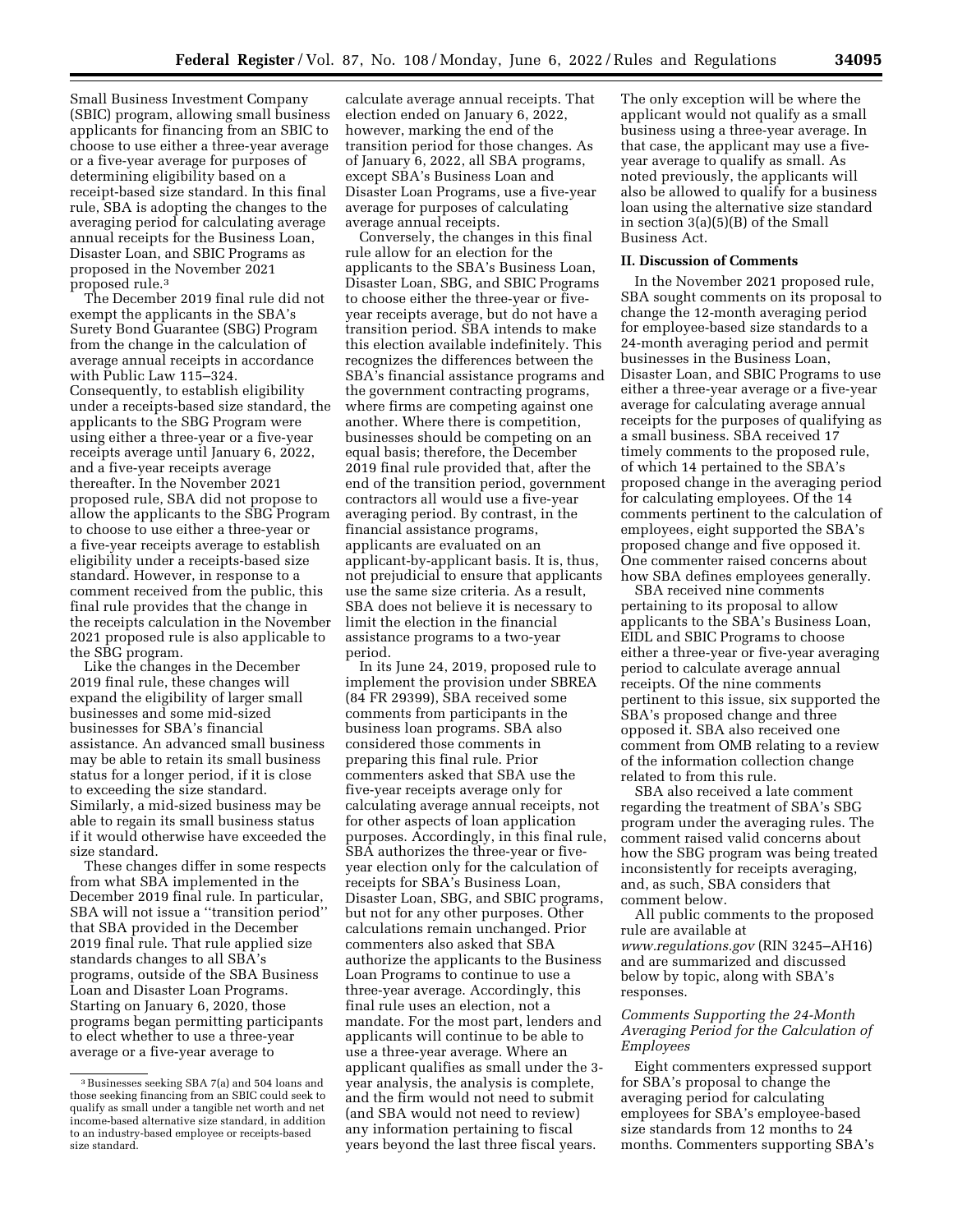proposed change believed that the proposed 24-month averaging period would allow firms to better adjust to short-to-medium term spikes in hiring, provide certain growing small businesses the opportunity to retain their small business status and access to SBA programs for a longer period, and allow some firms that recently exceeded the size standard to regain their small business size status and become eligible for federal small business assistance again. One commenter expressed that SBA's proposal would give small businesses much needed flexibility during these challenging times due to the COVID–19 pandemic and will help U.S. small businesses obtain necessary support to sustain operations and recover from the pandemic.

### *SBA Response*

SBA agrees with commenters that SBA's proposal to increase the averaging period for the calculation of employees from 12 months to 24 months will allow firms to better adjust to surges in employment in both the short and medium term. SBA also agrees with commenters that advanced small businesses will retain access to SBA's procurement and financial assistance programs for a longer period because of this change and some businesses that recently exceeded their size standard will regain their eligibility for SBA's programs. SBA believes that expanding the reach of its programs to include a greater number of small businesses supports all small businesses and the overall economy as the Nation continues to recover from the economic challenges caused by the COVID–19 pandemic and small businesses remain in need of SBA assistance.

As discussed in the regulatory impact analysis section of this rule, the change in averaging period for employees would result in four primary impacts, which can be categorized as either having a ''expansive impact'' or ''contractive impact'' on size status of both currently large and small businesses. Allowing some firms that currently do not qualify as small to gain small business status and some advanced small firms to remain small business status for a longer period represents the expansive impact of the final rule. Causing some currently small firms to lose or shorten their small business is the contractive impact.

While some small firms may experience contractive impacts from SBA's proposed change to the averaging period for employees, SBA estimates that the number of firms with expansive impacts will be greater. For example, as shown in Table 16 of this final rule,

based on the 2012 Economic Census data, the number of firms with expansive impacts (1,484) exceeds the number of firms with contractive impacts (1,050), with a net impact of about 435 firms either extending or regaining their small business status. SBA estimates that changing the period for calculating the average number of employees for size standards from 12 months to 24 months would result in a net gain of about \$158 million (or 0.3% increase from the baseline) in federal small business contract dollars.

# *Comment on Allowing a Transition Period for Calculation of Employees*

Citing SBA's transition period for calculating average annual receipts, one commenter urged SBA to adopt a twoyear transition period where firms could choose to use either a 12-month or 24 month averaging period to reduce any adverse impacts on small businesses caused by an abrupt change in the calculation of employees. The commenter also concurred with applying the change to both manufacturing industries and nonmanufacturers subject to employeebased size standards. The commenter maintained that in apparel manufacturing where IDIQ contracts are common, one or two large task orders may require a significant increase in the number of employees and could easily push a small business contractor over the size threshold, and it would take longer for the impacted small business to fall below the size threshold under the 24-month averaging method. Offering a transition period, the commenter added, would minimize the change's negative impact on small businesses.

### *SBA's Response*

SBA believes that a two-year transition period for the calculation of employees at the current moment of the COVID–19 pandemic recovery will not provide enough benefit to deviate from the principles of fair competition. The data demonstrates a consistently increasing trend in employment in manufacturing and other industries subject to employee-based size standards since a drastic drop in employment in April 2020. For example, according to the Bureau of Labor Statistics (BLS) data, manufacturing employment has steadily increased from a low of about 11.4 million in April 2020 (compared to 12.7 million in March 2020) to about 12.6 million in December 2021. As discussed in the proposed rule, when the employment figures are in an increasing trend, the 24-month employee-average

will typically be lower than the 12 month average. With the economy continuing to recover from the COVID– 19 pandemic with employment almost returning to the pre-pandemic level, SBA expects employment to continue its increasing trend in the coming months. Accordingly, going forward SBA expects the 24-month employee average to be lower than the 12-month average for most businesses, thereby rendering a transition period no longer necessary.

For this reason, SBA will not use a multi-year transition period for the calculation of employees. That means that after this final rule takes on effect, SBA will calculate the number of employees using the 24-month averaging period only, as proposed.

### *Comment on Ensuring Small Business Benefits Are Targeted to Intended Beneficiaries*

SBA received a comment from a trade association representing Black-owned businesses applauding SBA's efforts to adjust small business size standards and to provide more flexibility in maintaining eligibility for growing small businesses to participate in the 8(a) Business Development (BD) Program and other SBA programs. The association supported the proposed change in the averaging period for employee-based size standards from 12 months to 24 months with caution. On the one hand, the commenter maintained that this change will enable certain growing small businesses to retain their small business status longer and to remain eligible for SBA's benefits without facing a benefits cliff. On the other hand, it raised concerns that the proposed 24-month average would place undue burden on small businesses facing contractions in employees due to economic downturns and ongoing financial hardship due to the COVID–19 pandemic by causing them to lose their small business status sooner. The association urged SBA to ensure that the proposed changes do not allow large businesses to crowd out federal opportunities for small firms, including Black-owned small firms, and recommended that SBA track the size of businesses utilizing its programs to ensure that benefits from such programs are targeted to the small and disadvantaged businesses they are intended to serve.

#### *SBA's Response*

SBA agrees with the comment urging SBA to track the size of businesses utilizing its programs to ensure that benefits are targeted to the small and disadvantaged businesses that they are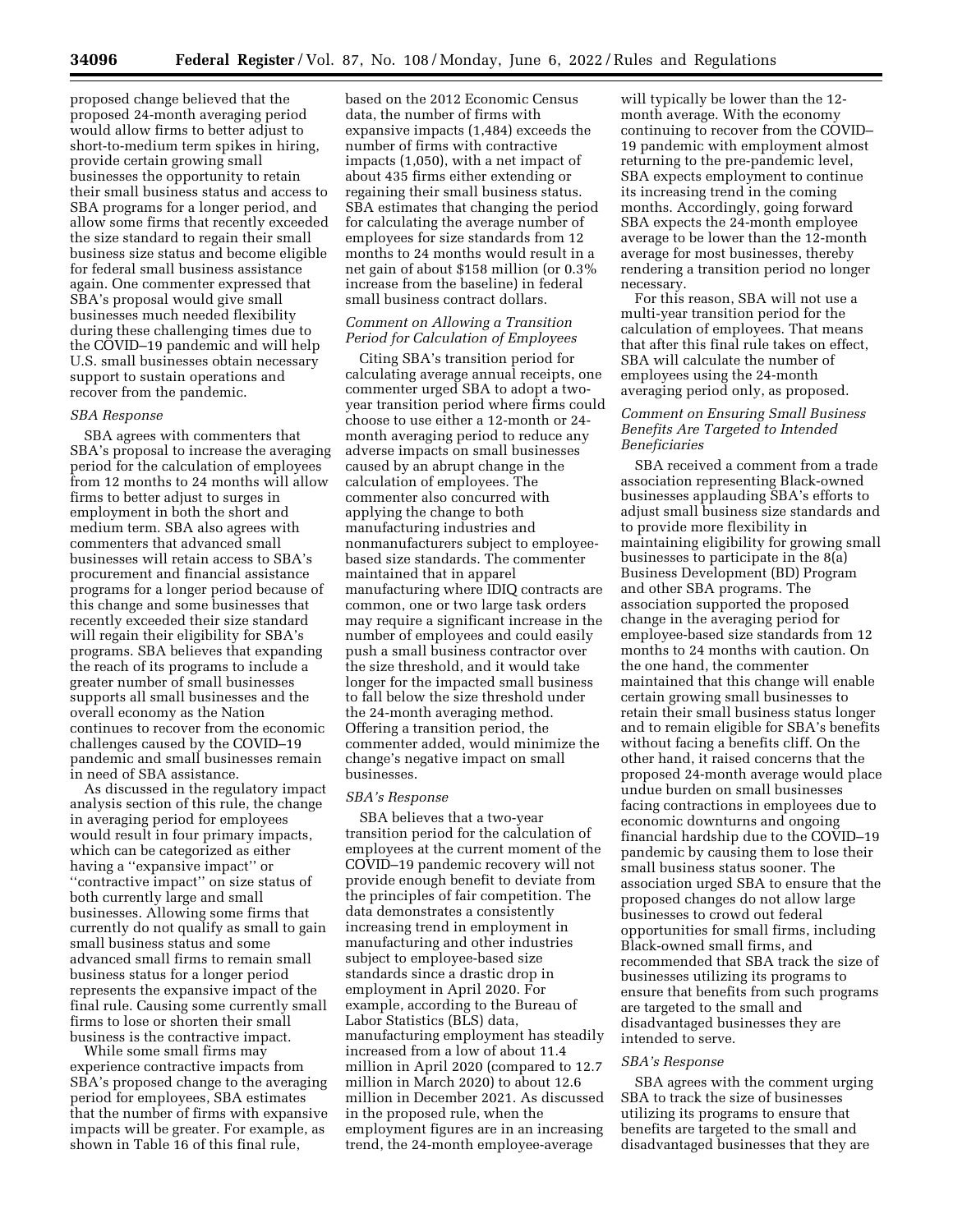intended to serve. SBA has the necessary regulations, policies, procedures, and other oversight mechanisms in place to ensure that federal small business assistance is directed to its intended beneficiaries. The Federal Government is committed to ensure equity in procurement in accordance with the President's Executive Order No. 13985 on Advancing Racial Equity and Support for Underserved Communities through the Federal Government and Office of Management and Budget (OMB) Memorandum No. M–22–03, Advancing Equity in Federal Procurement. Additionally, each year SBA releases a Small Business Procurement Scorecard on how the 24 Chief Financial Officer (CFO) Act agencies performed on their small business and socio-economic business contracting goals. The Scorecard is an assessment tool to measure how well the Federal Government performs in reaching its small business and socio-economic prime contracting and subcontracting goals, provide accurate and transparent contracting data, and report agencyspecific progress. The prime and subcontracting component goals include goals for small businesses, womanowned small businesses (WOSBs), small-disadvantaged businesses (SDBs), service-disabled veteran-owned small businesses (SDVOSBs), and small businesses located in Historically Underutilized Business Zones (HUBZone SBCs). Each year, SBA works with each CFO Act agency to set their prime contracting goals and ensures that the sum total of all agencies' goals meets the 23% small business prime contracting goal for the Federal Government, as well as the socioeconomic goals established by statute and Executive Branch policy.

Moreover, in December 2021, SBA released for the first time small business contracting data disaggregated by race and ethnicity. This release serves as a baseline for evaluating governmentwide performance within each of the socio-economic categories going forward. SBA continues to believe that the metrics provided by these releases are important tools in evaluating the effectiveness of SBA's programs and ensuring that small business benefits are flowing to the intended beneficiaries.

# *Comments Opposing a 24-Month Averaging Period for the Calculation of Employees*

Five commenters opposed SBA's proposal to change the averaging period for SBA's employee-based size standards from 12 months to 24 months. Two commenters opposed SBA's

proposed change based on the belief that increasing the averaging period would cause some firms with temporary surges in employment to remain other than small for a longer period than would be the case under the current averaging period. Three commenters opposed SBA's proposed change to increase the averaging period for the calculation of employees on the grounds that it would allow larger small businesses to retain their small business status longer and some mid-size firms that have just exceeded the size standard to regain their small status, and thus would reduce the number of federal contracting opportunities and financial assistance available to existing small firms, especially the smaller small firms. One commenter maintained that businesses facing a decline in employment due to an economic downturn or other financial hardship may lose their small business status sooner under a longer 24-month averaging period and may have to wait longer to regain the small business status.

#### *SBA's Response*

The change in the averaging period for employees from 12 months to 24 months was statutorily required. In this final rule, SBA is implementing a statutory change requiring the use of a 24-month averaging period. While businesses may have to wait a little longer under the 24-month averaging period to regain small business status after exceeding the size standard due to a temporary surge in employees, SBA believes that, in the long-run, the 24 month average provides a better and more stable measure of business size, and it gives all small businesses an expanded runway to grow and become competitive for federal opportunities. Small businesses with increasing number of employee counts can maintain their small business status for a longer period under the longer 24 month averaging period. With the availability of an expanded pool of small businesses under the change, the Federal Government is likely to set aside more contracts for small businesses, thereby benefiting all small businesses in the federal market. Based on the analysis of SBA's business loan and economic injury disaster loan (EIDL) data for fiscal years 2018–2020, the change in the calculation of employees will have a very minimal impact on small businesses seeking SBA's loans, with a vast majority of such loans going to businesses that are substantially smaller than their industry size standards. Overall, the benefits from the change to the 24-month

averaging period outweigh any negative impacts of this change.

While some small firms may experience contractive impacts due to SBA's change to the averaging period, causing them to either lose or shorten their small business size status, SBA believes that the number of firms experiencing expansive impacts will be greater. As stated previously, SBA estimates that changing the averaging period for calculating the average number of employees for size standards from 12 months to 24 months will result in a net gain of about \$158 million (or 0.3% increase from the baseline) in federal small business contract dollars. As such, SBA determines that the net impacts of the rule support adopting the change.

Moreover, SBA believes that the Federal Government and existing small businesses will benefit from the increased number of firms eligible to participate in SBA's programs because of the change to the averaging period for the calculation of employees. With an expanded pool of small businesses, the Federal Government will have access to a greater number of qualified small businesses to source from, and as a result, will likely set aside more contracts for small businesses. Moreover, SBA analyzed its internal data on 7(a) and 504 loans for fiscal years 2018–2020 and determined that 97% of loans to firms in industries with employee-based size standards were to firms with fewer than 50 employees, indicating that the majority of firms receiving SBA's financial assistance are much smaller than the size standards. Thus, SBA does not anticipate that changes to the averaging period for the calculation of employees will significantly impact the distribution of loans by size of firm.

## *Comment on Including Nonmanufacturing Industries in the Proposed Change in the Calculation of Employees*

One commenter opposed to SBA's proposal believed that SBA's proposed changes in the calculation of employees applied only to industries in the manufacturing sector, and not to other industries with employee-based size standards in other sectors. Thus, the commenter argued that SBA's changes were arbitrary and capricious. The same commenter also argued that it would be arbitrary and capricious if SBA were to expand the requirements of this rule to industries apart from manufacturing since Congress did not explicitly provide for nonmanufacturing industries to be covered by this change.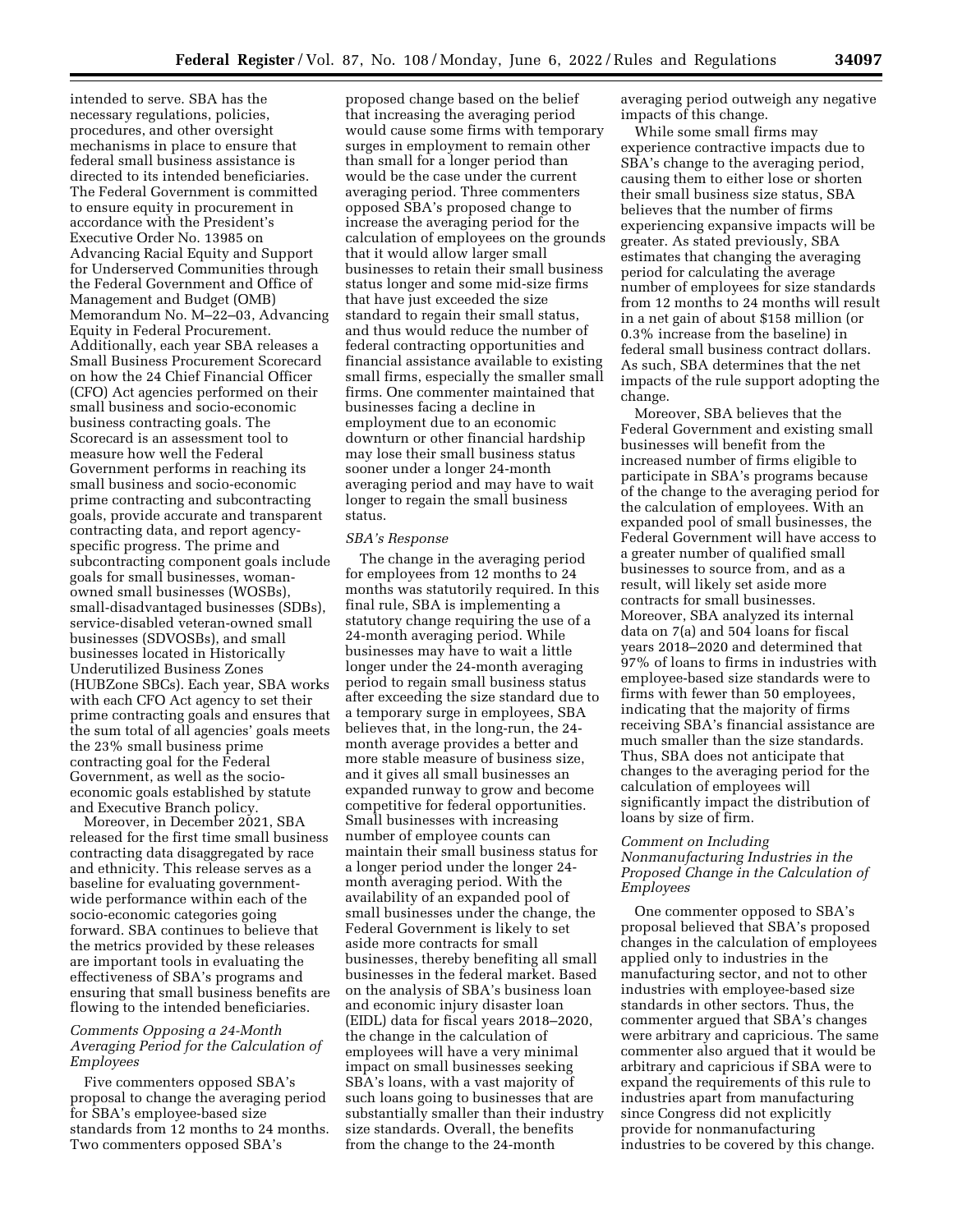### *SBA's Response*

SBA disagrees that applying the 24 month averaging period to all industries with an employee-based size standard is arbitrary. SBA believes that determining the size of a business concern consistently for all employee-based size standards avoids confusion and misapplication of the rules and is a reasonable application of the statutory provision. SBA proposed to change the averaging period for all employee-based size standards. Thus, in addition to the manufacturing industries, all nonmanufacturing industries and nonmanufacturers subject to employeebased size standards would be affected by the change. In the proposed rule, SBA stated that it would be confusing and unworkable to apply the 24-month averaging period to the manufacturing industries and 12-month averaging period to the nonmanufacturing industries and nonmanufacturers subject to employee-based size standards, as some businesses operate in both manufacturing and nonmanufacturing industries and some manufacturers also supply to Government as nonmanufacturers. Additionally, a nonmanufacturer may compete against manufacturers on the same procurement, and the principle of fair competition would have all competitors use the common averaging period. Thus, SBA is applying the change to all employee-based industries. Similarly, under the SBREA, Congress only changed the averaging period to calculate average annual receipts for services firms, but for consistency and to avoid confusion, SBA adopted the change for all industries subject to receipts-based size standards, including nonservices industries like construction and agriculture. Likewise, in this rule, for consistency and to avoid confusion, SBA is adopting the change in the averaging period for all industries subject to employee-based size standards.

## *Comment on Closing the Loophole in Calculating Employees*

SBA also received one comment that neither expressed support nor opposition to the proposed change, but rather raised concerns about how SBA defines employees for size standards purposes. Specifically, the commenter urged SBA to close the loophole that allows advanced small businesses to remain perpetually small, or even large businesses in some cases to qualify as small, by outsourcing work to others or using independent contractors (1099 contractors).

### *SBA's Response*

SBA disagrees with the premise underlying this comment. SBA counts all individuals employed on a full-time, part-time, or other basis. This includes employees obtained from a temporary employee agency, professional employee organization or leasing concern (see 13 CFR 121.106). In SBA Size Policy Statement No. 1, 51 FR 6099, SBA further clarified that the ''other basis'' ground reaches situations where the firm artificially reduces its number of employees to meet the size standards and qualify for SBA's assistance. SBA will consider the totality of the circumstances to prevent circumvention of the SBA's size regulations, and that may include situations where the firm would change employees' statuses in order to reduce the firm's size for SBA purposes. *See Size Appeal of Maryland Assemblies, Inc.,* SBA No. SIZ–3134 (1989).

## *Comments That Proposed Changes Help Large Businesses*

While a soon-to-be graduate from SBA's 8(a) BD program expressed general appreciation for the benefit of a smooth transition from an SBA's setaside program to full and open competition under the 24-month averaging period, it expressed concerns with respect to the size standard for the Environmental Remediation Services (ERS) exception to NAICS 562910 (Remediation Services). Specifically, the commenter argued that the ERS exception already has an exceedingly high small business threshold of 750 employees and a firm at that size would have necessary resources to adequately plan for its growth to an other than small business. Allowing a firm to remain qualified as a small business longer under the change would be detrimental to other small businesses when competing for federal opportunities intended for them.

One commenter opposed expanding eligibility in the current environment to benefit large businesses and urged SBA to direct more resources to underserved small businesses, especially womanowned and disadvantaged small businesses, before expanding eligibility to include current large businesses. Another commenter opposed both proposed changes, arguing that these and past changes are contrary to the SBA's mission to help small businesses. The commenter believed that both the size standards and averaging periods for calculating the business size keep increasing, thereby causing Government support intended for small businesses to go to large businesses. The commenter

maintained that the definition of what is small has become incredibly high, thereby forcing actual small businesses to compete with large businesses with up to 1,000 employees or more than \$30 million in revenue that do not need financial assistance nor contracting preferences.

#### *SBA's Response*

Size standards for specific industries or subindustries (or ''exceptions''), such as the 750-employee size standard for the ERS exception to NAICS 562910, are outside the scope of this rulemaking. Interested parties will have an opportunity to comment on the ERS size standard when SBA issues a separate proposed rulemaking on the review of employee-based size standards as part of the second five-year review of size standards.

SBA disagrees with the comment suggesting that SBA should not implement this statutory change from the NDAA. As stated previously, SBA believes that the 24-month employee average provides a better and more stable measure of business size and it gives all small businesses, including disadvantaged small businesses, an expanded runway to grow and become competitive for federal opportunities. More importantly these changes are mandated by Congress.

Moreover, SBA believes that expanding access to SBA's financial assistance programs will help all small businesses to adapt to changes in business environment, recover from disasters more quickly, and grow successfully, while having no impact on the ability of smaller small firms to access financial services from SBA. Applicants to SBA's financial assistance programs are typically much smaller than the industry size standard, and thus, would remain eligible for assistance after this rule is adopted. Also, SBA does not believe that the changes adopted in this final rule will create increased competition for loans between smaller and larger small businesses as the impacts to the loan program in terms of additional loans to small firms are minimal relative to the baseline.

# *Comments Supporting the Option To Use Either a Three-Year or Five-Year Average for the Calculation of Average Annual Receipts for SBA's Business Loan, Disaster Loan, and SBIC Programs*

Six commenters expressed support for the SBA's proposal to give applicants to the SBA's Business Loan, Disaster Loan, and SBIC Programs an option to use either a three-year or five-year averaging period for the calculation of average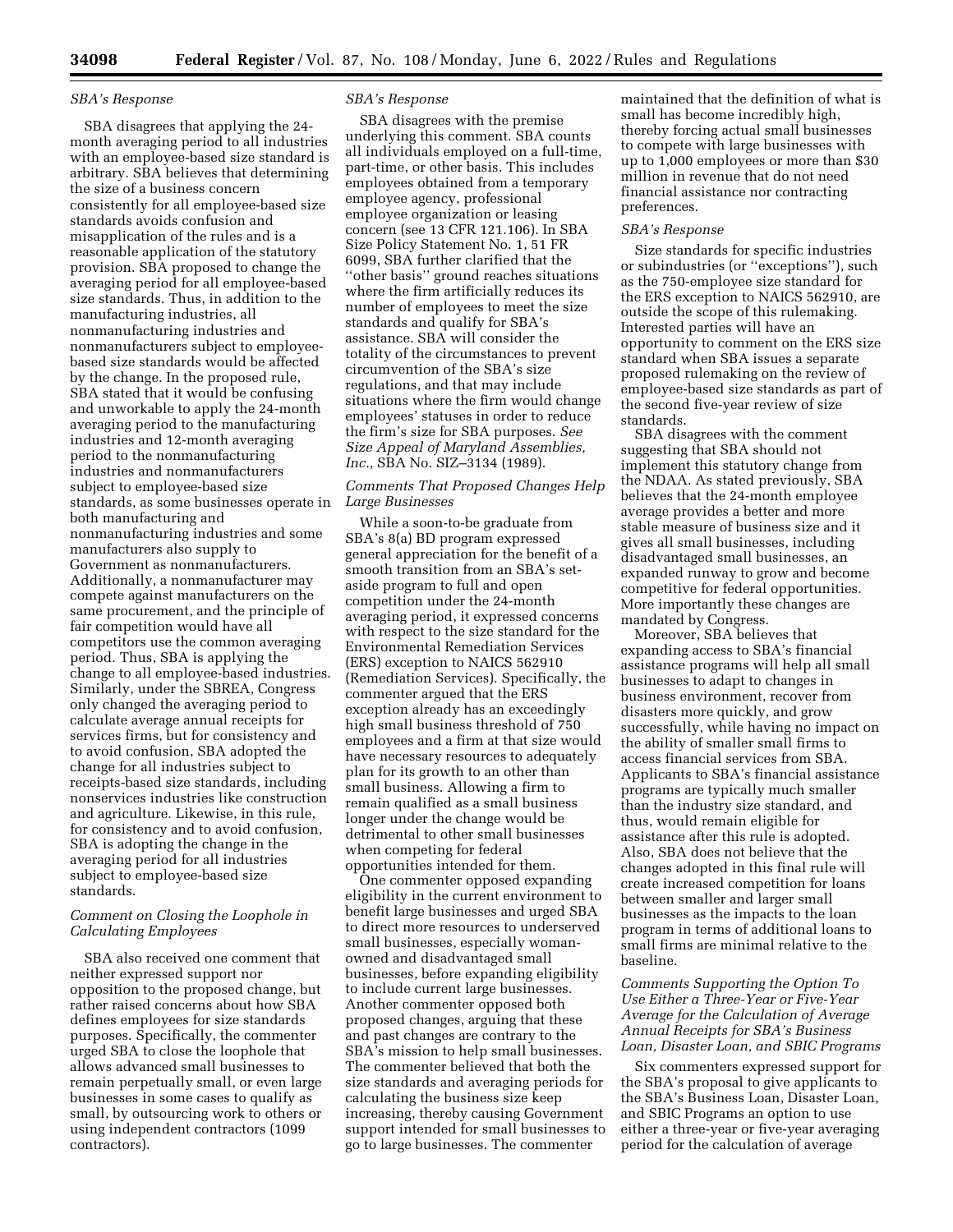annual receipts. The commenters maintained that the proposed change would allow more businesses to become eligible for SBA's assistance, provide flexibility in measuring size which will help small businesses obtain Government support to recover from the COVID–19 pandemic and help small businesses to get more SBIC funding. One commenter urged SBA to continue to allow applicants for SBA's business loan assistance to also qualify using the tangible net worth and net income based alternative size standard.

### *SBA's Response*

SBA agrees with the commenters that its proposal to allow the applicants in the SBA's financial assistance programs to choose either the three-year or fiveyear receipts average will increase the number of small businesses that are eligible for such assistance. Like the SBA proposal to increase the averaging period for calculation of employees from 12 months to 24 months, the proposal to allow a firm to choose either a three-year or five-year averaging period for the calculation of average annual receipts will also enable more established business concerns to extend their small business status and some businesses that have just exceeded the size standard to regain small business status. This change will be particularly beneficial to those small businesses which cannot qualify under the alternative size standard.

# *Comments on Impacts of the Proposed Change on the SBIC Program Participants*

SBA received two comments regarding the impacts of the SBA's proposal to allow applicants for the SBIC financing to choose the five-year averaging period to calculate average annual receipts, in addition to the existing three-year averaging period. One comment expressed support for the SBA's proposal, and the other opposed it. The commenter supporting the proposal argued that the proposed change will offer additional tools to help small businesses compete for capital they need. The commenter who opposed the proposed change argued that this will cause more SBIC funding to go to mid-size and larger small businesses at the expense of smaller small firms. The same commenter suggested improving data collection on the SBIC participants to be able to better assess the impact of the proposed change on the program.

# *SBA's Response*

SBA agrees with the comment that some applicants that do not qualify as

small under the three-year receipts average could qualify under the fiveyear receipts average, thereby increasing the number of firms eligible to receive SBIC funding. For clarity, because the SBIC program was not specifically exempted from SBA's prior change to the receipts-based averaging period, the program was covered by the change. Thus, from January 2020 to January 2022, the regulation included a threeyear or five-year option for the SBIC program. The final rule continues that option indefinitely, rather than suspending it after January 2022. In other words, as of its effective date, this final rule will reinstate the option of choosing the 3-year or 5-year receiptsaverage for the SBIC program indefinitely.

SBA disagrees that adopting the proposed changes to the calculation of employees and average annual receipts will cause SBIC funding to go to midsize and larger small businesses at the expense of smaller small firms. SBA estimates that there will be minimal impact to existing small businesses receiving SBIC funding since the number of firms newly qualifying under the five-year average would also likely qualify under the alternative size standard which is already used for assessing eligibility to receive SBIC funding. Moreover, of the businesses above the three-year receipts average, a larger number would qualify under the alternative size standard than under the five-year receipts average. The commenter did not provide any data demonstrating that the proposed changes in averaging periods for calculating employees and average annual receipts would cause more SBIC funding to go to larger small and midsize firms to the detriment of smaller small businesses.

# *Comment on Allowing the Option of Choosing Three-Year or Five-Year Receipts Average for Federal Contractors Indefinitely*

One commenter commended SBA for providing flexibility for firms competing for federal contracts by allowing them to report either the three-year or five-year average receipts. The commenter added that this expands a pool of small contractors and expands opportunities to small businesses, including Blackowned small firms. The commenter also maintained that SBA's proposal would allow fast growing small businesses that cannot qualify as small under the threeyear receipts average to elect to use the five-year receipts-average. Conversely, businesses experiencing declining revenues can use the three-year receipts average, rather than the five-year

average, to qualify as small and become eligible for much needed federal opportunities. The commenter urged SBA to maintain the flexibility of choosing between the three-year or fiveyear receipts average indefinitely to the benefit of growing small businesses that continue to struggle to win federal opportunities.

Another commenter recommended that SBA should allow three-year or five-year average receipts for small businesses without referencing to any specific program, such as the SBA's financial or contracting programs.

#### *SBA's Response*

In the December 5, 2019, final rule implementing the Small Business Runway Extension Act of 2018 (''SBREA''), which changed the averaging period for calculating average annual receipts from three years to five years (84 FR 66561), SBA provided a two-year transition period until January 6, 2022, in which businesses were able to use either the three-year or five-year averaging period to calculate average annual receipts for all SBA's programs other than the SBA's Business and Disaster Loan Programs. After January 6, 2022, SBA's calculation of average annual receipts is based only on the five-year averaging period for SBA's contracting and other programs, except for SBA's Business and Disaster Loan Programs. In the November 2, 2021, proposed rule, SBA proposed to permanently allow only the applicants in its Business Loan, Disaster Loan, and SBIC Programs to use either the threeyear or five-year averaging period for calculating average annual receipts. The calculation of average annual receipts for SBA's contracting programs is not part of this rulemaking. The November 2, 2021, proposed rule did not discuss the possibility of further extending the option to choose a three-year or fiveyear averaging period for Federal small business procurement opportunities. Thus, in this final rule, SBA is not granting an option of choosing either the three-year or five-year averaging period indefinitely for federal procurement purposes.

*Comments Opposing the Option To Use Either a Three-Year or Five-Year Average for the Calculation of Average Annual Receipts for SBA's Business Loan, EIDL, and SBIC Programs* 

Three commenters opposed SBA's proposal to give applicants to SBA's Business Loan, EIDL, and SBIC Programs the option to use either a three-year or five-year average for the calculation of average annual receipts. The commenters argued that the number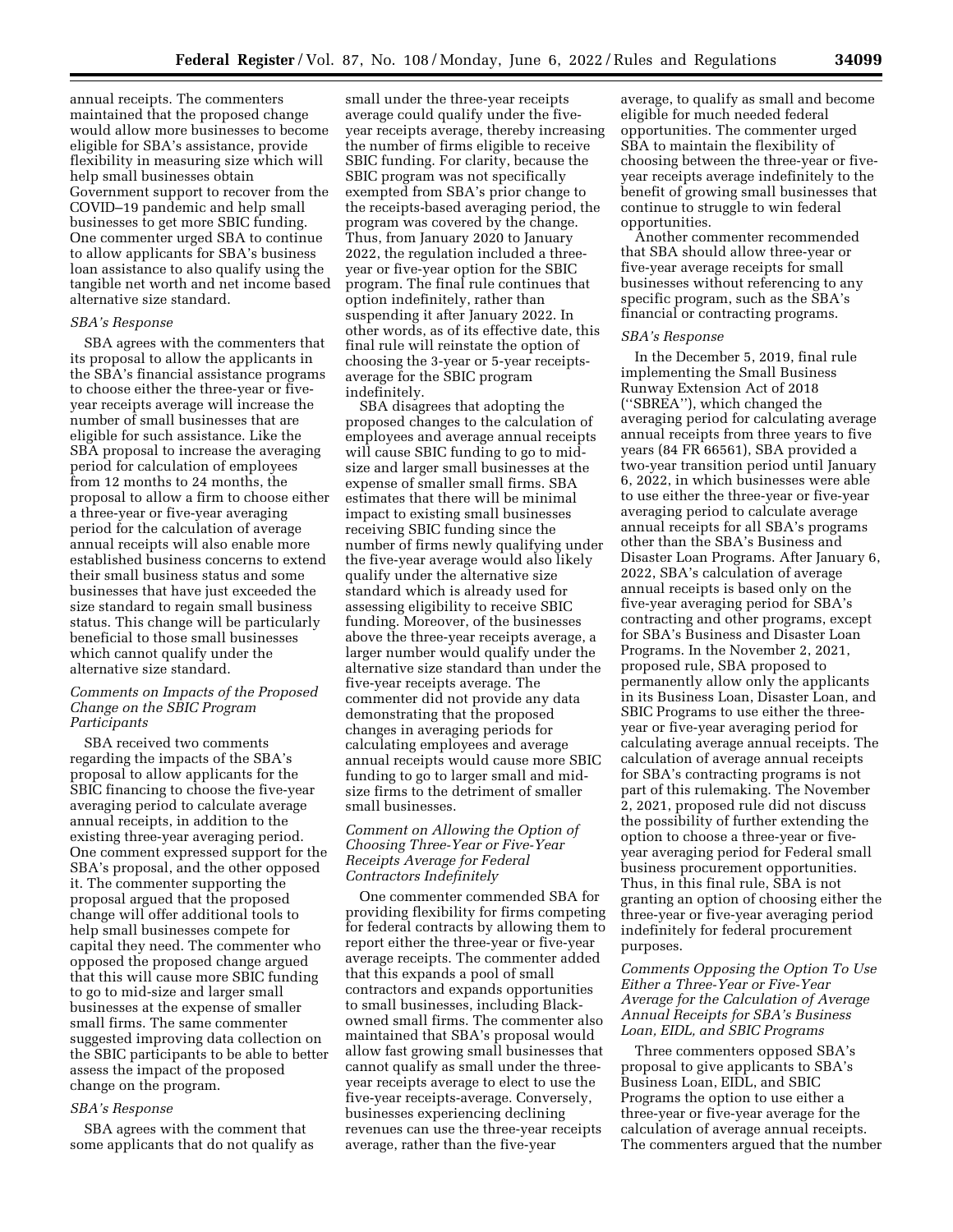of small businesses eligible for SBA's assistance would be increased by allowing larger small businesses to extend their small business status and some mid-size businesses to regain their small business status. They maintained that this would not only make it more difficult for smaller small businesses to compete for capital that they need, but also would cause assistance intended for small businesses to go to large businesses. The commenters added that this is contrary to SBA's mission to assist truly small businesses.

## *SBA's Response*

SBA estimates that, as a result of its decision to give applicants to SBA's Business Loan, EIDL, and SBIC Programs the option to use either a three-year or five-year averaging period for the calculation of average annual receipts, more firms will be eligible to participate in these programs. SBA believes that expanding the reach of its programs to include a greater number of small businesses supports all small businesses and the overall economy as the Nation continues to recover from the economic challenges caused by the COVID–19 pandemic. The three commenters opposing SBA's proposal did not submit any data or additional analysis to support their position that SBA's changes would make it difficult for smaller small businesses to compete for capital and cause assistance intended for small businesses to go to large businesses.

Although more firms will be eligible to participate in SBA's financial assistance programs as a result of the proposed changes to the averaging periods, SBA does not anticipate that these changes will significantly impact the distribution of loans by size of firm or impact the ability of any firm to obtain assistance from SBA. Based on its internal data on its financial assistance programs, SBA determined that applicants to these programs are generally much smaller than their industry size standards, or may qualify under SBA's alternative size standard, which is not affected by this rule. Thus, SBA believes that although a greater number of larger small businesses will become eligible to participate in SBA's financial assistance programs, the number of larger small firms that actually participate in such programs will be much lower. Under SBA's 7(a) and 504 loan programs, based on the data for fiscal years 2018–2020, SBA estimates that about five SBA 7(a) and 504 loans totaling \$2.1 million could be made to larger small businesses experiencing expansive impacts under this rule. Additionally, small businesses

could receive up to two additional EIDL loans totaling \$0.2 million due to the expansion of their size status. Together, these amounts represent a 0.01% increase to the loan amount relative to the baseline. Moreover, the increase in the number of firms eligible for financial assistance in no way reduces or eliminates the ability of smaller firms to remain eligible for such assistance. In other words, there is no competition for financial assistance. That is, when one firm gets financial assistance, that does not reduce or eliminate the possibility for another firm to get such assistance. All firms eligible under the current rules would continue to be eligible under the change and all eligible firms would get financial assistance.

Therefore, SBA disagrees with commenters that its proposal to give applicants to SBA's Business Loan, EIDL, and SBIC Programs the option to use either a three-year or five-year average for the calculation of average annual receipts will harm existing small businesses by making it harder for them to obtain financial assistance from SBA. Thus, SBA is adopting the change to the averaging period for calculating average annual receipts in SBA's Business Loan, Disaster Loan, and SBIC Programs, as proposed.

### *Comment Advocating for Treating the SBG Program Similarly to the Business Loan and Disaster Loan Programs*

One comment observed that, under the prevailing structure in the proposed rule, the SBG program would be required to use five years of documentation to verify a small business's eligibility under SBA's size standards. The commenter believed that this requirement was burdensome on SBG program applicants in terms of both cost and time. The commenter asked that SBA treat the SBG program similarly to the Business Loan and Disaster Loan programs by exempting the SBG program from the five-year requirement. In support, the commenter pointed out that SBA's Office of Surety Bond Guarantees is part of SBA's Office of Capital Access.

#### *SBA's Response*

SBA recognizes that requiring all SBG applicants to use a five-year average would create additional time and cost burdens on many SBG applicants. Additionally, as the commenter observed, the SBG Program is housed in SBA's Office of Capital Access, which operates SBA's Business Loan program. SBA believes that treating the SBG program similarly to the Business Loan programs promotes consistency among SBA's programs and creates less

confusion about what rules apply to which programs. Therefore, in this final rule, SBA adds the SBG program to the list of programs in which applicants may elect to use a three-year receipts average or a five-year receipts average.

On the same reasoning, however, SBA disagrees with the commenter that the SBG program should be entirely exempt from using a five-year receipts average. All of SBA's programs are required by the Small Business Act to adopt a fiveyear receipts average in some respect. SBA therefore is allowing SBA surety bond applicants to use either a threeyear or five-year average. As discussed in the impact analysis below, this change will have a small expansive effect on the program.

### *Conclusion*

Based on the reasons discussed above, SBA is adopting the proposed changes without change. Specifically, pursuant to Public Law 116–283, SBA is adopting its proposal to increase the averaging period for computing the number of employees for size standards from 12 months to 24 months for all programs. Similarly, pursuant to Public Law 115– 324, SBA is also adopting its proposal to permit the applicants to its Business Loan, Disaster Loan, and SBIC programs to elect to choose either the three-year or five-five year averaging period for calculation of average annual receipts. While the proposed rule did not include the SBG program in the option of electing 3-year or 5-year averaging period in calculating average annual receipts, pursuant to a public comment and to maintain consistency across SBA's financial programs, SBA is also allowing the applicants to the SBG program to choose either the three-year or 5-year averaging period.

### **III. Section-by-Section Analysis**

# *A. Section 121.104*

In paragraph (c)(1), this final rule removes the sentence about certifications submitted prior to January 2022 because that date has now passed.

In paragraphs  $(c)(1)$ ,  $(c)(2)$ , and  $(c)(3)$ , SBA adds the SBG and SBIC Programs to the list of programs that are excepted from SBA's current rule on calculating average annual receipts.

In paragraph (c)(4), SBA amends the calculation of average annual receipts for the Business Loan, Disaster Loan, SBG, and SBIC Programs. A business in those programs may calculate its receipts using either a three-year average or a five-year average for the purposes of determining its size under a receipts-based size standard. This change does not affect the calculation of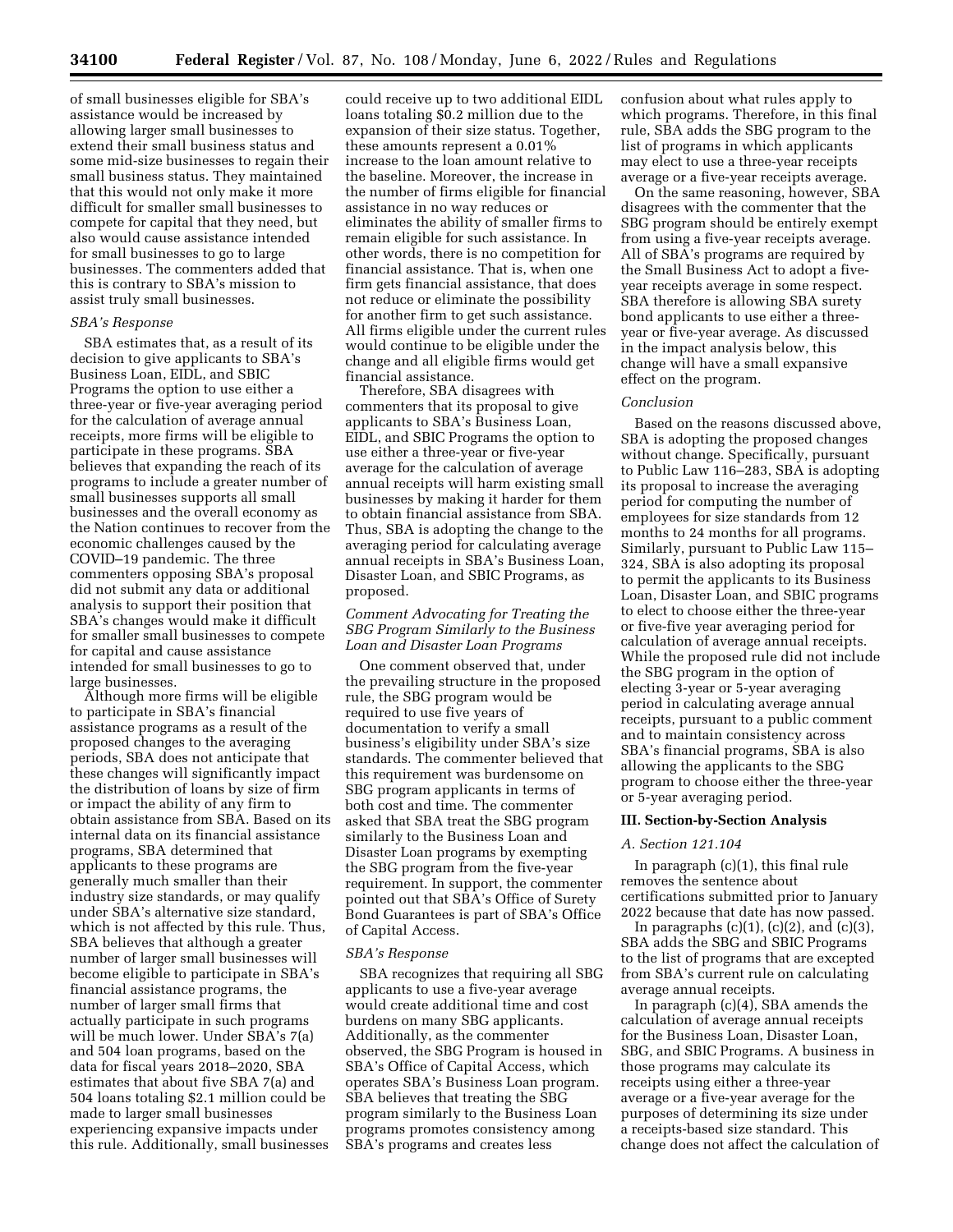any other figures in SBA's programs. In particular, alternative size standards are not affected by this change.

## *B. Section 121.106*

In paragraphs  $(b)(1)$  and  $(b)(3)$ , SBA amends the current 12-month averaging period to a 24-month averaging period. Businesses that have been in existence for more than 24 months would calculate their number of employees by averaging the number of employees for each pay period for the preceding completed 24 months. Businesses that have been in existence for fewer than 24 months would average their number of employees for each pay period during their existence.

### *C. Section 121.903*

In paragraph (a)(1)(i), SBA amends the averaging period for size standards proposed by other agencies from a 12 month period to a 24-month period.

Compliance With Executive Orders 12866, 12988, 13132, and 13563, the Congressional Review Act (5 U.S.C. 801–808), the Regulatory Flexibility Act (5 U.S.C. 601–612), and the Paperwork Reduction Act (44 U.S.C. Ch. 35)

#### Executive Order 12866

The Office of Management and Budget (OMB) has determined that this final rule is a significant regulatory action for purposes of Executive Order 12866. Accordingly, below, SBA provides a benefit-cost analysis of this final rule, including: (1) a statement of the need for this action, and (2) an evaluation of the benefits and costs—both quantitative and qualitative—of this regulatory action.

#### Regulatory Impact Analysis

### *A. Benefit-Cost Analysis*

1. What is the need for this regulatory action?

As stated elsewhere, the Small Business Act delegates to SBA's Administrator the responsibility for establishing small business size definitions (usually referred to as ''size standards''). First, Public Law 116–283

(NDAA 2021) changed the averaging period for SBA's employee-based size standards from 12 months to 24 months. Second, in 2018, Public Law 115–324 (SBREA) modified the requirements for proposed small business size standards prescribed by an agency without separate statutory authority to issue size standards. Specifically, Public Law 115– 324 changed the averaging period for receipts-based size standards for services industries from three years to five years.

The need of this final rule is to carry out the intent of Public Law 116–283 and Public Law 115–324, and to ensure consistency in the calculation of average number of employees and average annual receipts for size standards across the Federal Government. In addition to the averaging requirements, size standards prescribed under section 3(a)(2)(C)(ii) of the Small Business Act must meet two other requirements: (1) be proposed with an opportunity for public notice and comment, and (2) be approved by the Administrator. Neither Public Law 116–283 nor Public Law 115–324 repeals these two requirements, and this final rule satisfies these requirements.

SBA's mission is to aid and assist small businesses through a variety of financial, procurement, business development and counseling, and disaster assistance programs. This regulatory action promotes the Administration's goals and objectives and meets the SBA's statutory responsibility to implement a new law impacting size definitions for small businesses. One of SBA's goals in support of promoting the Administration's objectives is to help small businesses succeed through access to capital, Federal Government contracts and purchases, and management, technical and disaster assistance.

2. What are the potential effects of this regulatory action?

i. Potential Effects of Changing the Calculation of Employees

Changing the period for calculating average number of employees from 12

months to 24 months may enable some mid-size businesses that have just exceeded size standards to regain small business status. Similarly, it could also allow some advanced and larger small businesses about to exceed size standards to retain their small status for a longer period. However, it could also result in some advanced small businesses having the 24-month employee average that happens to be higher than the 12-month employee average, thus ejecting them out of their small business status sooner. Detailed impacts of this change are discussed below.

It is difficult to determine the actual number of small and mid-size businesses that would be impacted by Public Law 116–283 and this regulatory action because there is no data on businesses' employment by month or by pay period. The employment data from the Economic Census special tabulation are only available once every five years. Similarly, the System for Award Management (SAM) only records the data on the concern's average number of employees for each pay period in the preceding completed 12 calendar months, but not their employee counts for each pay period or each month. For example, the 12-month average employee data for January 2020 is an average of number of employees for each pay period during preceding completed 12 calendar months (*i.e.,*  January 2019 to December 2019). Similarly, the 24-month average employee value for January 2020 is an average of number of employees for each pay period during preceding completed 24 calendar months (*i.e.,*  January 2018 to December 2019).

Given the lack of employment data for each pay period or each month, SBA approximates a firm's 24-month average number of employees as of January 2020 as follows: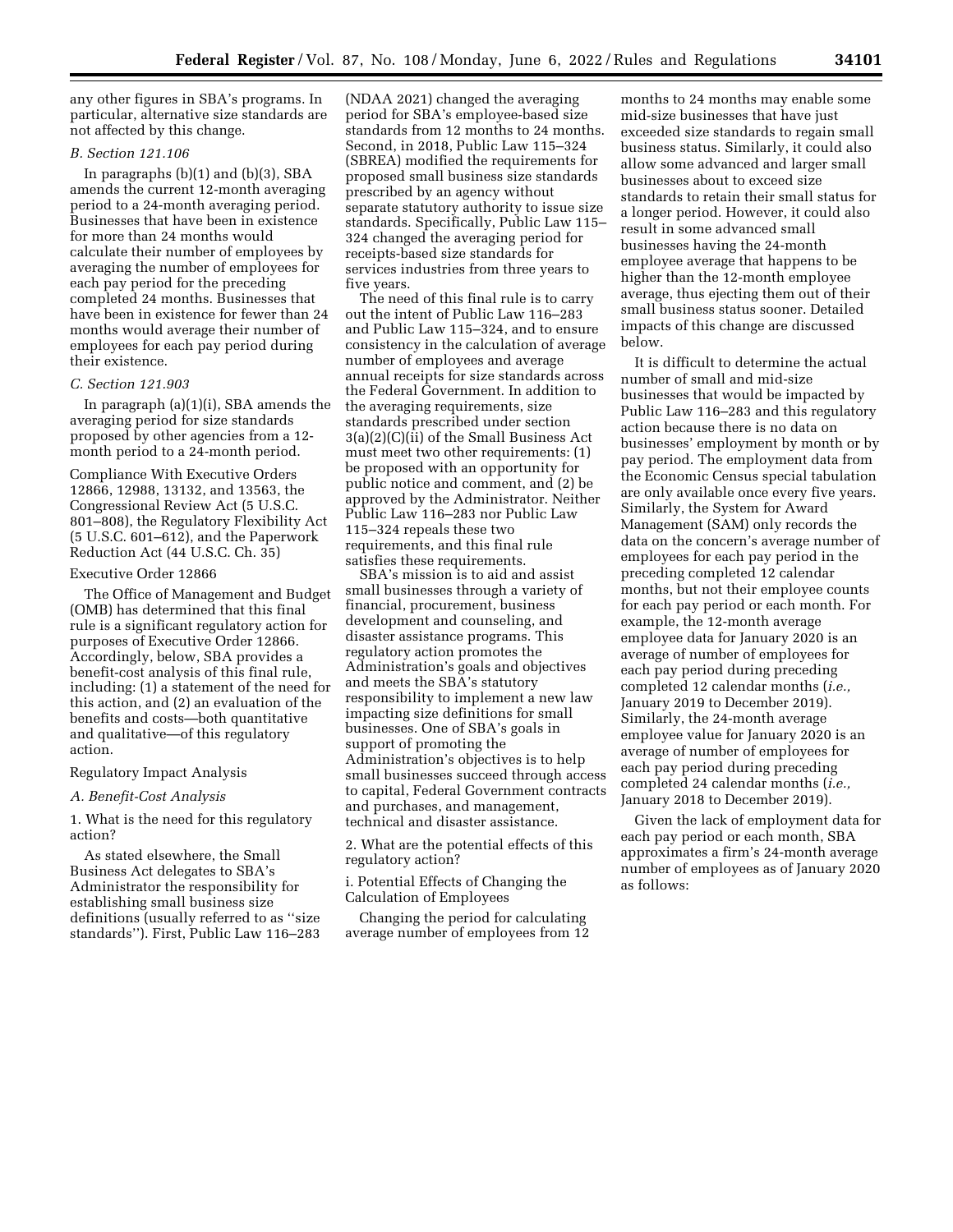$AvgEmplope_{18-19} = \frac{1}{24} * \{(12 * AvgEmployee_{2018~(SAM)}) + (12 * AvgEmployee_{2019~(SAM)})\}$  $=\frac{1}{2} * \{(AvgEmplove_{2018 (SAM))} + (AvgEmplove_{2019 (SAM))}\}$ 

where:

 $AvgEmployee_{2018} = \frac{1}{t} \sum_{k=1}^{t} (Employee_{k,2018})$ 

 $AvgEmployee_{2019} = \frac{1}{k} \sum_{k=1}^{t} (Employee_{k,2019})$ 

where  $k = 1, 2, \ldots$  t pay periods.

To estimate the 24-month employee average using the above formula, SBA analyzed the 2019 SAM extracts (as of September 1, 2019) and 2018 SAM extracts (as of September 1, 2018). The 24-month average employee formula would only work for businesses that were present in both 2018 and 2019 SAM extracts. One challenge was that some businesses found in 2019 SAM could not be found in 2018 SAM and vice versa. Excluding entities registered in SAM for purposes other than government contracting and entities ineligible for small business consideration (such as foreign entities and state-controlled institutions of higher learning), there were a total of

152,450 unique business concerns in 2019 SAM subject to at least one employee-based size standard. Of these concerns, 131,295 (or about 86.1%) were ''small'' in all North American Industry Classification System (NAICS) industries, 2,663 (or 1.7%) were ''small'' in some industries and ''not small'' in other industries, and 18,492 (or 12.1%) were ''not small'' in any industry subject to an employee-based size standard.

Excluding entities with ''null'' or ''zero'' employee values, 128,599 firms (or about 84.4%) appeared both in 2019 SAM and in 2018 SAM and were included in the 24-month average employee approximation and calculation of number of businesses

impacted. Of those 128,599 matched firms subject to an employee-based size standard, 108,541 (or about 84.4%) were ''small'' in all NAICS industries, 2,526 (or 2%) were ''small'' in some industries and other than small (''not small'') in other industries, and 17,532 (or about 13.6%) were ''not small'' in any industry. In other words, 133,958 (or 87.9%) of 152,450 total concerns in SAM 2019 and 111,067 (or 86.4%) of 128,599 total matched firms were small in at least one NAICS industry with an employee-based size standard. These results are summarized in Table 1, ''Size Status of Businesses in Industries Subject to Employee-Based Size Standards.''

TABLE 1—SIZE STATUS OF BUSINESSES IN INDUSTRIES SUBJECT TO EMPLOYEE-BASED SIZE STANDARDS

| Size status                                                             | Total firms in 2019 SAM subject<br>to least one employee-<br>based size standard |                             |                                       | Firms in both 2018 SAM<br>and 2019 SAM<br>(matched) | % Matched                    | Total to                         |
|-------------------------------------------------------------------------|----------------------------------------------------------------------------------|-----------------------------|---------------------------------------|-----------------------------------------------------|------------------------------|----------------------------------|
|                                                                         | Number of<br>firms                                                               | $\%$                        | Number of<br>firms                    | $\%$                                                |                              | matched ratio*                   |
| Small in at least one industry<br>Small in some and not small in others | 133.958<br>131.295<br>2.663<br>18.492                                            | 87.9<br>86.1<br>1.7<br>12.1 | 111.067<br>108.541<br>2.526<br>17.532 | 86.4<br>84.4<br>2.0<br>13.6                         | 82.9<br>82.7<br>94.9<br>94.8 | 1.206<br>1.210<br>1.054<br>1.055 |
| Total                                                                   | 152,450                                                                          | 100.0                       | 128.599                               | 100.0                                               | 84.4                         | 1.185                            |

\* To be used to translate the results from the matched data to overall 2019 SAM data.

According to Table 2, ''Distribution of Business Concerns Subject to Employee-Based Size Standards by Number of NAICS Codes,'' the distribution of firms by the number of NAICS codes in the matched data is very similar to that for the overall 2019 SAM data. About 45% of firms were in only one NAICS code

that has an employee-based size standard, about 40% in 2–5 NAICS codes, about 9% in 6–10 NAICS codes, and about 5% in more than 10 NAICS codes. In other words, 55% of firms were in multiple NAICS codes with employee-based size standards. Thus, it is quite possible that the change may

impact a firm's small business status in multiple industries. For purposes of this analysis, an impacted firm is defined as one that would be impacted by the change in terms of gaining, regaining, extending, or losing small business status in at least one industry with an employee-based size standard.

TABLE 2—DISTRIBUTION OF BUSINESS CONCERNS SUBJECT TO EMPLOYEE-BASED SIZE STANDARDS BY NUMBER OF NAICS CODES

| Number of NAICS codes | Total firms in 2019 SAM<br>with at least one<br>employee-based NAICS code |      | Matched firms between<br>2019 and 2018<br><b>SAM</b> |      |
|-----------------------|---------------------------------------------------------------------------|------|------------------------------------------------------|------|
|                       | Count                                                                     | %    | Count                                                | %    |
| 1 NAICS code          | 70,200                                                                    | 46.0 | 57.498                                               | 44.7 |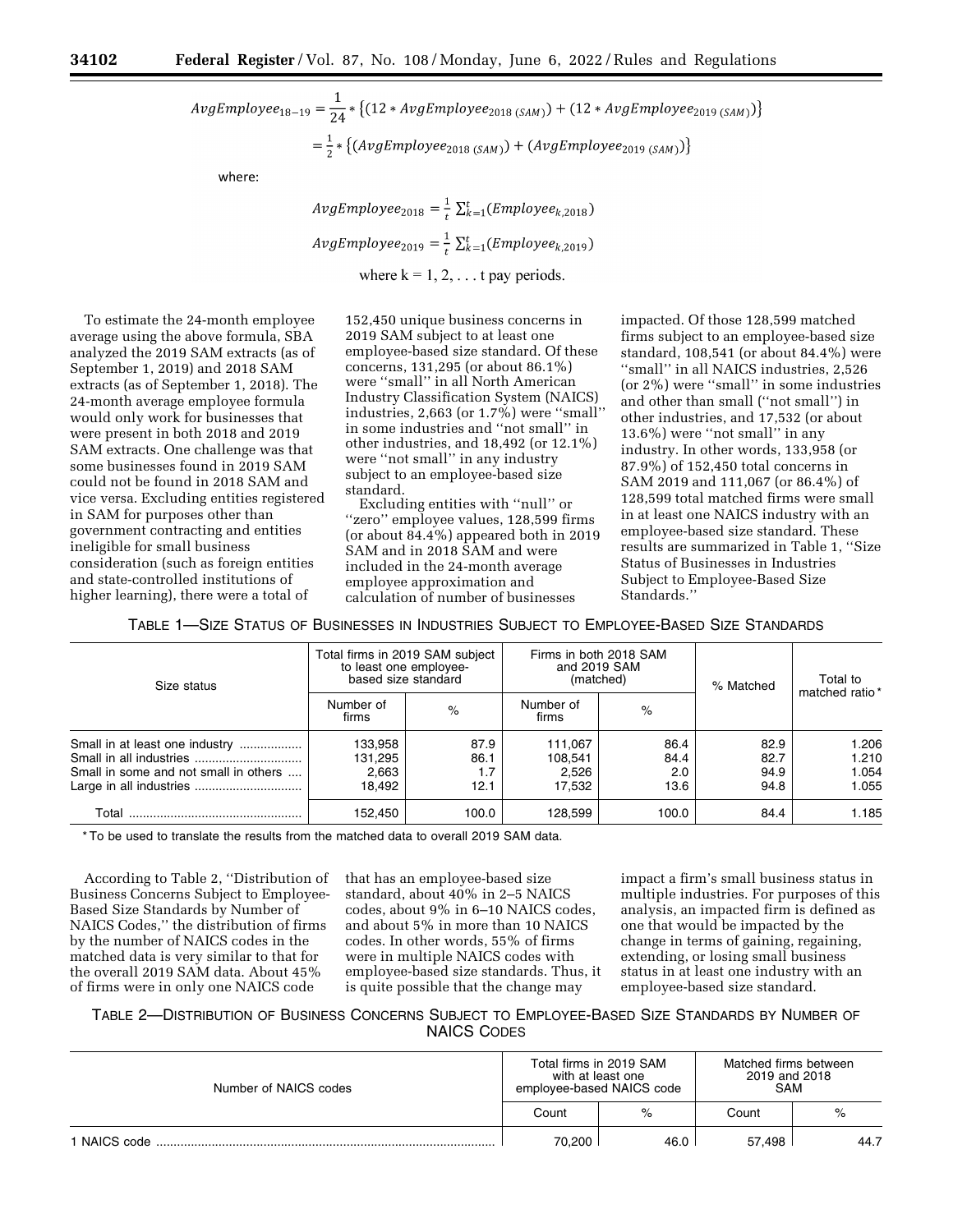TABLE 2—DISTRIBUTION OF BUSINESS CONCERNS SUBJECT TO EMPLOYEE-BASED SIZE STANDARDS BY NUMBER OF NAICS CODES—Continued

| Number of NAICS codes | Total firms in 2019 SAM<br>with at least one<br>employee-based NAICS code |                    | Matched firms between<br>2019 and 2018<br><b>SAM</b> |                    |
|-----------------------|---------------------------------------------------------------------------|--------------------|------------------------------------------------------|--------------------|
|                       | Count                                                                     | %                  | Count                                                | %                  |
|                       | 61,266<br>13,540<br>7.444                                                 | 40.2<br>8.9<br>4.9 | 52.599<br>11.798<br>6.704                            | 40.9<br>9.2<br>5.2 |
| Total                 | 152.450                                                                   | 100.0              | 128.599                                              | 100.0              |

**Note:** A business concern is defined in terms of a unique local (vendor) DUNS number.

A central premise of Public Law 116– 283 is that a 24-month employee average (as opposed to a 12-month employee average) would enable some mid-size businesses who have recently exceeded the size standard to regain small business status and some advanced small businesses close to exceeding the size standard to retain their small business status for a longer period. However, this premise would only hold true when businesses' monthly employees are rising. When businesses' monthly employees are declining, due to economic downturns or other factors, the 24-month employee average could be higher than the 12 month employee average, thereby causing small businesses close to their size standards based on the 12-month average to lose their small business status sooner. In some cases where the 24-month employee average could be higher than the size standard, thereby forcing small businesses to lose their small status immediately when the longer 24-month averaging period becomes effective. Additionally, such businesses with declining employees

would have to wait longer to regain their small business status.

ii. Potential Effects of Changing the Calculation of Receipts

Changing the periods for calculating average annual receipts from three years to five years, pursuant to Public Law 115–324, may enable some mid-size businesses that have just exceeded size standards to regain small business status. Similarly, it could also allow some advanced and larger small businesses about to exceed size standards to retain their small business status for a longer period. However, it could also result in some advanced small businesses having a five-year receipts average that happens to be higher than the three-year receipts average, thus ejecting them out of their small business status sooner. To mitigate this negative impact, SBA is permitting to allow applicants to its Business Loan, Disaster Loan, SBG, and SBIC Programs to choose either a threeyear average or a five-year average. Thus, an applicant might be eligible for assistance if its five-year average is equal to or less than the size standard, even if it would otherwise be ineligible

under the three-year average. Detailed impacts of this change are discussed below.

It is difficult to determine the actual number of small and mid-size businesses that would be impacted by Public Law 115–324 and this regulatory action because there is no annual data on receipts of businesses. The annual receipts data from the Economic Census special tabulation are only available once every five years. Similarly, the System for Award Management (SAM) only records the data on three-year average annual receipts of businesses over their three preceding fiscal years, but not their annual receipts for each fiscal year. For example, the receipts data for year 2019 is an average of annual receipts for 2018, 2017, and 2016. Similarly, the receipts data for 2018 is an average of annual receipts for 2017, 2016, and 2015, and so on. A fiveyear receipts average for 2019 would be an average of annual receipts for 2018, 2017, 2016, 2015, and 2014.

Given the lack of annual receipts for each year, SBA approximated a firm's five-year average annual revenue for 2019 as follows: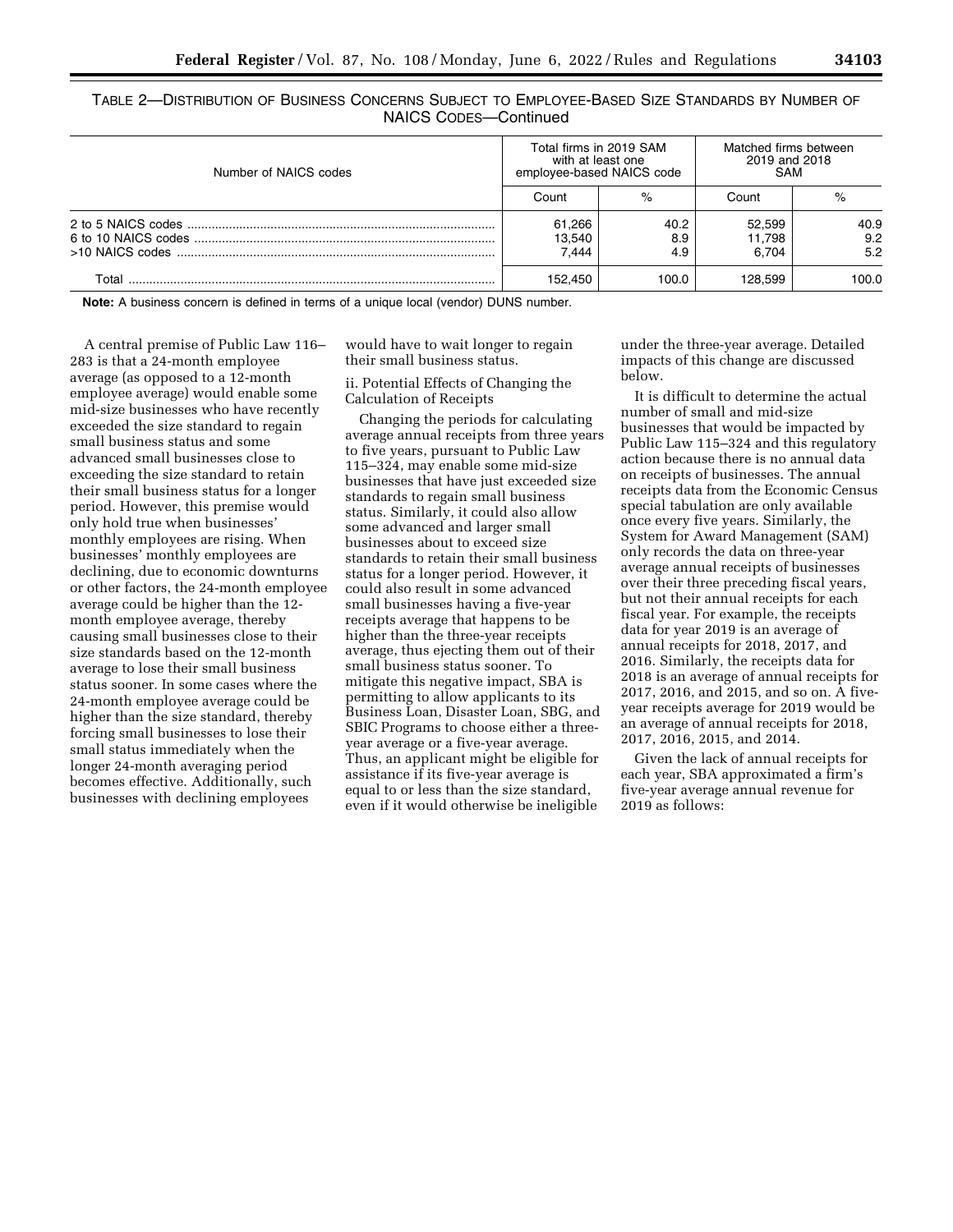*AvgRevenue2014\_ <sup>18</sup>*

$$
= \frac{1}{5} * \{(2 * AvgReview_{2016(SAM)}) + (3 * AvgReview_{2019(SAM)})\}
$$

where:

$$
AvgRevenue_{2016(SAM)} = AvgRevenue_{2013-15} =
$$
  
=  $\frac{1}{3}$  \* (Revenue<sub>2013</sub> + Revenue<sub>2014</sub> + Revenue<sub>2015</sub>)

and

$$
AvgRevenue_{2019(SAM)} = AvgRevenue_{2016-18} =
$$
  
=  $\frac{1}{3}$  \* (Revenue<sub>2016</sub> + Revenue<sub>2017</sub> + Revenue<sub>2018</sub>).

This result may slightly underestimate the five-year revenue average when annual revenues are rising (*i.e.,* 2015 revenue > 2014 revenue > 2013 revenue) and overestimate it if annual revenues are declining (*i.e.,* 2015 revenue < 2014 revenue < 2013 revenue).

To estimate the five-year receipts average for 2019 using the above formula, SBA analyzed the 2019 SAM extracts (as of September 1, 2019) and 2016 SAM extracts (as of September 1, 2016). The above five-year average annual receipts formula would only work for businesses that were present in both 2016 and 2018 SAM extracts. One challenge was that some businesses found in 2019 SAM could not be found in 2016 SAM and vice versa. Excluding

entities registered in SAM for purposes other than government contracting and entities ineligible for small business consideration (such as foreign entities and state-controlled institutions of higher learning), there were a total of 334,990 unique business concerns in 2019 SAM subject to at least one receipts-based size standard. Of these concerns, 282,671 (or about 84.4%) were ''small'' in all NAICS industries, 9,783 (or 2.9%) were ''small'' in some industries and ''not small'' in other industries, and 42,536 (or 12.7%) were "not small" in any industry.

Excluding entities with "null" or ''zero'' receipts values, 192,295 firms (or about 57.4%) appeared both in 2019 SAM and in 2016 SAM and were included in the five-year average annual

receipts approximation and calculation of number of businesses impacted. Of those 192,295 matched firms subject to a receipts-based size standard, 152,040 (or about 79%) were ''small'' in all NAICS industries, 8,081 (or 4.2%) were ''small'' in some industries and other than small (''not small'') in other industries, and 32,174 (or about 16.7%) were ''not small'' in any industry. In other words, 292,454 (or 87.3%) of 334,990 total concerns in SAM 2019 and 160,121 (or 83.3%) of 192,295 total matched firms were small in at least one NAICS industry with a receipts-based size standard. These results are summarized in Table 3, ''Size Status of Businesses in Industries Subject to Receipts-Based Size Standards.''

TABLE 3—SIZE STATUS OF BUSINESSES IN INDUSTRIES SUBJECT TO RECEIPTS-BASED SIZE STANDARDS

| Size status                                                             | Total firms in 2019 SAM subject<br>to least one receipts-based<br>standard |                             |                                       | Firms in both 2016 SAM and<br>2019 SAM<br>(matched) | % Matched                    | Total to                         |
|-------------------------------------------------------------------------|----------------------------------------------------------------------------|-----------------------------|---------------------------------------|-----------------------------------------------------|------------------------------|----------------------------------|
|                                                                         | Number of<br>firms                                                         | $\%$                        | Number of<br>firms                    | $\%$                                                |                              | matched ratio *                  |
| Small in at least one industry<br>Small in some and not small in others | 292,454<br>282,671<br>9.783<br>42.536                                      | 87.3<br>84.4<br>2.9<br>12.7 | 160.121<br>152.040<br>8.081<br>32.174 | 83.3<br>79.1<br>4.2<br>16.7                         | 54.8<br>53.8<br>82.6<br>75.6 | 1.826<br>1.859<br>1.211<br>1.322 |
| Total                                                                   | 334.990                                                                    | 100.0                       | 192.295                               | 100.0                                               | 57.4                         | 1.742                            |

\* To be used to translate the results from the matched data to overall 2019 SAM data.

According to Table 4, ''Distribution of Business Concerns Subject to Receipts-Based Size Standards by Number of NAICS Codes,'' the distribution of firms by the number of NAICS codes in the matched data is very similar to that for the overall 2019 SAM data. About 41–

43% of firms were in only one NAICS code that has a receipts-based size standard, about 35% in 2–5 NAICS codes, about 12% in 6–10 NAICS codes, and about 8–10% in more than 10 NAICS codes. In other words, 57–59% of firms were in multiple NAICS codes

with receipts-based size standards. Thus, it is quite possible that the change may impact a firm's small business status in multiple industries. For purposes of this analysis, an impacted firm is defined as one that would be impacted by the change in terms of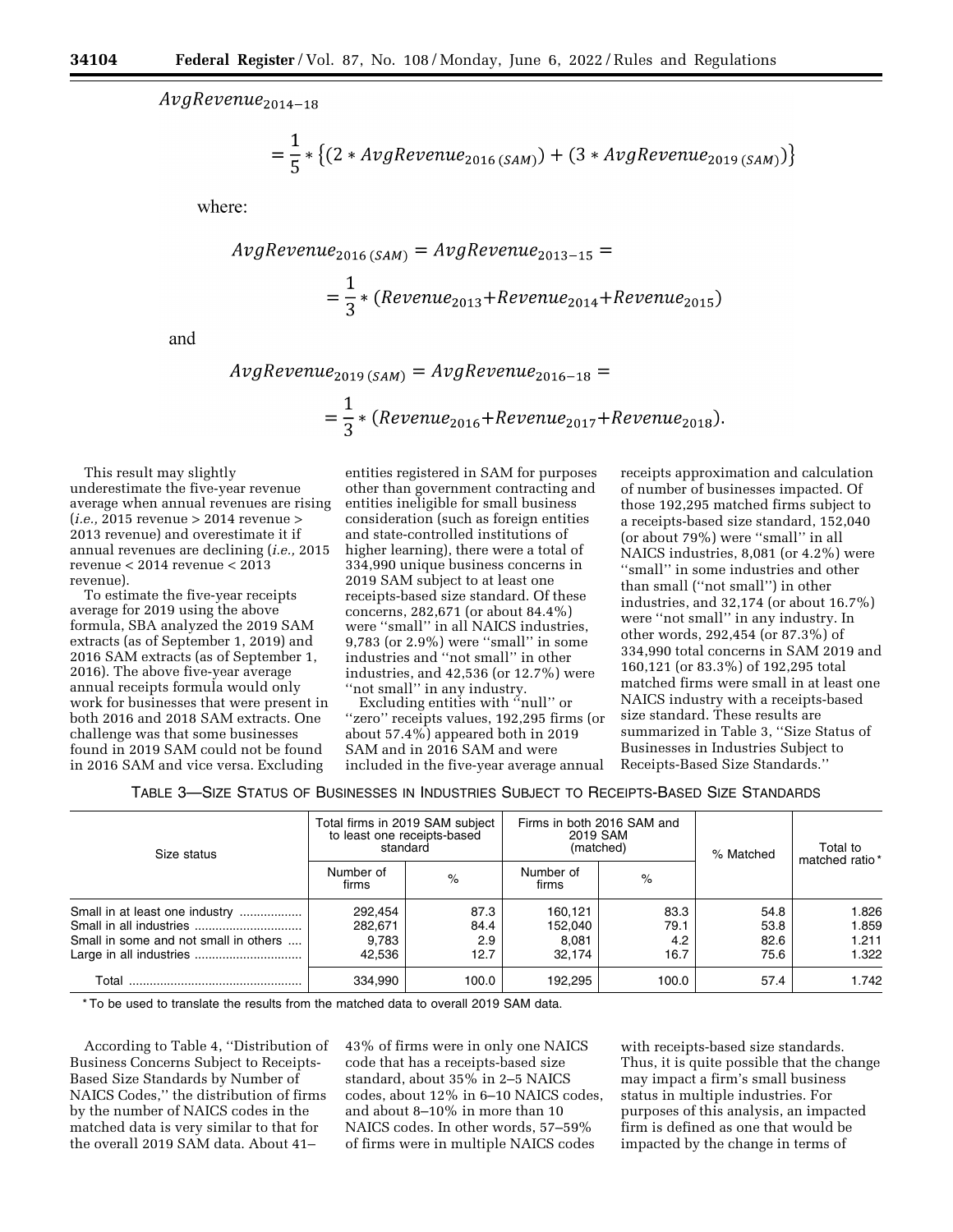gaining, regaining, extending, or losing small business status in at least one

industry with a receipts-based size standard.

TABLE 4—DISTRIBUTION OF BUSINESS CONCERNS SUBJECT TO RECEIPTS-BASED SIZE STANDARDS BY NUMBER OF NAICS CODES

| Number of NAICS codes | Total firms in 2019 SAM with at<br>least one receipts-based<br>NAICS code |                             | Matched firms between<br>2019 and 2016<br><b>SAM</b> |                              |
|-----------------------|---------------------------------------------------------------------------|-----------------------------|------------------------------------------------------|------------------------------|
|                       | Count                                                                     | $\%$                        | Count                                                | %                            |
|                       | 145.267<br>120,078<br>40,595<br>29.050                                    | 43.4<br>35.8<br>12.1<br>8.7 | 79.701<br>68.168<br>24.461<br>19.965                 | 41.4<br>35.4<br>12.7<br>10.4 |
| Total                 | 334.990                                                                   | 100.0                       | 192.295                                              | 100.0                        |

**Note:** A business concern is defined in terms of a unique local (vendor) DUNS number.

A central premise of Public Law 115– 324 is that a five-year annual receipts average (as opposed to a three-year annual receipts average) would enable some mid-size businesses who have recently exceeded the size standard to regain small business status and some advanced small businesses close to exceeding the size standard to retain their small business status for a longer period. However, this premise would only hold true when businesses' annual revenues are rising. When businesses' annual revenues are declining, due to economic downturns or other factors, the five-year annual receipts average could be higher than the three-year annual receipts average, thereby causing small businesses close to their size standards to lose their small business status sooner. To mitigate such negative impacts on small businesses, SBA proposes, in consideration of public comments on the June 2019 proposed rule and the results from its own analysis, to permit businesses in the Business Loan, Disaster Loan, and SBIC Programs to use either a three-year average or a five-year average for calculating average annual receipts for the purposes of qualifying as a small business.

## *B. Impacts on Businesses From the Changes in Calculation of Employees and Receipts for Size Standards*

1. Impacts on Businesses From Changing the Averaging Period for Employees From 12 Months to 24 Months

By comparing the approximated 24 month employee average with the current employee-based size standard for each of the 128,599 matched business concerns in each NAICS code subject to an employee-based size standard, in this final rule, SBA identifies the following four possible

impacts from changing the averaging period for employees from 12 months to 24 months:

i. The number of mid-size businesses that have exceeded the size standard and would regain small business status in at least one NAICS industry with an employee-based size standard (*i.e.,* 12 month average  $>$  size standard  $\geq$  24month average)—expansive impact.

ii. The number of advanced small businesses within 10% below the size standard that would have their small business status extended for a longer period in at least one NAICS industry with an employee-based standard (24 month average  $<$  12-month average  $\leq$ size standard *and* 0.9\*size standard < 12-month average ≤ size standard) expansive impact.

iii. The number of currently small businesses that would lose their small business status in at least one NAICS industry subjected to an employeebased size standard (*i.e.,* 12-month average ≤ size standard < 24-month average)—contractive impact.

iv. The number of advanced small businesses within 10% below the size standard that would have their small status shortened in at least one NAICS industry subject to an employee-based standard (12-month average < 24-month average ≤ size standard *and* 0.9\*size standard < 12-month average ≤ size standard)—contractive impact.

In this final rule, SBA is changing the period for calculation of average employees for all of its employee-based size standards from 12 months to 24 months. The purpose of Public Law 116–283 is to allow small businesses more time to grow and develop competitiveness and infrastructure so that they are better prepared to succeed under full and open competition once they outgrow the size threshold. However, as stated previously, a longer 24-month averaging period may not

always and necessarily provide relief to every small business concern. As discussed previously, when monthly employees are declining, the 24-month average would be higher than the 12 month average, thereby ejecting some advanced small businesses out of their small business status sooner or rendering some small businesses under the 12-month average not small immediately.

As discussed earlier, the change in the averaging period for employees from 12 months to 24 months results in four different types of impacts on small businesses: (i) Enabling current large or mid-size businesses to gain small business status (impact i); (ii) Enabling current advanced small businesses to lengthen their small business status (impact ii); (iii) Causing current small businesses to lose their small business status (impact iii); and (iv) Causing current small businesses to shorten their small business status (impact iv). Table 5, ''Percentage Distribution of Impacted Firms with Employee-Based Size Standards by the Number of NAICS Codes,'' provides these results based on the 2019 SAM—2018 SAM matched firms.

It is highly notable that the distribution of impacted firms by the number of NAICS codes, as shown in Table 5, is very different as compared to a similar distribution based on the overall matched and total 2019 SAM data (*see* Table 2), especially with respect to firms with only one NAICS code and those with more than five NAICS codes. For example, about 45% of all firms in the overall data were associated with only one NAICS code, as compared only about 20% among impacted firms. Similarly, firms with more than five NAICS codes accounted for about 13–14% of all firms in the original data, as compared to 30–40% among impacted firms. It is also notable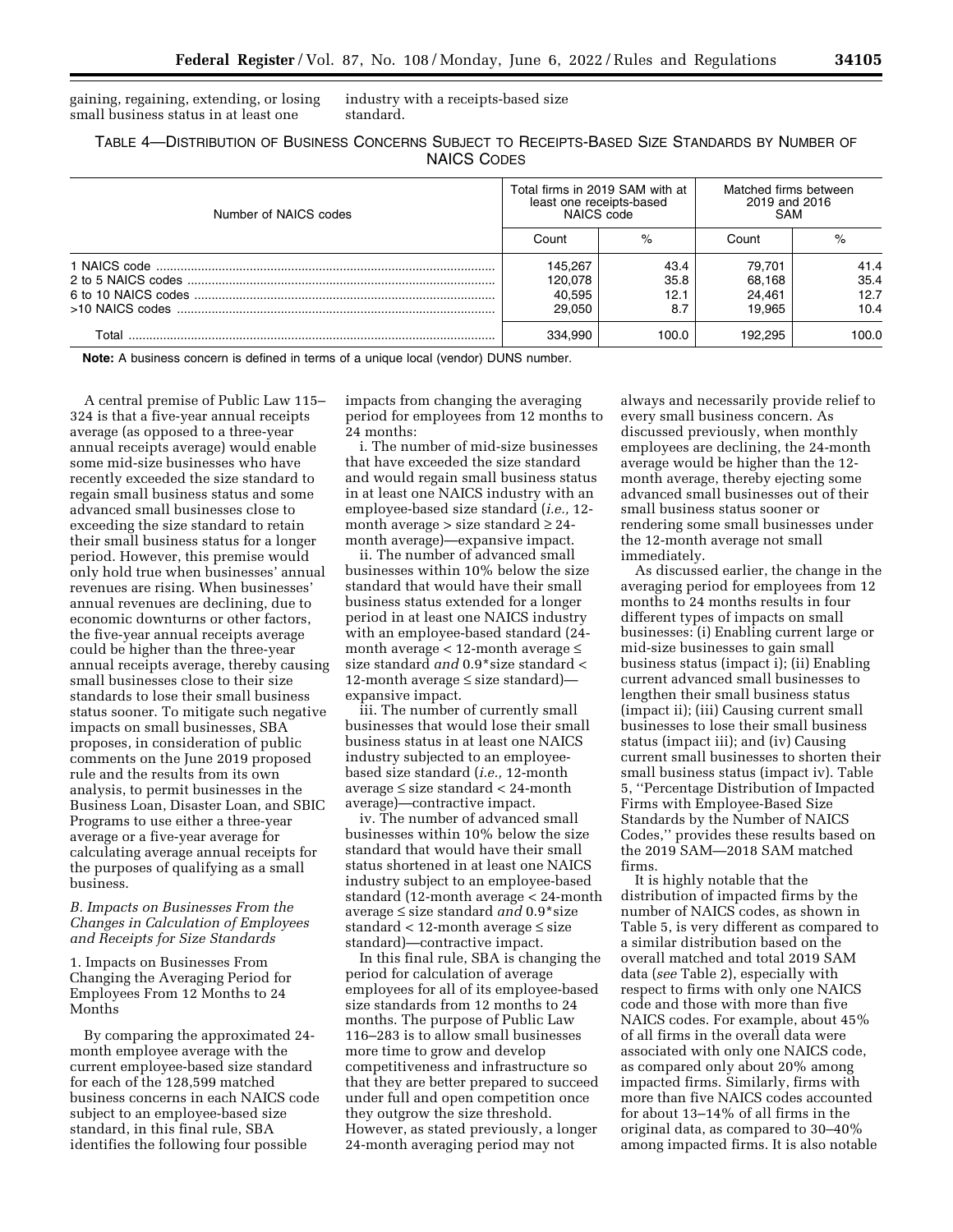that, among the industries with employee-based size standard, NAICS Sector 31–33 (Manufacturing) and

Sector 42 (Wholesale Trade) together accounted for about 90% of impacted firms (in terms of both contractive and expansive impacts), with Sector 31–33 accounting for about 65% and Sector 42 about 25%.

# TABLE 5—PERCENTAGE DISTRIBUTION OF IMPACTED FIRMS WITH EMPLOYEE-BASED SIZE STANDARDS BY THE NUMBER OF NAICS CODES

| % Distribution of impacted firms by number of NAICS codes |                                |                                                       |                              |                              |                             |                          |
|-----------------------------------------------------------|--------------------------------|-------------------------------------------------------|------------------------------|------------------------------|-----------------------------|--------------------------|
| Impact*                                                   | Number of<br>impacted<br>firms | 1 NAICS code                                          | 2-5 NAICS<br>codes           | 6-10 NAICS<br>codes          | >10 NAICS<br>codes          | Total                    |
|                                                           |                                | <b>Currently small in all NAICS codes</b>             |                              |                              |                             |                          |
|                                                           | 195<br>178                     | 33.3<br>33.1                                          | 47.2<br>44.4                 | 10.3<br>15.7                 | 9.2<br>6.7                  | 100<br>100               |
|                                                           | 66                             | 19.7                                                  | 47.0                         | 13.6                         | 19.7                        | 100                      |
|                                                           |                                | Currently large business in all NAICS codes           |                              |                              |                             |                          |
|                                                           | 188                            | 39.9                                                  | 44.1                         | 11.2                         | 4.8                         | 100                      |
|                                                           |                                | Currently small in some NAICS and not small in others |                              |                              |                             |                          |
|                                                           | 182<br>130                     | 0<br>0                                                | 34.1<br>36.2                 | 31.9<br>32.3                 | 34.1<br>31.5                | 100<br>100               |
|                                                           | 42<br>20                       | 0<br>$\Omega$                                         | 40.5<br>50                   | 40.5<br>15                   | 19.0<br>35                  | 100<br>100               |
|                                                           |                                | <b>Total Impact by Impact Type</b>                    |                              |                              |                             |                          |
|                                                           | 370<br>325<br>220<br>86        | 20.3<br>20.0<br>18.2<br>15.1                          | 39.2<br>42.8<br>29.5<br>47.7 | 21.4<br>19.1<br>13.8<br>14.0 | 19.2<br>18.2<br>6.2<br>23.3 | 100<br>100<br>100<br>100 |
|                                                           |                                | <b>Overall Impact</b>                                 |                              |                              |                             |                          |
|                                                           | 689<br>306                     | 20.3<br>23.5                                          | 40.8<br>44.8                 | 20.2<br>18.6                 | 18.7<br>13.1                | 100<br>100               |
|                                                           | 995                            | 21.3                                                  | 42.0                         | 19.7                         | 17.0                        | 100                      |

\* Impact (i) = Current large businesses gaining small status; Impact (ii) = Current small businesses extending small status; Impact (iii) = Current small businesses losing small status; Impact  $(iv)$  = Current small businesses shortening small status.

Each of these impacts was then multiplied by an applicable factor or ratio, as shown in the last column of Table 1, to obtain the respective impacts corresponding to all firms in 2019 SAM subject to at least one employee-based size standard. These results are presented below in Table 6, ''Impacts from Changing the Averaging Period for Employees from 12 Months to 24 Months.'' The last column of the table shows the percentages of firms impacted relative to all business concerns in 2019 SAM. Because the SAM data only captures businesses that are primarily interested in federal procurement

opportunities, the SAM-based results do not fully capture the impacts the change may have on businesses participating in various non-procurement programs that apply to SBA's employee-based size standards, such as SBA loan programs and exemptions from compliance with paperwork and other regulatory requirements.

The Economic Census, combined with the Census of Agriculture and County Business Patterns Reports, provides for each NAICS code information on the number of total small and large businesses subjected to an employeebased size standard. Based on the

matched SAM data, SBA computed percentages of businesses impacted under each impact category for each NAICS industry subject to an employeebased size standard. By applying such percentages to the 2012 Economic Census tabulation (the latest available when this rule was developed), SBA estimated the number of all businesses impacted under each impact type for each NAICS code subject to an employee-based size standard. These results are presented in Table 7, ''Impacts from Changing the Averaging Period for Employees from 12 Months to 24 Months (2012 Economic Census).''

# TABLE 6—IMPACTS FROM CHANGING THE AVERAGING PERIOD FOR EMPLOYEES FROM 12 MONTHS TO 24 MONTHS

| $Im$ pact <sup>1</sup>                      | <b>Firms</b><br>impacted in<br>matched<br>dataset | Total to<br>matched<br>ratio | <b>Total firms</b><br>impacted in<br>2019 SAM | Total firms<br>in 2019 SAM | % Impacted |  |  |  |
|---------------------------------------------|---------------------------------------------------|------------------------------|-----------------------------------------------|----------------------------|------------|--|--|--|
| Entities only small under all NAICS code(s) |                                                   |                              |                                               |                            |            |  |  |  |
|                                             | 195<br>178                                        | 1.210<br>1.210               | 236<br>215                                    | 131,295<br>131.295         | 0.2<br>0.2 |  |  |  |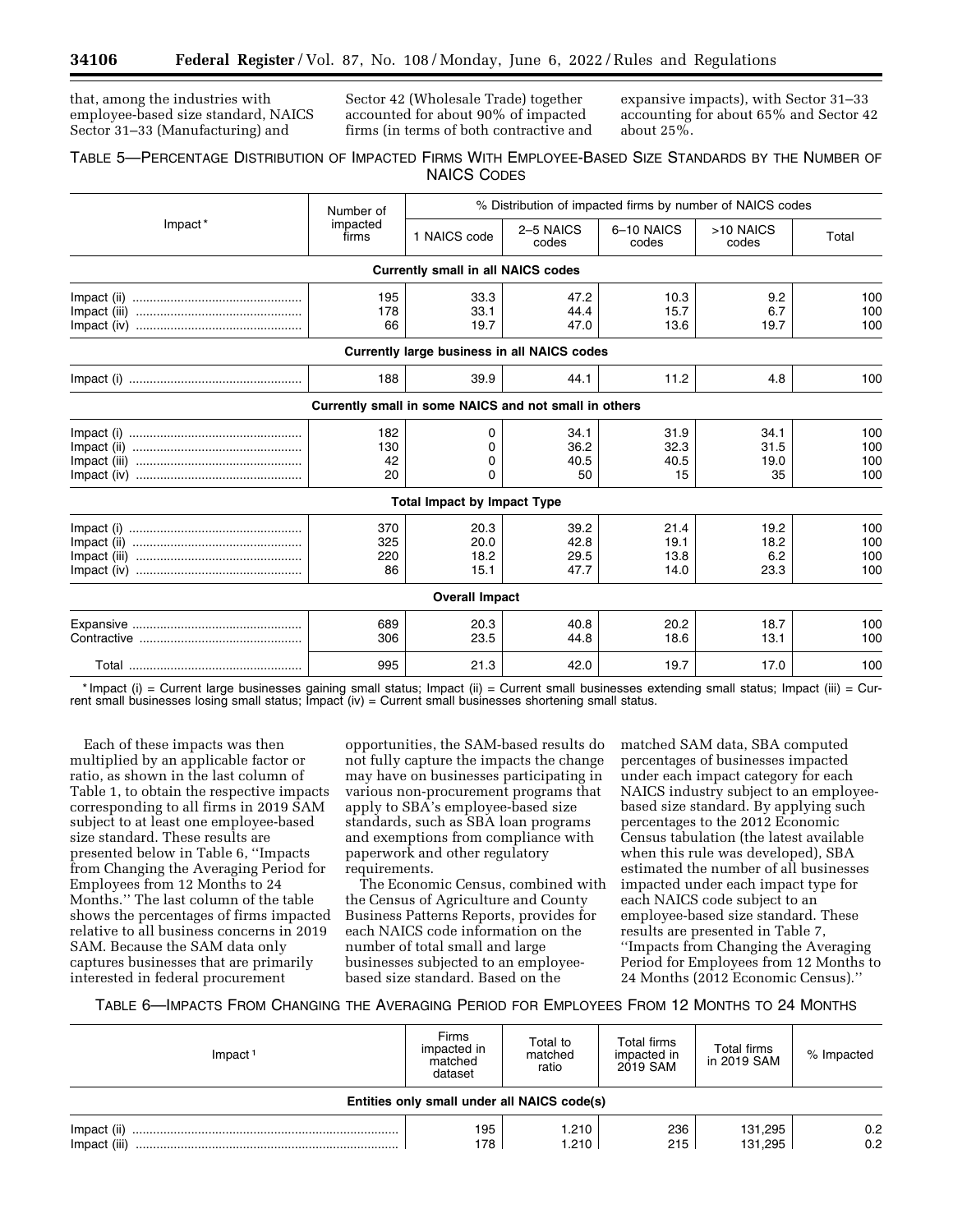# TABLE 6—IMPACTS FROM CHANGING THE AVERAGING PERIOD FOR EMPLOYEES FROM 12 MONTHS TO 24 MONTHS— **Continued**

| $Im$ pact <sup>1</sup>                                                | Firms<br>impacted in<br>matched<br>dataset | Total to<br>matched<br>ratio                                  | Total firms<br>impacted in<br>2019 SAM | <b>Total firms</b><br>in 2019 SAM | % Impacted |
|-----------------------------------------------------------------------|--------------------------------------------|---------------------------------------------------------------|----------------------------------------|-----------------------------------|------------|
|                                                                       | 66                                         | 1.210                                                         | 80                                     | 131,295                           | 0.1        |
|                                                                       |                                            | Entities other than small under all NAICS code(s)             |                                        |                                   |            |
|                                                                       | 188                                        | 1.055                                                         | 198                                    | 18,492                            | 1.1        |
| Entities small in some NAICS code(s) and other than small in other(s) |                                            |                                                               |                                        |                                   |            |
|                                                                       | 182                                        | 1.054                                                         | 192                                    | 2.663                             | 7.2        |
|                                                                       | 130                                        | 1.054                                                         | 137                                    | 2.663                             | 5.1        |
|                                                                       | 42                                         | 1.054                                                         | 44                                     | 2,663                             | 1.7        |
|                                                                       | 20                                         | 1.054                                                         | 21                                     | 2,663                             | 0.8        |
|                                                                       | Total impact by impact type                |                                                               |                                        |                                   |            |
|                                                                       | 370                                        |                                                               | 390                                    | 21.155                            | 1.8        |
|                                                                       | 325                                        |                                                               | 373                                    | 133,958                           | 0.3        |
|                                                                       | 220                                        |                                                               | 260                                    | 133,958                           | 0.2        |
|                                                                       | 86                                         |                                                               | 101                                    | 133,958                           | 0.1        |
|                                                                       |                                            | Overall total by expansive or contractive impact <sup>2</sup> |                                        |                                   |            |
|                                                                       | 689                                        | 1.098                                                         | 757                                    | 152,450                           | 0.5        |
|                                                                       | 306                                        | 1.178                                                         | 361                                    | 152,450                           | 0.2        |
|                                                                       | 995                                        |                                                               | 1,117                                  | 152,450                           | 0.7        |

<sup>1</sup> Impact (i) = Current large businesses gaining small business status; Impact (ii) = Current small businesses extending small status; Impact (iii) Current small businesses shortening small status.

= Current small businesses losing small status; Impact (iv) = Current small businesses shortening small status.<br><sup>2</sup>Number of firms under overall positive, negative and total impacts refer to the number of unique firms. Som impact types and hence individual impacts may not add up to overall impact.

# TABLE 7—IMPACTS FROM CHANGING THE AVERAGING PERIOD FOR EMPLOYEES FROM 12 MONTHS TO 24 MONTHS [2012 Economic Census]

| Impact                                     | Total firms<br>(in millions)            | Estimate of<br>impacted firms | Impacted                  |
|--------------------------------------------|-----------------------------------------|-------------------------------|---------------------------|
| Impact (ii)<br>Impact (iii)<br>Impact (iv) | 22.324<br>657.942<br>657,942<br>657.942 | 281<br>1.203<br>763<br>287    | 1.3<br>0.2<br>0.1<br>0.04 |
| <b>Overall impact</b>                      |                                         |                               |                           |
|                                            | 680.266<br>657.942                      | 1.484<br>1.050                | 0.2<br>0.2                |
|                                            |                                         | 2.534                         | 0.4                       |

1 Impact (i) = Current large businesses gaining small status; Impact (ii) = Current small businesses extending small status; Impact (iii) = Current small businesses losing small status; Impact  $(iv)$  = Current small businesses shortening small status.

Currently large or mid-size businesses regaining small business status would become eligible for various benefits as small business concerns, including access to federal set-aside contracts, SBA's guaranteed loans and disaster assistance, reduced patent fees, and exemptions from various compliance and paperwork requirements. With their small business status extended, advanced small businesses would continue to receive such benefits for a longer period. However, the change may also cause some small businesses to lose their small business status in at least one employee-based size standard and access to small business assistance, especially federal set-aside opportunities.

2. Impacts on Businesses From Changing the Averaging Period for Receipts From Three Years to Five Years

By comparing the approximated fiveyear annual receipts average with the current receipts-based size standard for each of the 192,295 matched business concerns in each NAICS code subject to a receipts-based size standard, in this final rule, SBA identifies the following four possible impacts from changing the averaging period for annual receipts from three years to five years:

i. The number of mid-size businesses that have exceeded the size standard and would regain small business status in at least one NAICS industry with a receipts-based size standard (*i.e.,* 3-year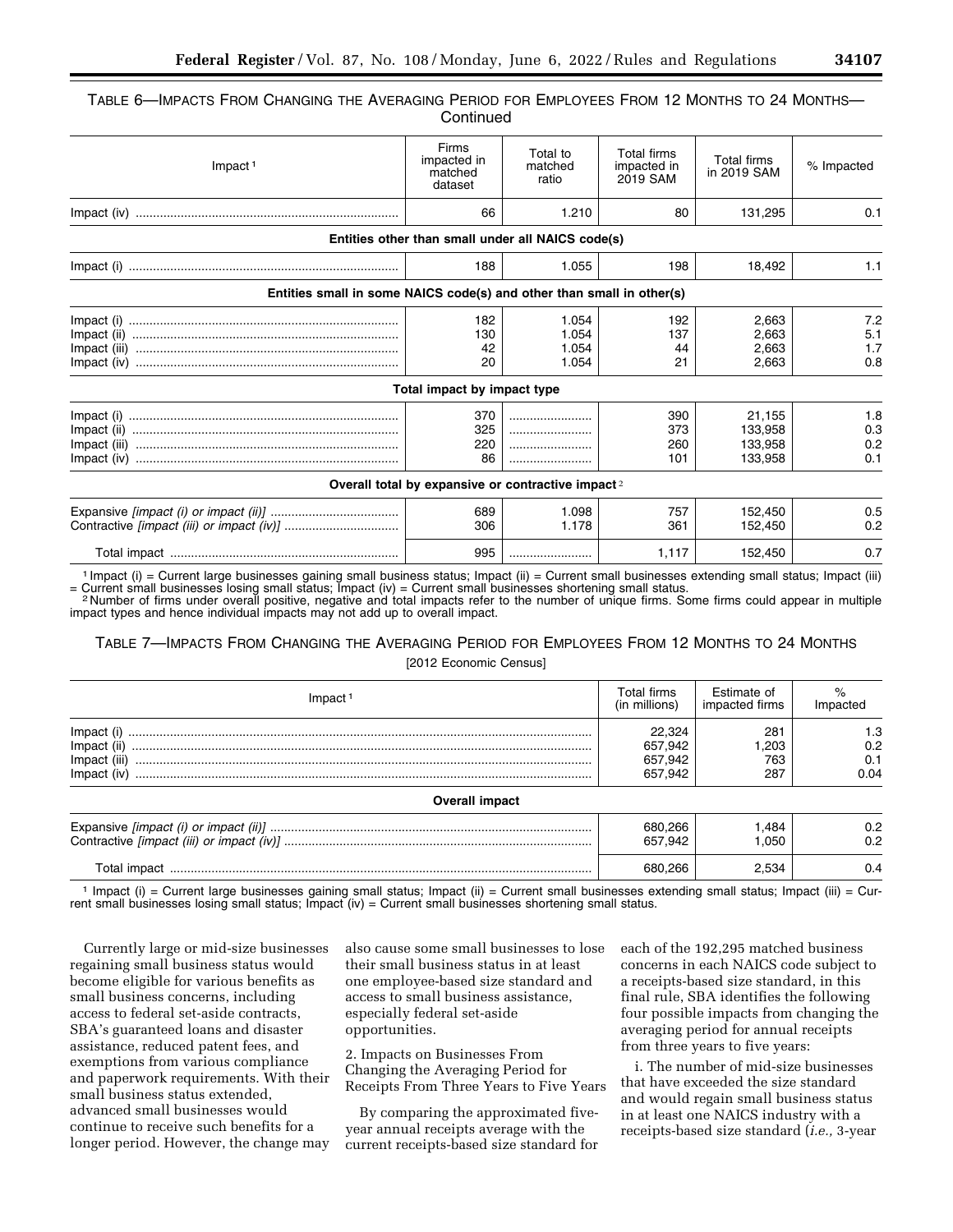average > size standard ≥ 5-year average)—expansive impact.

ii. The number of advanced small businesses within 10% below the size standard that would have their small business status extended for a longer period in at least one NAICS industry with a receipts-based standard (5-year average < 3-year average ≤ size standard *and* 0.9\*size standard < 3-year average ≤ size standard)—expansive impact.

iii. The number of currently small businesses that would lose their small business status in at least one NAICS industry subjected to a receipts-based size standard (*i.e.,* 3-year average ≤ size standard < 5-year average)—contractive impact.

iv. The number of advanced small businesses within 10% below the size standard that would have their small business status shortened in at least one NAICS industry subject to a receiptsbased standard (3-year average < 5-year average ≤ size standard *and* 0.9\*size standard < 3-year average ≤ size standard)—contractive impact.

In this final rule, SBA is changing the period for calculation of average annual receipts for SBA receipts-based size standards for Business Loan, Disaster

Loan, SBG, and SBIC Programs from three years to five years. The purpose of Public Law 115–324 is to allow small businesses more time to grow and develop competitiveness and infrastructure so that they are better prepared to succeed under full and open competition once they outgrow the size threshold. However, a longer five-year averaging period may not always and necessarily provide relief to every small business concern. As discussed in the June 2019 proposed rule, when annual revenues are declining or when annual revenues for the latest three years are lower than those for the earliest two years of the five-year period, the fiveyear average would be higher than the three-year average, thereby ejecting some advanced small businesses out of their small business status sooner or rendering some small businesses under the three-year average not small immediately.

There are four different types of impacts on small businesses from changes to the averaging period for annual receipts from three years to five years as follows: (i) Enabling current large or mid-size businesses to gain

small business status (impact i); (ii) Enabling current advanced small businesses to lengthen their small business status (impact ii); (iii) Causing current small businesses to lose their small business status (impact iii); and (iv) Causing current small businesses to shorten their small business status (impact iv).

However, with the SBA's decision to permit businesses in the Business Loan, Disaster Loan, SBG, and SBIC programs to use either a three-year average or a five-year average for calculating average annual receipts for the purposes of qualifying as a small business, the two contractive impacts (namely impact (iii) and impact (iv)) do not apply to this final rule. Accordingly, this final rule provides the analysis of the two expansive impacts of changing the averaging periods for annual receipts from three years to five years (namely impact (i) and impact (ii)) only.

Table 8, ''Percentage Distribution of Impacted Firms with Receipts-Based Size Standards by the Number of NAICS Codes,'' provides these results based on the 2019 SAM–2016 SAM matched firms.

TABLE 8—PERCENTAGE DISTRIBUTION OF IMPACTED FIRMS WITH RECEIPTS-BASED SIZE STANDARDS BY THE NUMBER OF NAICS CODES

|                        | Number of         | % Distribution of impacted firms by number of NAICS codes |                    |                     |                    |                |  |
|------------------------|-------------------|-----------------------------------------------------------|--------------------|---------------------|--------------------|----------------|--|
| Impact <sup>*</sup>    | impacted<br>firms | 1 NAICS code                                              | 2-5 NAICS<br>codes | 6-10 NAICS<br>codes | >10 NAICS<br>codes | Total          |  |
|                        |                   | <b>Currently large in all NAICS codes</b>                 |                    |                     |                    |                |  |
| Impact (i)             | 899               | 36.3                                                      | 33.9               | 12.6                | 17.2               | 100.0          |  |
|                        |                   | <b>Currently small in all NAICS codes</b>                 |                    |                     |                    |                |  |
|                        | 1,227             | 27.3                                                      | 36.3               | 17.8                | 18.6               | 100.0          |  |
|                        |                   | Currently small in some NAICS and not small in others     |                    |                     |                    |                |  |
|                        | 1,761<br>1,072    | 0<br>0                                                    | 27.4<br>27.8       | 22.7<br>24.3        | 50.0<br>47.9       | 100.0<br>100.0 |  |
|                        |                   | <b>Total Impact by Impact Type</b>                        |                    |                     |                    |                |  |
|                        | 2,660<br>2,299    | 12.3<br>14.6                                              | 29.6<br>32.3       | 19.2<br>20.8        | 38.9<br>32.3       | 100.0<br>100.0 |  |
| Total expansive impact | 4,702             | 14.1                                                      | 31.8               | 20.2                | 34.0               | 100.0          |  |

\* Impact (i) = Current large businesses gaining small business status; and Impact (ii) = Current small businesses extending small business status.

It is highly notable that the distribution of impacted firms by the number of NAICS codes, as shown in Table 8, is very different as compared to a similar distribution based on the overall matched and total 2019 SAM data (*see* Table 4), especially with respect to firms with only one NAICS code and those with more than five

NAICS codes. For example, as shown in Table 4, above, more than 40% of all firms in the overall data were associated with only one NAICS code, as compared to less than 15% among impacted firms in Table 8. Similarly, firms with more than five NAICS codes accounted for about 20% of all firms in the original data, as compared to more than 50%

among impacted firms. It is also notable that, among the industries with receiptsbased size standards, NAICS Sectors 54, 56, and 23 together accounted for more than 70% of impacted firms, with Sector 54 (Professional, Scientific and Technical Services) accounting for about 30–35%, followed by Sector 23 (Construction) about 25–30%, and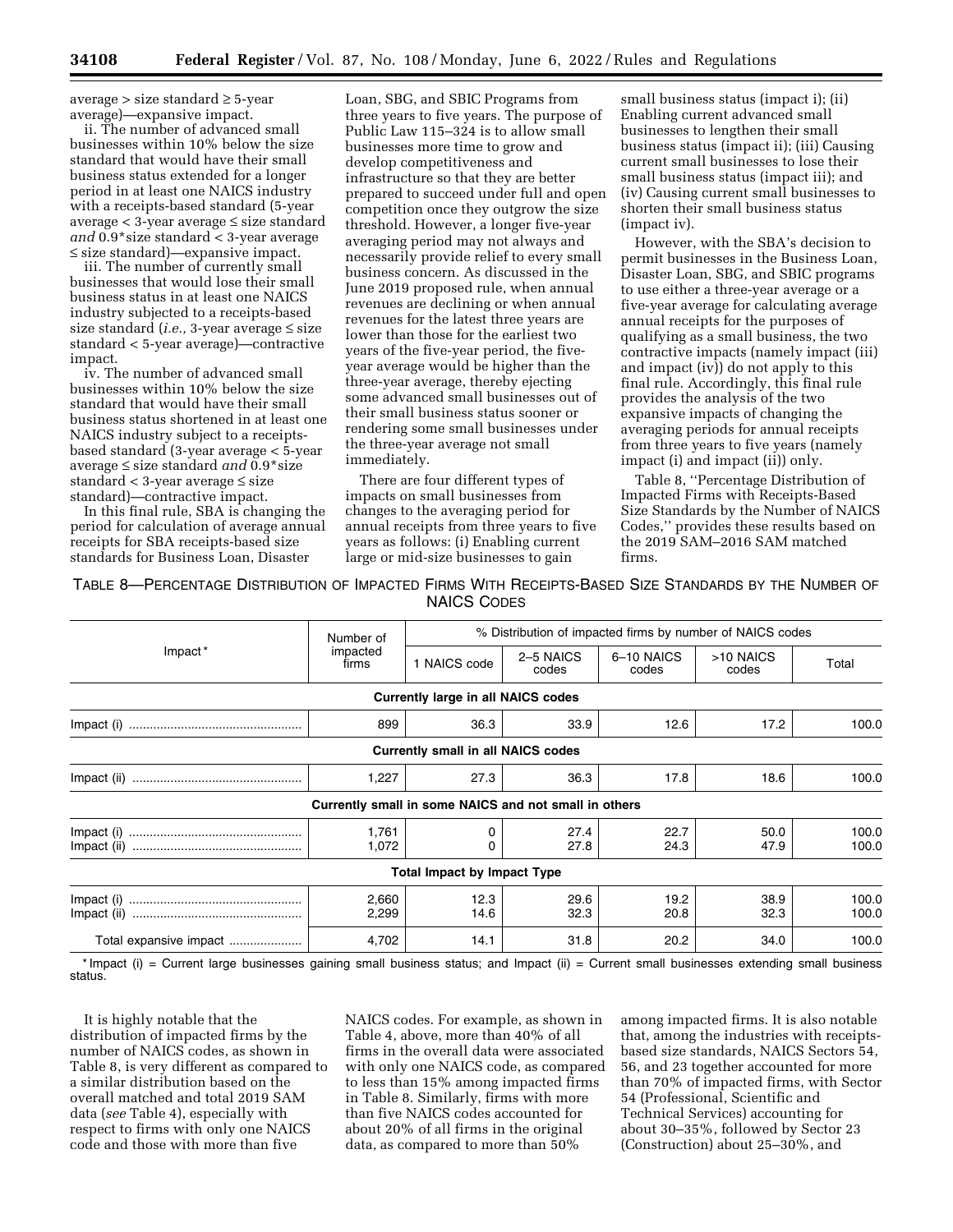Sector 56 (Administrative and Support, Waste Management and Remediation Services) about 10–13%.

Each of these impacts was then multiplied by an applicable factor or ratio, as shown in the last column of Table 3, to obtain the respective impacts corresponding to all firms in 2019 SAM subject to at least one receipts-based

size standard. These results are presented below in Table 9, ''Impacts from Changing the Averaging Period for Receipts from 3 Years to 5 Years.'' The last column of the table shows the percentage of firms impacted relative to all business concerns in 2019 SAM.

in federal procurement opportunities, the SAM-based results do not fully capture the impacts the change may have on businesses participating in various non-procurement programs that apply SBA's receipts-based size standards, such as exemptions from compliance with paperwork and other regulatory requirements.

businesses that are primarily interested TABLE 9—IMPACTS FROM CHANGING THE AVERAGING PERIOD FOR RECEIPTS FROM 3 YEARS TO 5 YEARS

Because the SAM data only captures

| Firms<br>impacted in<br>matched<br>dataset | Total to<br>matched<br>ratio<br>(Table 1) | Total firms<br>impacted in<br>2019 SAM                                          | Total firms in<br>2019 SAM                                                                                                 | % Impacted   |
|--------------------------------------------|-------------------------------------------|---------------------------------------------------------------------------------|----------------------------------------------------------------------------------------------------------------------------|--------------|
|                                            |                                           |                                                                                 |                                                                                                                            |              |
| 899                                        | 1.32                                      | 1,189                                                                           | 42,536                                                                                                                     | 2.8          |
|                                            |                                           |                                                                                 |                                                                                                                            |              |
| 1,227                                      | 1.859                                     | 2,281                                                                           | 282,671                                                                                                                    | 0.8          |
|                                            |                                           |                                                                                 |                                                                                                                            |              |
| 1,761<br>1,072                             | 1.211<br>1.211                            | 2,132<br>1,298                                                                  | 9,783<br>9,783                                                                                                             | 21.8<br>13.3 |
|                                            |                                           |                                                                                 |                                                                                                                            |              |
| 2,660<br>2,299                             |                                           | 3,320<br>3,579                                                                  | 52,319<br>292,454                                                                                                          | 6.3<br>1.2   |
| 4,702                                      | 1.391                                     | 6,542                                                                           | 334,990                                                                                                                    | 2.0          |
|                                            |                                           | Entities small under all NAICS code(s)<br>Total expansive impact by impact type | Entities other than small under all NAICS code(s)<br>Entities small in some NAICS code(s) and other than small in other(s) |              |

1 Impact (i) = Current large businesses gaining small business status; and Impact (ii) = Current small businesses extending small business sta-

tus.<br><sup>2</sup> Number of firms under total positive impacts refer to the number of unique firms. Some firms could appear in both impact types and hence individual impacts may not add up to overall impact.

The Economic Census, combined with the Census of Agriculture and County Business Patterns Reports, provides for each NAICS code information on the number of total small and large businesses subjected to a receipts-based size standard. Based on the matched

SAM data, SBA computed percentages of businesses impacted under each impact category for each NAICS industry subject to a receipts-based size standard. By applying such percentages to the 2012 Economic Census tabulation, SBA estimated the number

of all businesses impacted under each impact type for each NAICS code subject to a receipts-based size standard. These results are presented in Table 10, ''Impacts from Changing the Averaging Period for Receipts from 3 Years to 5 Years (2012 Economic Census).''

# TABLE 10—IMPACTS FROM CHANGING THE AVERAGING PERIOD FOR RECEIPTS FROM 3 YEARS TO 5 YEARS [2012 Economic Census]

| Impact <sup>1</sup>   | Total firms          | Estimate of<br>impacted firms | % Impacted |
|-----------------------|----------------------|-------------------------------|------------|
| Impact<br>Impact (ii) | 271,505<br>6,896,633 | 8,565<br>60.176               | 3.2<br>0.9 |
|                       | 7,168,138            | 68.742                        | 1.0        |

 $1$  Impact (i) = Current large businesses gaining small business status; and Impact (ii) = Current small businesses extending small business status.

Currently large or mid-size businesses regaining small business status would get various benefits as small business concerns, including access to SBA loan programs, and exemptions from various compliance and paperwork requirements. With their small business status extended, advanced small businesses would continue to receive

such benefits for a longer period. However, the change from three-year average receipts to five-year average may also harm some small businesses by causing them to lose or shorten their small business status in at least one receipts-based size standard, thereby depriving them of access to small business assistance, including SBA's

lending. To mitigate such impacts, SBA is allowing businesses to elect either the three-year average annual receipts or the five-year average annual receipts for the Business Loan, Disaster Loan, and SBIC programs. SBA sought comment on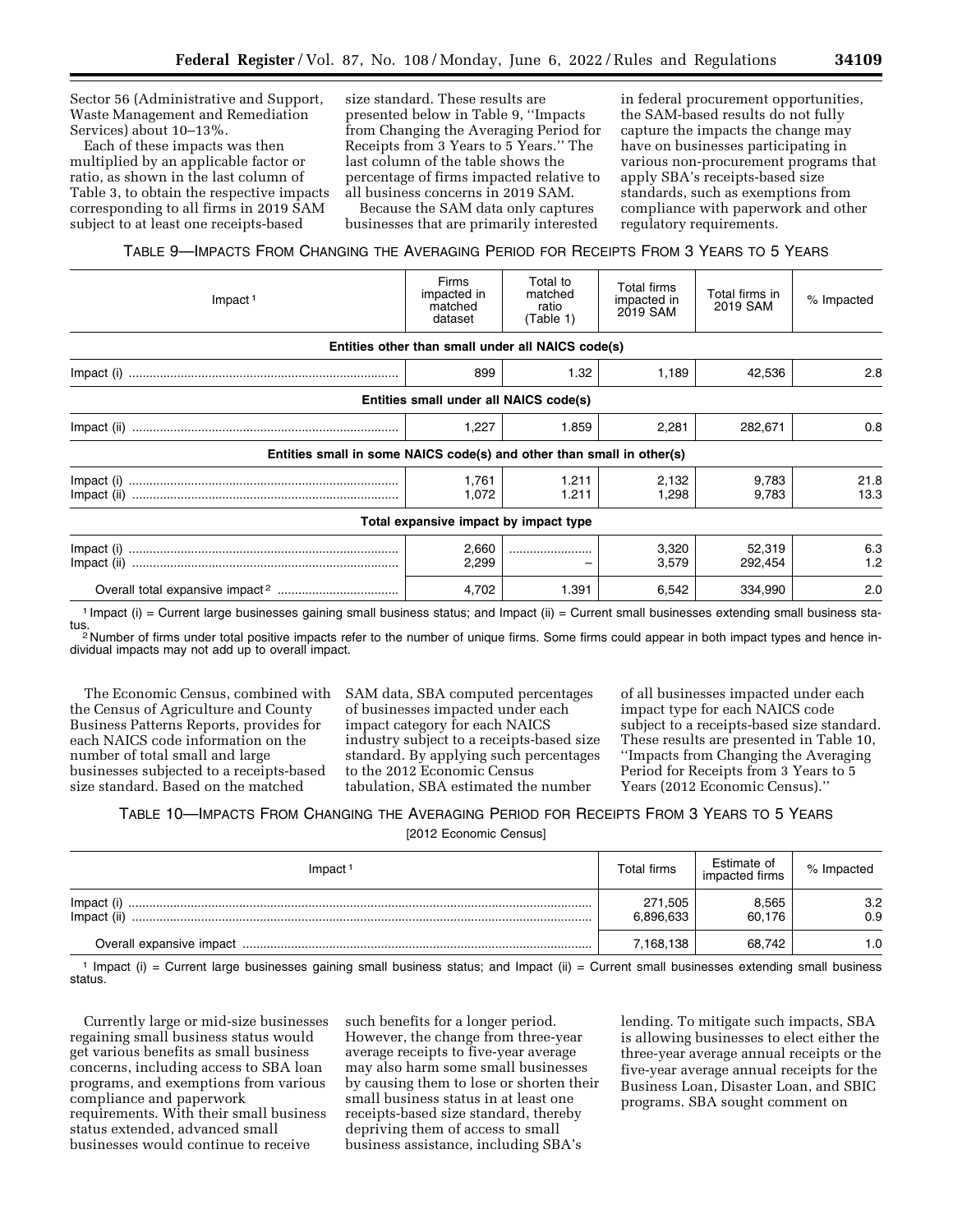implementation of Public Law 115–324 for the Business Loan, Disaster Loan, and SBIC programs.

# *C. The Baseline*

1. Baseline for Changing the Averaging Period for Employees From 12 Months to 24 Months

In this rulemaking, SBA establishes an appropriate baseline to evaluate benefits, costs, or transfer impacts of this action and alternative approaches considered, if any. A baseline should represent the agency's best assessment of what the world would look like absent the regulatory action. For a new regulatory action modifying an existing regulation (such as changing the calculation of the average number of employees from 12 months to 24 months), a baseline assuming no change to the regulation (*i.e.,* maintaining the status quo) generally provides an appropriate benchmark for evaluating benefits, costs, or transfer impacts of proposed regulatory changes and their alternatives.

Based on the 2012 Economic Census special tabulations (the latest available) and 2012 County Business Patterns Reports (for industries not covered by the Economic Census), of a total of about 680,266 firms in all industries with employee-based size standards, about 96.7% were considered small and 3.3% other than small under the 12 month employee average. Similarly, of

152,450 businesses that were subject to at least one employee-based size standard and eligible for federal contracting, 87.9% were small in at least one NAICS code and 12.1% other than small in all NAICS codes with an employee-based size standard.

Based on the data from the Federal Procurement Data System—Next Generation (FPDS–NG) for fiscal year 2019, on average, about 39,714 unique firms in industries subject to employeebased size standards received at least one federal contract during 2019, of which 85.3% were small. Businesses subject to employee-based size standards received \$232.6 billion in annual average federal contract dollars in 2019, of which nearly \$47 billion or about 20.2% went to small businesses. Of total dollars awarded to small businesses subject to employee-based size standards, \$23.8 billion or 50.6% was awarded through various small business set-aside programs and 49.4% was awarded through non-set aside contracts.

Based on SBA's internal data on its loan programs, small businesses subject to employee-based size standards received, on an annual basis, a total of 7,672 7(a) and 504 loans during fiscal years 2018–2020, totaling \$4.9 billion, of which 75% was issued through the 7(a) program and 25% was issued through the CDC/504 program. During fiscal years 2018–2020, small businesses

in those industries also received about 370 loans through the SBA's EIDL loan program, totaling about \$0.02 billion on an annual basis. Table 11, ''Baseline Analysis of Employee-Based Size Standards,'' provides these baseline results.

Based on SBA's internal data on its SBGProgram for fiscal years 2018–2020, small businesses subject to employeebased size standards received, on an annual basis, a total of 52 surety bonds guaranteed by SBA, which supported about \$41 million in contracts. Surety Bonds to firms with employee-based size standards account for only about 1% of overall program activity.

Based on SBA's internal data on its SBIC program for fiscal years 2018– 2020, on an annual basis, 375 small businesses subject to employee-based size standards received SBIC financing, resulting in \$1.8 billion in capital to those small firms. SBIC financing to firms with employee-based size standards account for about 34% of overall program activity.

Besides set-aside contracting and financial assistance discussed above, small businesses also benefit through reduced fees, less paperwork, and fewer compliance requirements that are available to small businesses through federal agencies that use SBA's size standards. However, SBA has no data to estimate the number of small businesses receiving such benefits.

### TABLE 11—BASELINE ANALYSIS OF EMPLOYEE-BASED SIZE STANDARDS

| Measure                                                                                                                                                                                                                                                 | Value          |
|---------------------------------------------------------------------------------------------------------------------------------------------------------------------------------------------------------------------------------------------------------|----------------|
|                                                                                                                                                                                                                                                         | 500            |
|                                                                                                                                                                                                                                                         | 680,266        |
|                                                                                                                                                                                                                                                         | 657,942        |
| Total small firms subject to at least one employee-based size standard as % of total firms—2012 Economic Census                                                                                                                                         | 96.7           |
|                                                                                                                                                                                                                                                         | 403,116        |
|                                                                                                                                                                                                                                                         | 152.450        |
| Total businesses that are small in at least one NAICS code subject to an employee-based size standard (2019 SAM)                                                                                                                                        | 133,958        |
|                                                                                                                                                                                                                                                         | 87.9           |
|                                                                                                                                                                                                                                                         | 106,230        |
| Average total number of unique firms with employee-based size standards getting federal contracts <sup>2</sup> —FPDS–NG (2019)<br>Average total contract dollars awarded to business concerns, subject to employee-based standards (\$ billion)—FPDS–NG | 39.714         |
|                                                                                                                                                                                                                                                         | \$233.6        |
| Average total small business contract dollars awarded to businesses subject to employee-based standards (\$ billion)-FPDS-                                                                                                                              |                |
| Small business dollars as % of total dollars awarded to firms subject to employee-based standards (FPDS-NG (2019)                                                                                                                                       | \$47.1<br>20.2 |
|                                                                                                                                                                                                                                                         | 7,672          |
| Annual average number of 7(a) and 504 loans to businesses subject to employee-based standards (FY 2018-2020)                                                                                                                                            | \$4.9          |
|                                                                                                                                                                                                                                                         | 369            |
|                                                                                                                                                                                                                                                         | \$0.02         |
|                                                                                                                                                                                                                                                         | 52             |
|                                                                                                                                                                                                                                                         | \$0.04         |
|                                                                                                                                                                                                                                                         | 375            |
|                                                                                                                                                                                                                                                         | \$1.8          |

1Entities in SAM and FPDS–NG presented above only include business concerns that can be eligible to qualify as small for federal contracting. That is, entities that can never qualify as small (*e.g.,* foreign, not-for-profit and government entities) are excluded as they are not im-

<sup>'2</sup> A business concern could appear in multiple NAICS industries involving both employee-based and size standards and those based on other<br>measures (such as employees). Similarly, a business could be small in some industr

<sup>3</sup> Excludes COVID-19 related EIDL loans due to their temporary nature. Effective January 1, 2022, SBA stopped accepting applications for new COVID EIDL loans or advances.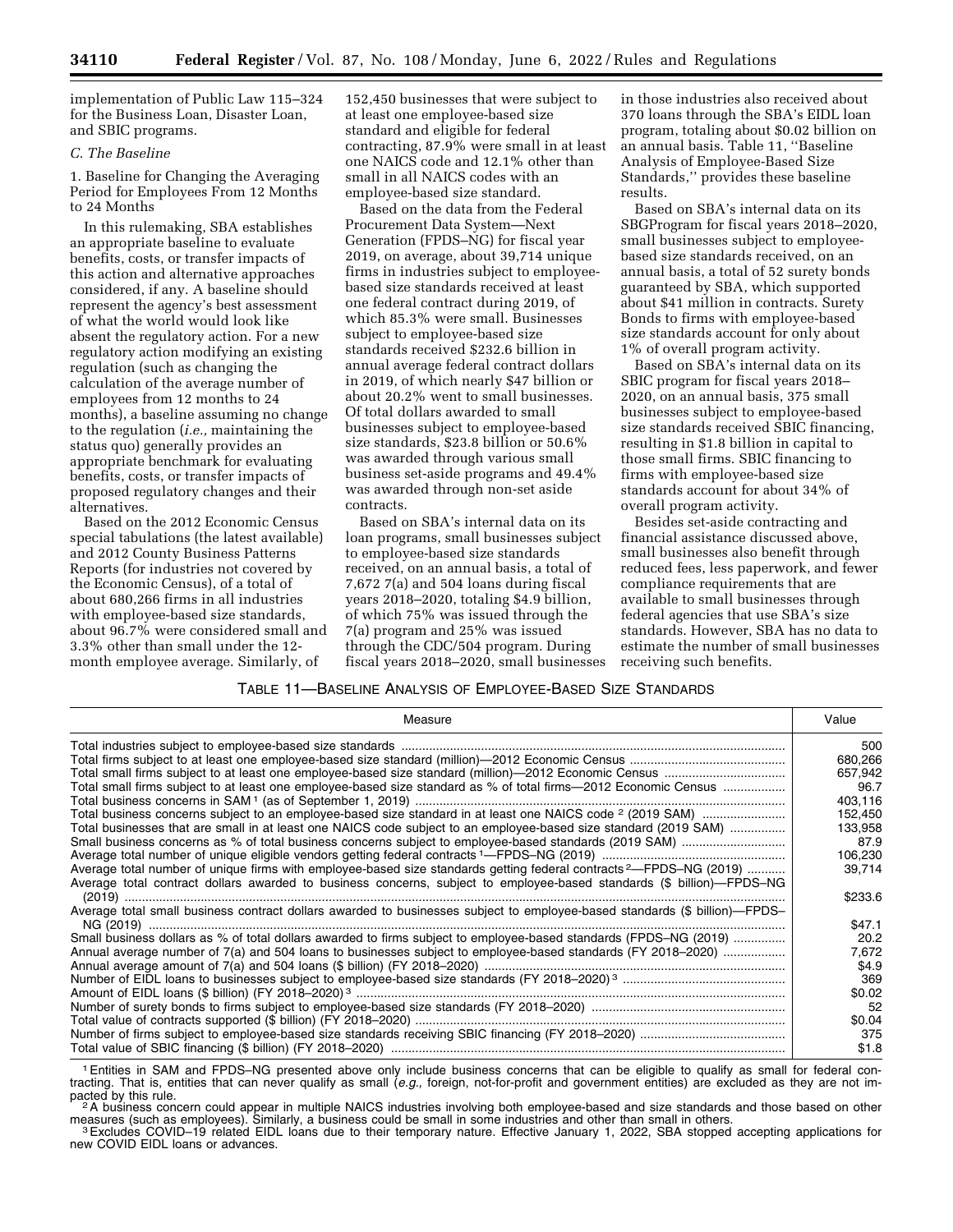As mentioned previously, businesses that would regain or lose small business status can be identified by comparing their 24-month employee average with the employee-based size standard. That is, if the 24-month employee average of a firm currently above the size standard is lower than the applicable employeebased size standard, that firm will gain or regain small business status. Similarly, if the 24-month employee average of a currently small business is higher than the size standard, that business will lose its small business status. However, to estimate the number of small businesses that would benefit by having their small business status extended for a longer period or would be penalized by having their small size status shortened, SBA considered small businesses whose 12-month employee average was within 10% below their employee-based size thresholds. Small businesses that are not immediately impacted may be impacted either negatively or positively someday as they continue to grow and approach the size standard threshold.

2. Baseline for Changing the Averaging Period for Receipts From Three Years to Five Years

For this new regulatory action modifying an existing regulation (such as changing the average annual receipts calculation from three years to five years), a baseline assuming no change to

the regulation (*i.e.,* maintaining the status quo) generally provides an appropriate benchmark for evaluating benefits, costs, or transfer impacts of proposed regulatory changes and their alternatives.

Based on the 2012 Economic Census special tabulations (the latest available), 2012 County Business Patterns Reports (for industries not covered by the Economic Census), and 2012 Agricultural Census tabulations (for agricultural industries), of a total of about 7.2 million firms in all industries with receipts-based size standards, about 96% are considered small and 4% other-than-small under the three-year annual receipts average. Similarly, of 334,990 businesses in SAM 2019 that were subject to at least one receiptsbased size standard and eligible to qualify as small business concerns, 87.3% were small in at least one NAICS code and 12.7% other than small in all NAICS codes.

Based on SBA's internal data on its loan programs, small businesses subject to receipts-based size standards received, on an annual basis, a total of about 50,150 7(a) and 504 loans for fiscal years 2018–2020, totaling nearly \$24 billion, of which 85% was issued through the 7(a) program and 15% was issued through the CDC/504 program. During fiscal years 2018–2020, small businesses in those industries also received about 3,534 loans through the

SBA's EIDL program, totaling about \$0.1 billion on an annual basis.

Besides financial assistance discussed above, small businesses also benefit through reduced fees, less paperwork, and fewer compliance requirements that are available to small businesses through federal agencies that use SBA's size standards. However, SBA has no data to estimate the number of small businesses receiving such benefits. Similarly, due to the lack of data, SBA is not able to determine impacts the final rule are subject to their own size standards based on average annual receipts.

Based on SBA's internal data on its SBG Program for fiscal years 2018–2020, small businesses subject to receiptbased size standards received, on an annual basis, a total of 10,433 surety bonds guaranteed by SBA which supported \$6.7 billion in contracts. Over 95% of surety bond activity, in terms of the value of contracts supported, occurs under Sector 23 (Construction).

Based on SBA's internal data on SBIC program for fiscal years 2018–2020, on an annual basis, 724 small businesses subject to receipts-based size standards received SBIC financing, resulting in \$3.4 billion in capital to those small firms. Table 12, ''Baseline Analysis of Receipts-Based Size Standards,'' below, provides these baseline results.

### TABLE 12—BASELINE ANALYSIS OF RECEIPTS-BASED SIZE STANDARDS

| Measure                                                                                                         | Value   |
|-----------------------------------------------------------------------------------------------------------------|---------|
|                                                                                                                 | 518     |
|                                                                                                                 | 7.17    |
|                                                                                                                 | 6.9     |
|                                                                                                                 | 96.2    |
|                                                                                                                 | 403.116 |
|                                                                                                                 | 334.990 |
| Total businesses that are small in at least one NAICS code subject to a receipts-based size standard (2019 SAM) | 292.454 |
|                                                                                                                 | 87.3    |
|                                                                                                                 | 50,153  |
|                                                                                                                 | \$23.9  |
|                                                                                                                 | 3.534   |
|                                                                                                                 | \$0.1   |
|                                                                                                                 | 10.433  |
|                                                                                                                 | \$6.7   |
|                                                                                                                 | 724     |
|                                                                                                                 | \$3.4   |

1Entities in SAM presented above only include business concerns that can be eligible to qualify as small for federal assistance. That is, enti-Except that can never quality as small (e.g., foreign, not-for-profit and government entities) are excluded as they are not impacted by this rule.<br><sup>2</sup>A business concern could appear in multiple NAICS industries involving b

<sup>3</sup> Excludes COVID-19 related EIDL loans due to their temporary nature. Effective January 1, 2022, SBA stopped accepting applications for

new COVID EIDL loans or advances.

Businesses that would regain or expand their small business status can be identified by comparing the estimate of their five-year receipts average with the size standard. That is, if the fiveyear receipts average of a firm currently above the size standard is lower than the applicable size standard, that firm will gain or regain small business status. To estimate the number of small

businesses that would benefit by having their small business status extended for a longer period or would be penalized by having their small business status shortened, SBA considered small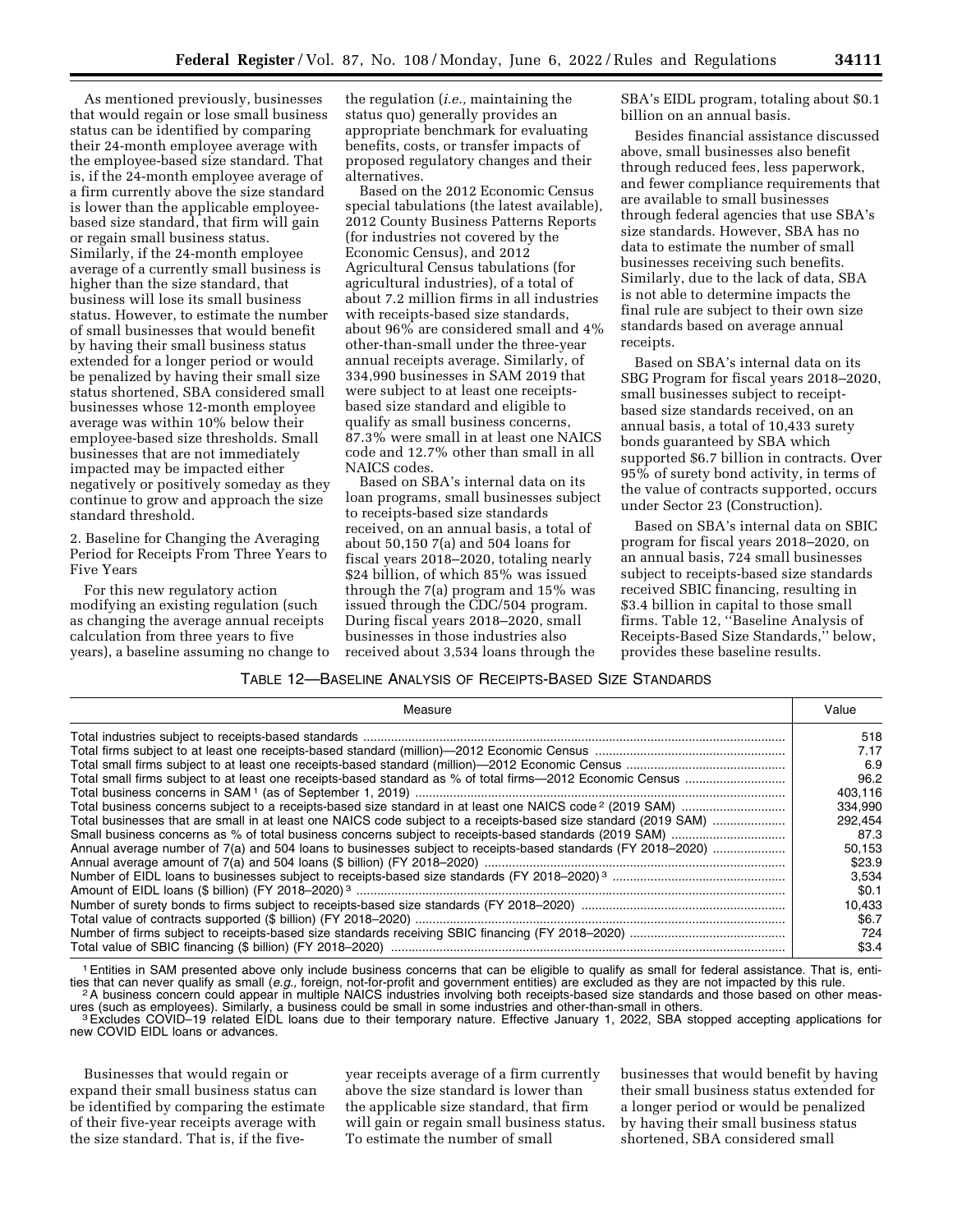businesses whose three-year average annual receipts was within ten percent below their receipts-based size thresholds. Depending upon whether their annual receipts are growing or declining, small businesses that are not immediately impacted may be impacted, either positively (*i.e.,* gaining small business status) or negatively (*i.e.,*  losing small business status) someday as they continue to grow and approach the size standard threshold as in the current three-year averaging method. However, SBA is not able to quantify such impacts now.

### *D. Expansions in Small Business Size Status*

1. *Expansive Effects of Changing the Averaging Period for Employees From 12 Months to 24 Months* 

The most significant expansive effects to businesses from the change in the averaging period for calculation of the number of employees for size standards from 12 months to 24 months include: (i) Enabling some mid-size businesses currently categorized above their corresponding size standards to gain or regain small business size status and thereby qualify for participation in federal assistance intended for small businesses, and (ii) Allowing some advanced and larger small businesses

close to their size thresholds to lengthen their small business status for a longer period and thereby continue their participation in federal small business programs. These programs include SBA's Business and Disaster Loan Programs, SBG and SBIC Programs, and Federal Procurement Programs intended for small businesses. Federal Procurement Programs provide targeted, set-aside opportunities for small businesses under SBA's various business development and contracting programs, including 8(a) Business Development (BD), HUBZone, Women-Owned Small Business (WOSB), Economically Disadvantaged Women-Owned Small Business (EDWOSB), and Service-Disabled Veteran-Owned Small Business (SDVOSB) programs. Expansive effects accruing to businesses gaining and extending small status are presented below in Table 13, ''Expansive Impacts of Changing the Averaging Period for Employees from 12 Months to 24 Months.'' The results in Table 13 pertain to businesses and industries subject to employee-based size standards only.

As shown in Table 13, of 21,155 firms not currently considered small in any employee-based size standards, 390 (or 1.8%) would benefit from the change by gaining or regaining small status under

the 24-month employee average in at least one NAICS industry that is subject to an employee-based size standard. Additionally, 373 or 0.3% of small businesses within 10% below size standards would see their average number of employees decrease under the 24-month averaging period, consequently enabling them to keep their size status for a longer period.

Using the 2012 Economic Census, SBA estimated that about 280 or 1.3% of currently large businesses would gain or regain small status and about 1,200 or 0.2% of total small businesses would see their small business status extended for a longer period as the result of the change in the calculation of employees. These results are shown in Table 13, below.

With more businesses qualifying as small under the change in the calculation of employees, federal agencies will have a larger pool of small businesses from which to draw for their small business procurement programs. Growing small businesses that are close to exceeding the current employeebased size standards will be able to retain their small business status for a longer period under the 24-month employee average, thereby enabling them to continue to benefit from the small business programs.

TABLE 13—EXPANSIVE IMPACTS OF CHANGING AVERAGING PERIOD FOR EMPLOYEES FROM 12 MONTHS TO 24 MONTHS

| Impact of the change                                                                                                                                                                     | Large firms<br>gaining small<br>status | Small firms<br>extending<br>small<br>status | Total<br>expansive<br>impact |
|------------------------------------------------------------------------------------------------------------------------------------------------------------------------------------------|----------------------------------------|---------------------------------------------|------------------------------|
|                                                                                                                                                                                          | 196                                    | 184                                         | 1260                         |
| Number of large firms becoming small or/and small firms extending small status-SAM (as of                                                                                                | 390                                    | 373                                         | 2757                         |
| Large firms becoming small or/and small firms with extended small status as % of total large<br>Number of large firms becoming small or/and small firms extending small status-2012 Eco- | 1.8                                    | 0.3                                         | 0.5                          |
|                                                                                                                                                                                          | 281                                    | 1,203                                       | 1.484                        |
| Large firms becoming small or/and small firms extending small status as % of total large or/                                                                                             | 1.3                                    | 0.2                                         | 0.2                          |
| Number of large firms becoming small or/and small firms extending small status for small                                                                                                 | 139                                    | 83                                          | 219                          |
| Additional small business dollars available to newly qualified firms or/and current small firms                                                                                          | 332.7                                  | 90.5                                        | 423.2                        |
| Additional small business dollars as % total small business contract dollars in the baseline                                                                                             | 0.7                                    | 0.2                                         | 0.9                          |
| Number of additional 7(a) and 504 loans to newly qualified firms or/and current small firms                                                                                              |                                        |                                             | $\overline{2}$               |
| Additional 7(a) and 504 loan amount to newly qualified firms or/and current small firms ex-                                                                                              | 0.01                                   | 0.02                                        | 0.03                         |
| Additional 7(a) and 504 loan amount as % of total 7(a) and 504 loan amount in the baseline                                                                                               | 0.0                                    | 0.0                                         | 0.01                         |
| Number of additional EIDL loans to newly qualified firms or/and small firms extending small                                                                                              |                                        |                                             |                              |
| Additional EIDL loan amount to newly qualified firms or/and small firms with extended small                                                                                              | $\Omega$                               | $\Omega$                                    | 0                            |
|                                                                                                                                                                                          | 0                                      | 0                                           | 0                            |
| Additional EIDL loan amount as % of total loan amount in the baseline <sup>3</sup> (FY 2018-2020)                                                                                        | 0                                      | O                                           | 0                            |

1Total impact represents total unique industries impacted to avoid double counting as some industries have large firms gaining small status

<sup>2</sup>Total impact represents total unique firms impacted to avoid double counting as some firms may gain small business status in at least one NAICS code, while extending small business status in at least one other NAICS code.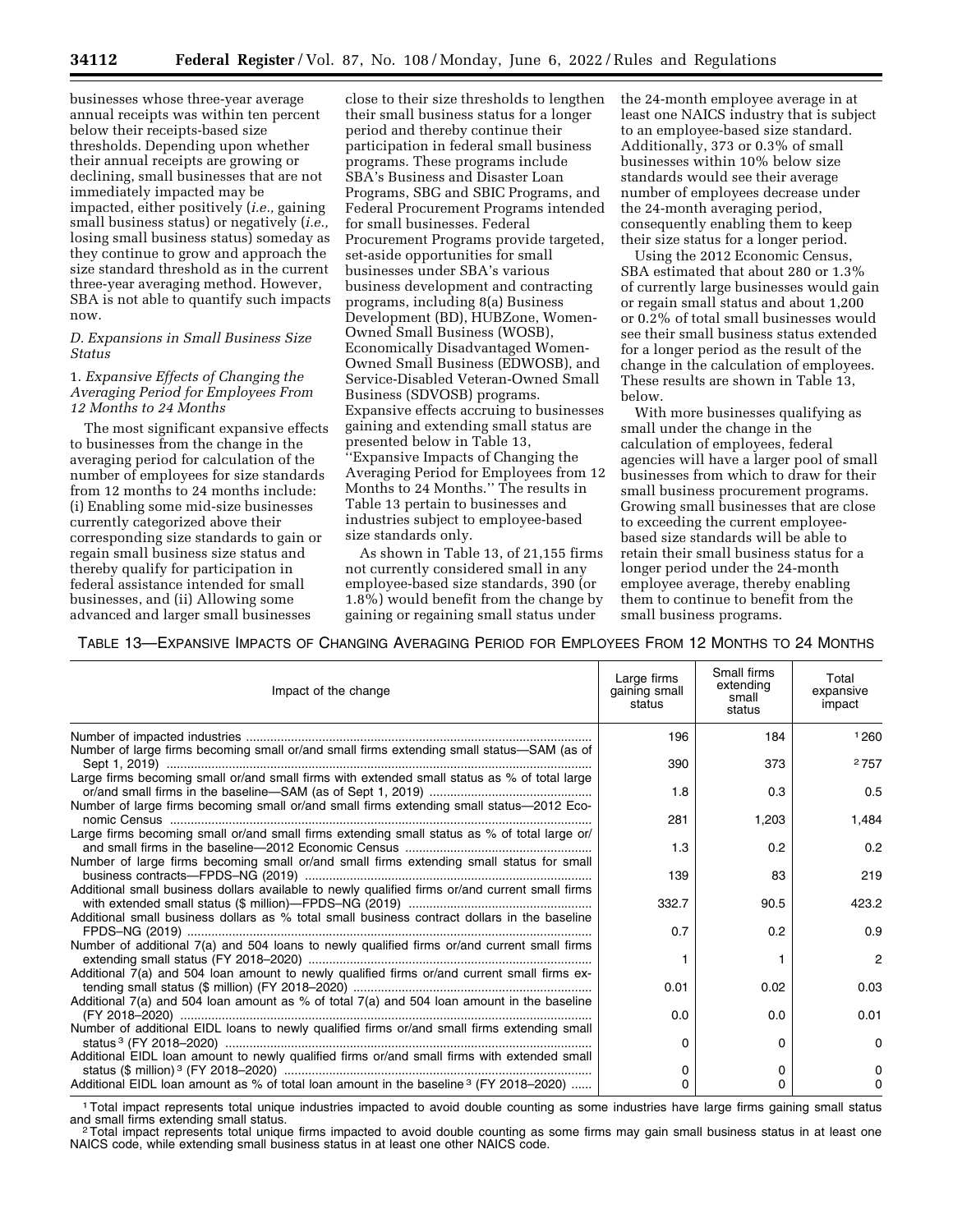3Excludes COVID–19 related EIDL loans due to their temporary nature. Effective January 1, 2022, SBA stopped accepting applications for new COVID EIDL loans or advances.

Based on the FPDS–NG data for fiscal year 2019, as shown in Table 13, SBA estimates that those newly-qualified small businesses (*i.e.,* large businesses gaining small status) under the final rule could receive about \$333 million in small business contract dollars annually under SBA's small business, 8(a) BD, HUBZone, WOSB, EDWOSB, and SDVOSB programs. That represents a 0.7% increase to total small business contract dollars from the baseline in Table 11, above. Additionally, small businesses could receive approximately \$90 million in additional small business contract dollars because of extension of their small business status, which is about a 0.2% increase from the total small business contract dollars in the baseline. That is, businesses gaining or extending small business status could receive about \$423 million in additional small business contract dollars, which is a 0.9% increase to the total small business dollars in the baseline.

Under SBA's 7(a) and 504 loan programs, based on the data for fiscal years 2018–2020, SBA estimates up to about one SBA 7(a) or 504 loans totaling nearly \$0.01 million could be made to these newly-qualified small businesses under the change in this final rule. Additionally, small businesses could receive one SBA 7(a) or 504 loans totaling nearly \$0.02 million due to the extension of their size status. These amounts represent a 0.001% increase to the 7(a) and 504 loan amount in the baseline.

Newly-qualified small businesses and those with extended small business status under the 24-month averaging period may also benefit from the SBA's EIDL loan program. However, since the benefit provided through this program is contingent on the occurrence and severity of a disaster in the future, SBA cannot make a meaningful estimate of this impact. Based on the historical trends of the SBA's EIDL loan data which shows that firms receiving loans under employee-based size standards are well below the industry size thresholds, SBA estimates that newlydefined small businesses and small businesses extending small business status for a longer period would not receive any additional EIDL loans under the change adopted in this final rule.

SBA also assessed the impacts of the changes in the SBG Program. SBA estimates that the changes to the averaging period for employees will have no impacts on the program as most surety bonds guaranteed by SBA go to

firms much smaller than their respective employee-based size standards or to firms operating under a receipts-based size standard. These firms would continue to be eligible for SBA surety bonds after adoption of the change to the averaging period for employee-based size standards in this final rule., Thus, SBA believes that changing the averaging period for employee-based size standards from 12 months to 24 months will have no impact on the SBG Program.

Additionally, SBA assessed the impacts of the changes in the SBIC Program. Similar to the distribution of firms under SBA's financial assistance programs discussed above, the majority of firms subject to employee-based size standards that receive capital through an SBIC are generally much smaller than their respective industry size standard. Based on internal data from fiscal years 2018–2020, SBA estimates that only about 10% of firms receiving SBIC financing are greater than 90% of their respective employee-based size standard. Moreover, only a small proportion (about 0.06%) of total small businesses subject to employee-based size standards that are eligible to participate in the SBIC program receive financing through an SBIC. Thus, based on these historical trends of the SBIC program, SBA believes that changing the averaging period for employee-based size standards from 12 months to 24 months will have no impact on the program as there are likely few firms with expansive impacts at the higher margin of their respective employeebased size standard that would participate in and receive funding through the SBIC program.

The added competition from more businesses qualifying as small may result in lower prices to the Federal Government for procurements set aside or reserved for small businesses, but SBA cannot quantify this impact. Costs could be higher when full and open contracts are awarded to HUBZone businesses that receive price evaluation preferences. However, with agencies likely setting aside more contracts for small businesses in response to a larger pool of small businesses under the change adopted in this final rule, HUBZone firms might end up getting more set-aside contracts and fewer full and open contracts, thereby resulting in some cost savings to federal agencies. SBA cannot estimate such costs savings, as it is impossible to determine the number and value of unrestricted

contracts to be otherwise awarded to HUBZone firms that will be awarded as set-asides. However, such cost savings are likely to be relatively small as only a small fraction of full and open contracts are awarded to HUBZone businesses.

Additionally, the newly-defined small businesses, as well as those with a longer small business status, would also benefit from reduced fees, less paperwork, and fewer compliance requirements but SBA has no data to quantify this impact.

The change in the averaging period for employees from 12 months to 24 months will also address some of the challenges and uncertainties small businesses face in the open market once they graduate from their small business status. Small and mid-size businesses experience a considerable disadvantage in competing for full and open contracts against large businesses, including the largest in the industry. These large businesses often have several competitive advantages over small and mid-size firms, including vast past performance qualifications and experience, strong brand-name recognition, a plethora of professional certifications, security clearances, and greater financial and marketing resources. Small and mid-size businesses cannot afford to maintain these resources, leaving them at a considerable disadvantage.

With contracts getting bigger, one large set-aside contract could throw a firm out of its small business size status, thereby subjecting it to certain requirements that apply to other-thansmall firms, such as developing subcontracting plans. That firm may not have the infrastructure, existing business processes, and/or other resources in place in order to comply with such requirements. This may also result in constant shuffling between small and other-than-small status.

By allowing smaller mid-size companies that have just exceeded the size threshold to regain small business status and advanced small businesses close to size standards to prolong their small business status for a longer period, this final rule can expand the pool of qualified small firms for agencies to draw upon to meet their small business requirements.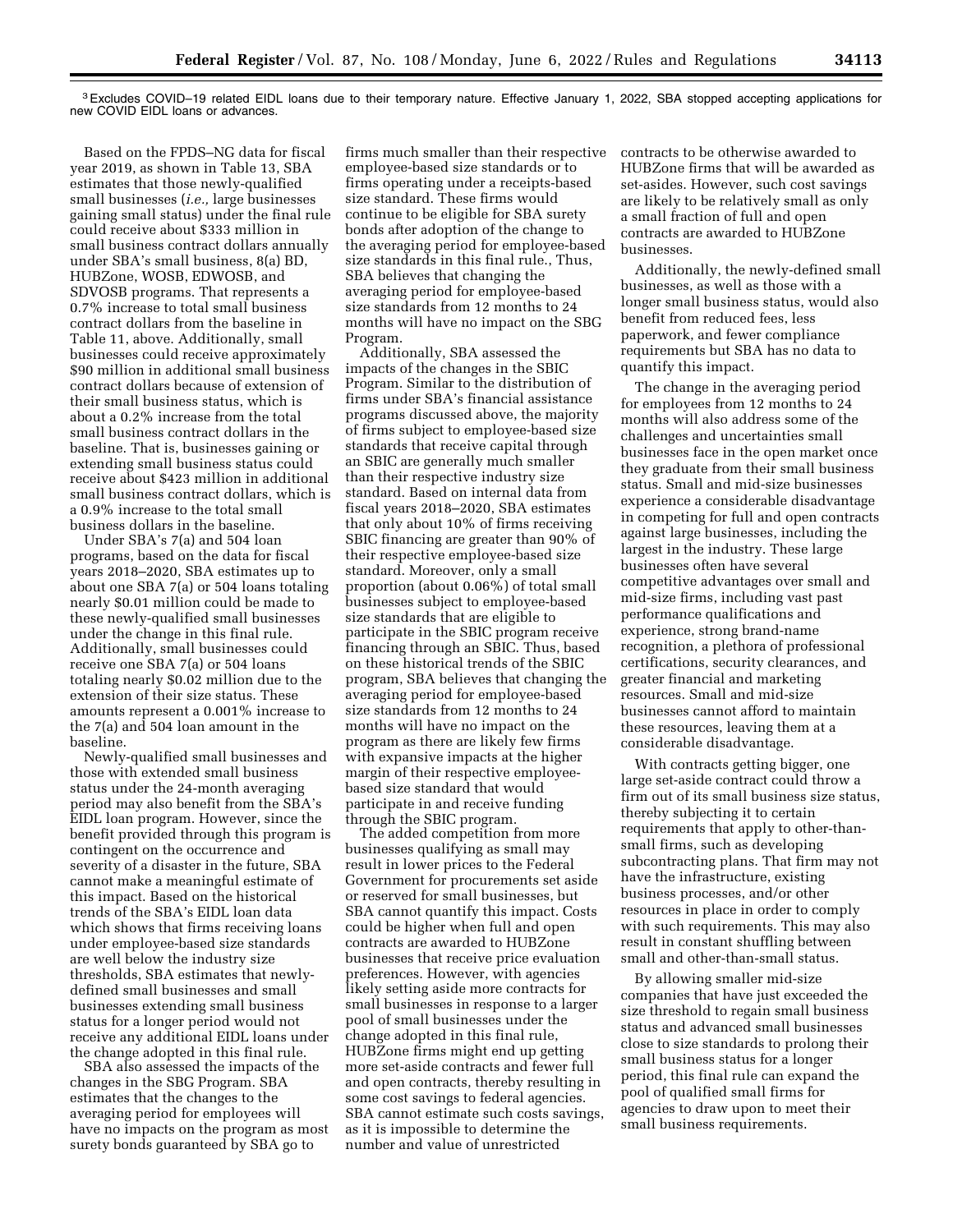2. Expansive Effects of Changing the Averaging Period for Receipts From Three Years to Five Years

The most significant benefits to businesses from the change in the period for calculation of average annual receipts from three years to five years include: (i) Enabling some mid-size businesses currently categorized above their corresponding size standards to gain or regain small business status and thereby qualify for participation in federal assistance intended for small businesses, including access to SBA's financial assistance and (ii) Allowing some advanced and larger small businesses close to their size thresholds to lengthen their small business status

for a longer period and thereby continue their participation in SBA's Business Loan, Disaster Loan, SBG, and SBIC Programs. Benefits accruing to businesses gaining and extending small business status are presented below in Table 14, ''Expansive Impacts of Changing the Averaging Period for Receipts from 3 Years to 5 Years.'' The results in Table 14 pertain to businesses and industries subject to SBA's receiptsbased size standards only.

As shown in Table 14, of 42,536 firms not currently considered small in any receipts-based size standards, 3,320 (or 6.4%) would benefit from the change by gaining or regaining small business status under the five-year receipts average in at least one NAICS industry

that is subject to a receipts-based size standard. Additionally, nearly 3,600 or 1.2% of small businesses within 10% below size standards would see their annual receipts decrease under the fiveyear averaging period, consequently enabling them to keep their small business status for a longer period.

Using the 2012 Economic Census, SBA estimated that more than 5,900 or 3.3% of currently large businesses would gain or regain small business status and more than 61,250 or 0.9% of total small businesses would see their small business status extended for a longer period as the result of this final rule. These results are shown in Table 14.

# TABLE 14—EXPANSIVE IMPACTS OF CHANGING THE AVERAGING PERIOD FOR RECEIPTS FROM 3 YEARS TO 5 YEARS

| Impact of change                                                                                                                                                           | Firms gaining<br>small business<br>status | Firms extending<br>small business<br>status | Total expansive<br>impact |
|----------------------------------------------------------------------------------------------------------------------------------------------------------------------------|-------------------------------------------|---------------------------------------------|---------------------------|
|                                                                                                                                                                            | 377                                       | 382                                         | 1447                      |
| Number of large firms becoming small or/and small firms extending small business                                                                                           | 3,320                                     | 3,579                                       | 26,542                    |
| Large firms becoming small or/and small firms with extended small business status<br>as % of total large or/and small firms in the baseline—SAM (as of Sept 1, 2019)       | 6.4                                       | 1.2                                         | 2.0                       |
| Number of large firms becoming small or/and small firms extending small business                                                                                           | 5,938                                     | 61,263                                      | 67,201                    |
| Large firms becoming small or/and small firms extending small business status as %<br>of total large or/and small firms in the baseline—2012 Economic Census               | 3.3                                       | 0.9                                         | 0.9                       |
| Number of additional 7(a) and 504 loans to newly qualified firms or/and current small                                                                                      |                                           | 4                                           | 5                         |
| Additional 7(a) and 504 loan amount to newly qualified firms or/and current small                                                                                          | \$0.2                                     | \$1.9                                       | \$2.1                     |
| Additional 7(a) and 504 loan amount as % of total disaster loan amount in the base-                                                                                        | 0.0                                       | 0.0                                         | 0.01                      |
| Number of additional EIDL loans to newly qualified firms or/and small firms extending                                                                                      |                                           |                                             | 2                         |
| Additional EIDL loan amount to newly qualified firms or/and small firms with extended<br>Additional EIDL loan amount as % of total loan amount in the baseline 3 (FY 2018– | \$0.001                                   | \$0.003                                     | \$0.004                   |
|                                                                                                                                                                            | 0.0                                       | 0.0                                         | 0.03                      |

<sup>1</sup> Total impact represents total unique industries impacted to avoid double counting as some industries have large firms gaining small business status.

<sup>2</sup>Total impact represents total unique firms impacted to avoid double counting as some firms may gain small business status in at least one<br>NAICS code, while extending small business status in at least one other NAICS cod

<sup>3</sup> Excludes COVID-19 related EIDL loans due to their temporary nature. Effective January 1, 2022, SBA stopped accepting applications for new COVID EIDL loans or advances.

Growing small businesses that are close to exceeding the current size standards will be able to retain their small business status for a longer period under the five-year receipts average, thereby enabling them to continue to benefit from the small business programs.

Under SBA's 7(a) and 504 loan programs, based on the data for fiscal years 2018–2020, SBA estimates that one SBA 7(a) or 504 loans totaling \$0.2 million could be made to these newly qualified small businesses under the change adopted in this final rule. Additionally, small businesses could receive up to four SBA 7(a) or 504 loans

totaling \$1.9 million due to the expansion of their size status. Together, these amounts represent a 0.01% increase to the loan amount in the baseline.

Newly-qualified small businesses and those with extended small business status will also benefit from the SBA's EIDL program. Since the benefit provided through this program is contingent on the occurrence and severity of a disaster in the future, SBA cannot make a meaningful estimate of this impact. However, based on the historical trends of the SBA EIDL loan data, SBA estimates that, on an annual basis, the newly-defined small

businesses under the change could receive about one EIDL loan, totaling about \$0.001 million. Similarly, extending small business status for a longer period could result in small businesses receiving one disaster loan, totaling about \$0.003 million. These results are presented in Table 14, above.

SBA also assessed the impacts of the changes in the SBG Program. Based on internal data for fiscal years 2018–2020, SBA estimates that, on an annual basis, about two additional bonds supporting \$0.6 million in contracts could be made to newly qualified small businesses subject to receipts-based size standards under the change. SBA believes that this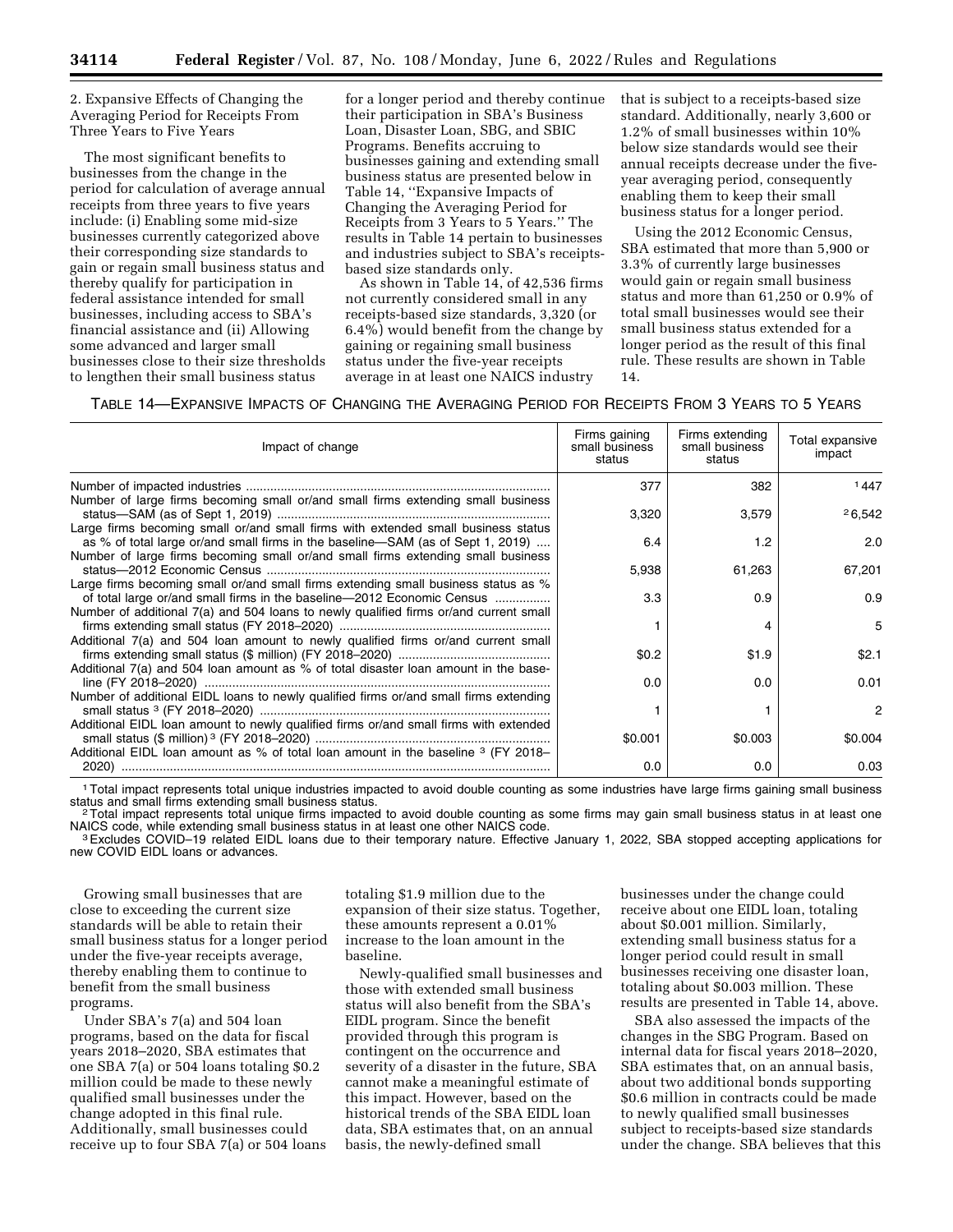impact is *de minimis* as these figures represent an increase of less than 0.02% of the total number of bonds guaranteed by SBA and the total value of contracts supported on an annual basis as compared to the amounts in the baseline.

Additionally, SBA assessed the impacts of the changes in the SBIC Program. While the majority of firms subject to receipts-based size standards that receive capital through an SBIC are much smaller than their respective industry size standard, based on internal data from fiscal years 2018– 2020, SBA estimates that about 42% of firms receiving SBIC financing are greater than 90% of their respective employee equivalent receipts-based size standard.4 However, similar to the proportion of firms receiving capital from SBICs under employee-based size standards, only a small proportion (about 0.01%) of total small businesses subject to receipts-based size standards that are eligible to participate in the SBIC program receive financing through

an SBIC. Based on these historical trends, SBA estimates that, under the change to the averaging period for receipts, on an annual basis, about three additional firms subject to receiptsbased size standards could receive about \$14 million in SBIC financing. SBA believes that this impact is *de minimis*  as these figures represent an increase of less than 0.4% of total financings as compared to the amounts in the baseline. Additionally, the newlydefined small businesses, as well as those with a longer small business status, would also benefit from reduced fees, less paperwork, and fewer compliance requirements, but SBA has no data to quantify this impact.

# *E. Contractions in Eligibility for Small Business Status*

1. Contractive Effects of Changing the Averaging Period for Employees From 12 Months to 24 Months

As stated previously, the change enacted under Public Law 116–283 may

not always and necessarily benefit every small business concern. When businesses' monthly employees are declining or when the number of employees for the latest 12 months are lower than those for the earliest 12 months of the 24-month averaging period, the 24-month employee average would be higher than the 12-month average, thereby ejecting small businesses out of their small status sooner or rendering some small businesses other than small immediately. Such small businesses would no longer be eligible for federal small business opportunities, such as SBA's loans, federal small business contracts, and other federal assistance available to small businesses. These impacts are provided in Table 15, ''Contractive Impacts from Changing the Averaging Period for Employees from 12 Months to 24 Months,'' below.

TABLE 15—CONTRACTIVE IMPACTS FROM CHANGING THE AVERAGING PERIOD FOR EMPLOYEES FROM 12 MONTHS TO 24 **MONTHS** 

| Impact of the change                                                                           | Small firms<br>losing small<br>status | Small firms<br>shortening small<br>status | Total<br>contractive<br>impact |
|------------------------------------------------------------------------------------------------|---------------------------------------|-------------------------------------------|--------------------------------|
|                                                                                                | 190                                   | 64                                        | 1211                           |
| Number of small firms losing or/and shortening small status-SAM (as of Sept 1,                 | 260                                   | 101                                       | 2361                           |
| Small firms losing or shortening small status as % of total small firms-SAM (as of             | 0.2                                   | 0.08                                      | 0.3                            |
| Number of small firms losing or extending small status-2012 Economic Census                    | 763                                   | 287                                       | 1,050                          |
| Small firms losing or shortening small status as % of total small firms in the base-           |                                       |                                           |                                |
|                                                                                                | 0.1                                   | 0.04                                      | 0.2                            |
| Number of small firms losing or shortening small business eligibility for set-aside con-       |                                       |                                           |                                |
|                                                                                                | 178                                   | 20                                        | 197                            |
| Small business dollars unavailable to small firms losing or shortening small status (\$        |                                       |                                           |                                |
|                                                                                                | \$197.1                               | \$68.7                                    | \$265.8                        |
| Small business dollars as % of total small business dollars in the baseline                    | 0.42                                  | 0.15                                      | 0.56                           |
| Number of 7(a) and 504 loans unavailable to small firms losing or shortening small             |                                       |                                           |                                |
|                                                                                                |                                       |                                           | 2                              |
| 7(a) and 504 loan amount unavailable to small firms losing or shortening (\$ million)          |                                       |                                           |                                |
|                                                                                                | \$0.01                                | \$0.01                                    | \$0.02                         |
| Unavailable 7(a) and 504 loan amount as % of total loan amount in the baseline                 |                                       |                                           |                                |
|                                                                                                | 0.0                                   | 0.0                                       | 0.0                            |
| Number of EIDL loans unavailable to small firms losing or shortening small status <sup>3</sup> |                                       |                                           | 0.0                            |
| Unavailable EIDL loan amount to small firms losing or extending small status (\$ mil-          | 0.0                                   | 0.0                                       |                                |
|                                                                                                | \$0.0                                 | \$0.0                                     | \$0.0                          |
| Unavailable EIDL loan amount as % of total EIDL loan amount in the baseline (base-             |                                       |                                           |                                |
|                                                                                                | 0.0                                   | 0.0                                       | 0.0                            |
|                                                                                                |                                       |                                           |                                |

<sup>1</sup>Total impact represents total unique industries impacted to avoid double counting as some industries have small firms losing small status and small firms shortening small status.

<sup>2</sup> Total impact represents total unique firms impacted to avoid double counting as some firms may gain small business status in at least one<br>NAICS code, while extending small business status in at least one other NAICS co

<sup>3</sup> Excludes COVID–19 related EIDL loans due to their temporary nature. Effective January 1, 2022, SBA stopped accepting applications for new COVID EIDL loans or advances.

<sup>4</sup> Due to data limitations, SBA was not able to obtain revenue information for recipients of SBIC

financing, however, data on total employees were available. Thus, SBA analyzed the distribution of

firms by size using employee equivalent size standards.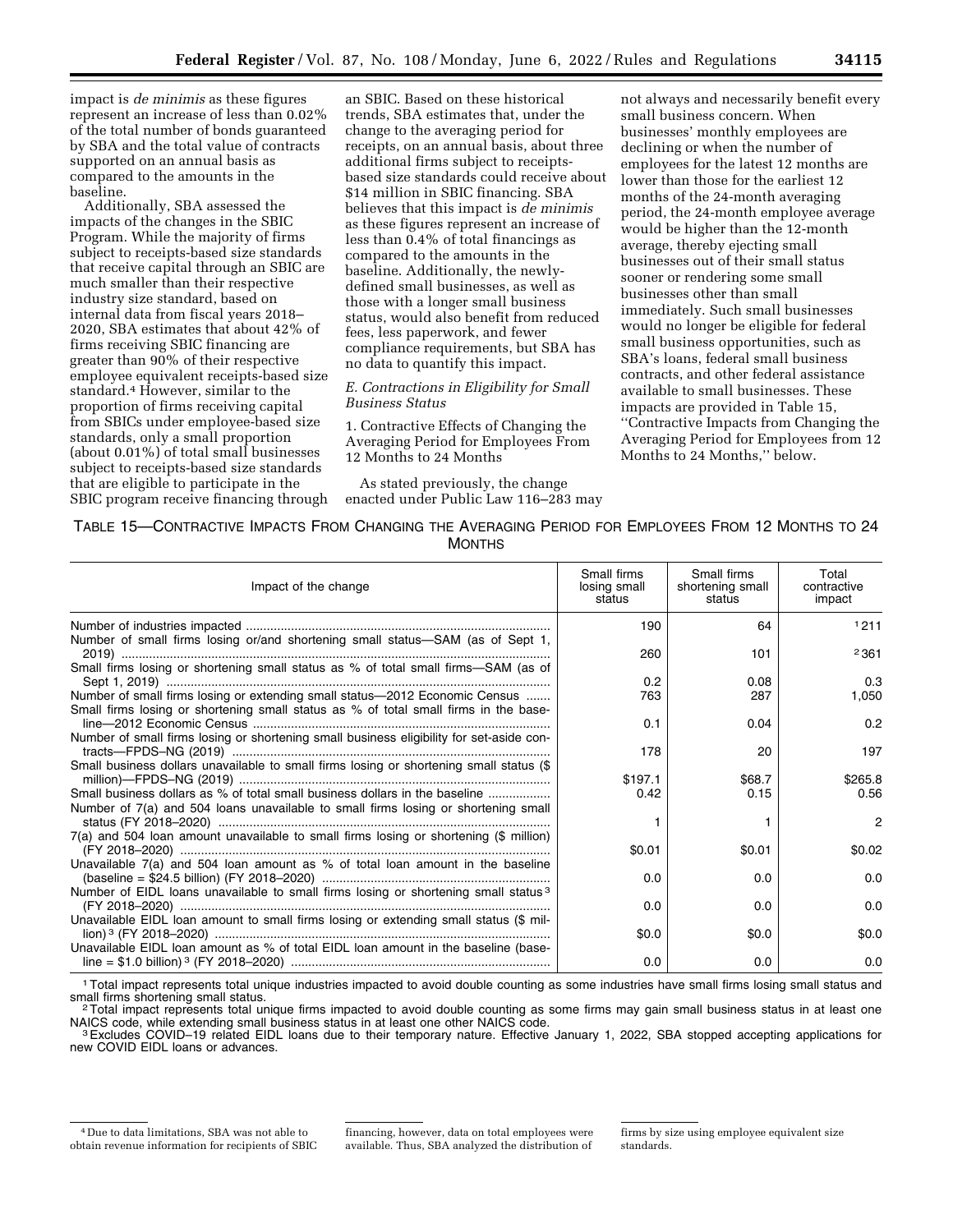As shown in Table 15, SBA estimates that, of 133,958 firms in 2019 SAM that were small under at least one employeebased size standard based on the 12 month employee average, 260 firms (or 0.2%) would lose their small status and another 100 firms (or 0.08%) would see their size status shortened as a result of the change adopted in this final rule. Similarly, based on the 2012 Economic Census data and 2012 Census of Agriculture, 763 firms would lose their small business status and 287 firms would see their size status shortened, which represent, respectively, 0.1% and 0.04% of total small firms subject to an employee-based size standard.

Based on the contract awards data from FPDS–NG for fiscal year 2019, businesses losing or shortening small status would lose access to about \$266 million in federal small business contract collars, which is about a 0.6% decrease from the corresponding value in the baseline. Similarly, based on SBA's loan data for fiscal years 2018– 2020 and the number of impacted firms from the Economic Census, SBA estimates that businesses losing or shortening small business status would also lose access to about \$0.02 million in SBA 7(a) and 504 loans. Based on the historical trends of the SBA's EIDL loan data which shows that firms receiving loans under employee-based size standards are well below the industry size thresholds, SBA estimates that businesses losing or shortening small business status would not lose access to any additional EIDL loans under the change adopted in this final rule. Similarly, based on the historical trends of the SBA's SBG and SBIC Programs, which shows that the majority of firms participating in these programs are much smaller than their respective employee-based size standards, or operate under a receipts-based size standard, SBA estimates that businesses losing or shortening small business status under the employee-based size standards would not lose access to any additional surety bond guarantees or SBIC financing under the change adopted in this final rule.

Businesses losing small status and those with size status shortened would also be deprived of other federal benefits available, including reduced fees and exemptions from certain paperwork and compliance requirements. However, there exists no data to quantify this impact.

Additionally, by enabling mid-size businesses to regain small business status and lengthening the small business status of advanced and successful larger small businesses, the final rule may disadvantage smaller

small businesses in more need of federal assistance than their larger counterparts in competing for federal opportunities. SBA frequently receives concerns from smaller small businesses that they lack resources, past performance qualifications and expertise to be able to compete against more resourceful, qualified and experienced large small businesses for federal opportunities for small businesses.

Besides having to register in SAM to be able to participate in federal contracting and update the SAM profile annually, small businesses incur no direct costs to gain or retain their small business status. All businesses willing to do business with the Federal Government have to register in SAM and update their SAM profiles annually, regardless of their size status. SBA believes that a vast majority of businesses that are willing to participate in federal contracting are already registered in SAM. Furthermore, this final rule does not establish the new size standards for the first time; rather, it merely proposes to modify the calculation of annual average receipts that apply to the existing size standards in accordance with a statutory requirement.

The change adopted in this final rule may entail some additional administrative costs to the Federal Government because more businesses may qualify as small for federal small business programs. For example, there will be more firms seeking SBA's loans; more firms eligible for enrollment in the Dynamic Small Business Search (DSBS) database or in *certify.sba.gov;* more firms seeking certification as 8(a)/BD or HUBZone firms or qualifying for small business, WOSB, EDWOSB, and SDVOSB status; and more firms applying for SBA's 8(a)/BD and Mentor-Protégé programs. With an expanded pool of small businesses, it is likely that federal agencies will set aside more contracts for small businesses under the change adopted in this final rule. One may surmise that this might result in a higher number of small business size protests and additional processing costs to agencies. However, the SBA's historical data on size protests actually show that the number of size protests actually decreased after an increase in the number of businesses qualifying as small as a result of size standards revisions as part of the first five-year review of size standards. Specifically, on an annual basis, the number of size protests dropped from about 600 during fiscal years 2011–2013 (review of most receipts-based size standards was completed by the end of fiscal year 2013) to less than 500 during fiscal

years 2017–2019. However, with more months of the data to be reviewed, 24 month averaging may increase time needed by size specialists to process a size protest. Among those newlydefined small businesses seeking SBA's loans, there could be some additional costs associated with compliance and verification of their small business status. However, small business lenders have an option of using the tangible net worth and net income based alternative size standard instead of using the industry-based size standard to establish eligibility for SBA's loans. For these reasons, SBA believes that these added administrative costs will be minor because necessary mechanisms are already in place to handle these added requirements.

Additionally, some federal contracts may possibly have higher costs. With a greater number of businesses defined as small under this final rule, federal agencies may choose to set aside more contracts for competition among small businesses only instead of using full and open competition. The movement of contracts from unrestricted competition to small business set-aside contracts might result in competition among fewer total bidders, although there will be more small businesses eligible to submit offers under the change adopted in this final rule. However, the additional costs associated with fewer bidders are expected to be minor since, by law, procurements may be set aside for small businesses under the 8(a) BD, HUBZone, WOSB, EDWOSB, or SDVOSB programs only if awards are expected to be made at fair and reasonable prices.

Costs may also be higher when full and open contracts are awarded to HUBZone businesses that receive price evaluation preferences. However, with agencies likely setting aside more contracts for small businesses in response to the availability of a larger pool of small businesses under the change to the averaging period for employees from 12 months to 24 months, HUBZone firms might end up getting fewer full and open contracts, thereby resulting in some cost savings to agencies. However, such cost savings are likely to be minimal as only a small fraction of unrestricted contracts are awarded to HUBZone businesses.

2. Contractive Effects of Changing the Averaging Period for Receipts From Three Years to Five Years

As stated previously, the change enacted under Public Law 115–324 may not always and necessarily benefit every small business concern. When businesses' annual revenues are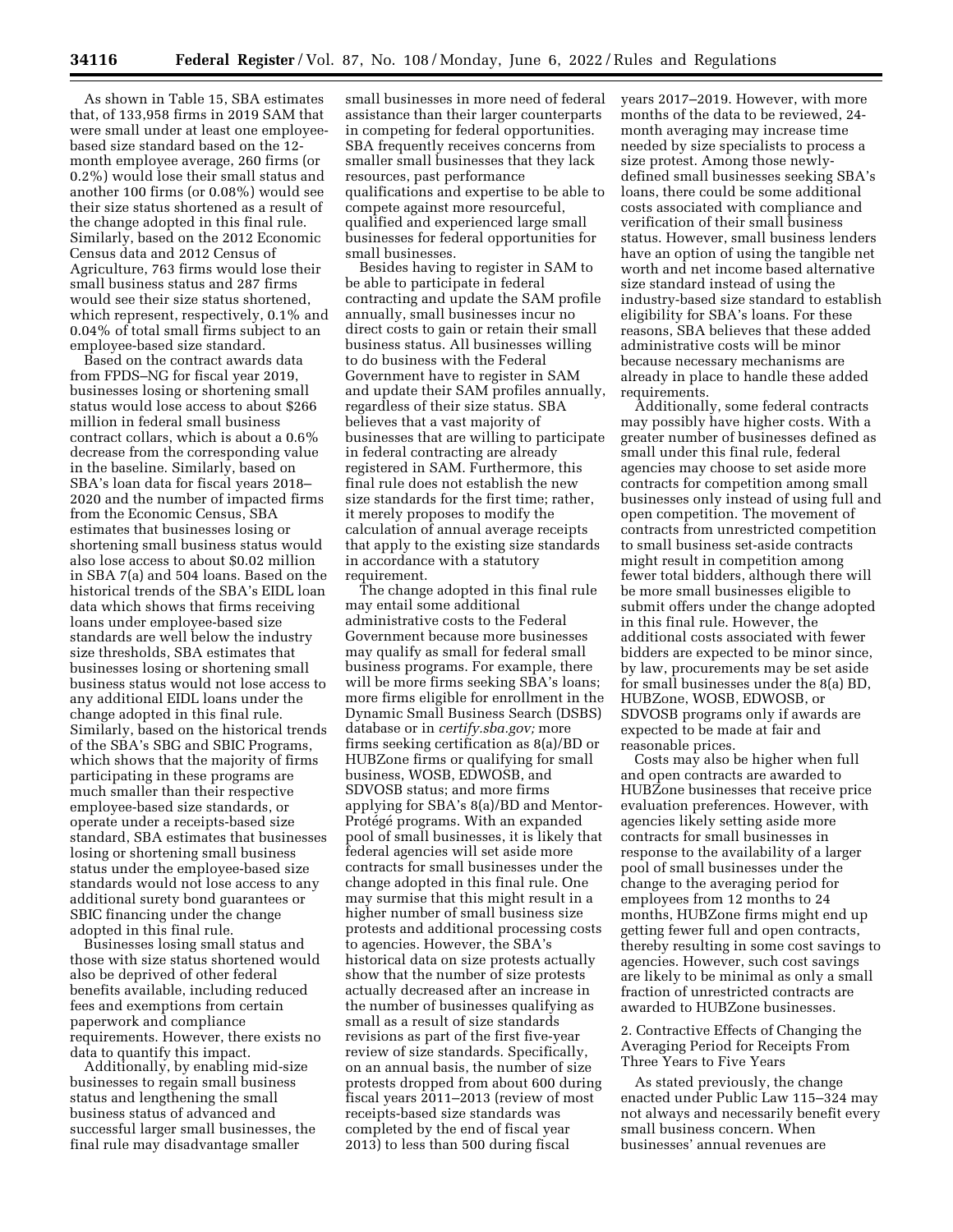declining or when annual revenues for the latest three years are lower than those for the earliest two years of the five-year period, the five-year average would be higher than the three-year average, thereby ejecting small businesses out of their small business status sooner or rendering some small businesses other than small immediately. Similarly, small businesses that lose their small business status would have to wait longer to qualify as small again. Such small businesses would no longer be eligible for federal small business opportunities, such as federal small business contracts, SBA loan programs and other Federal benefits (such as reduced fees and exemptions from certain paperwork and compliance requirements) available to small businesses. However, the SBA's proposal to allow businesses applying for its Business Loan, Disaster Loan, Surety Bond, and SBIC Programs to elect to use either the three-year receipts average or the five-year receipts average will mitigate such impacts. Moreover, the change in the averaging period for receipts in this final rule only applies to businesses in the SBA Business Loan, Disaster Loan, SBG, and SBIC Programs. In other words, the change in the calculation of average annual receipts in this final rule will have no impacts on businesses participating in federal procurement and all other nonprocurement programs except SBA Loan, SBG, and SBIC programs.

By enabling mid-size businesses to regain small business status and lengthening the small business status of advanced and successful larger small businesses, the final rule may disadvantage smaller small businesses in more need of federal assistance than their larger counterparts in competing for federal opportunities. SBA frequently receives concerns from smaller small businesses that they lack resources, past performance qualifications and expertise to be able to compete against more resourceful, qualified, and experienced larger small businesses for federal opportunities for small businesses. SBA believes that overall benefits to small businesses from this final rule change outweigh the costs to small businesses.

#### *F. Net Impact*

1. Net Impact of Changing the Averaging Period for Employees From 12 Months to 24 Months

As discussed elsewhere, the change in averaging period for employees would result in four primary impacts, which can be categorized as either having an 'expansive impact' or a 'contractive impact' on size status of both currently large and small businesses. Allowing some currently large firms to gain or regain small business status and some

advanced small firms to remain small for a longer period represents the expansive impact of the final rule. Causing some currently small firms to lose or shorten their small business is the rule's contractive impact.

Although businesses in a majority of industries with employee-based size standards would be both positively and negatively impacted by this final rule, in totality the number of firms with expansive impacts was generally greater than the number of firms with contractive impacts. The final rule would result in a net gain of about \$158 million (or 0.3% increase from the baseline) in federal small business contract dollars. The net impact of the final rule on SBA's loans was also positive, but very small. Specifically, SBA estimates a net gain of \$0.01 million in 7(a) and 504 loans and no change in EIDL loans as a result of changing the period for calculating the average number of employees for size standards from 12 months to 24 months. Similarly, SBA estimates that changes to the averaging period for employee-based size standards will have no impact on the Surety Bond and SBIC programs. Net impacts of the final rule are summarized in Table 16, ''Net Impact from Changing the Averaging Period for Employees from 12 Months to 24 Months.''

TABLE 16—NET IMPACT FROM CHANGING THE AVERAGING PERIOD FOR EMPLOYEES FROM 12 MONTHS TO 24 MONTHS

| Impact of the change                                                                | Total expansive<br>impact | Total contractive<br>impact | Net impact |
|-------------------------------------------------------------------------------------|---------------------------|-----------------------------|------------|
|                                                                                     | 757                       | 361                         | 396        |
| Impacted firms as % of total firms in the baseline—SAM (as of Sept 1, 2019)         | 0.5                       | 0.2                         | 0.3        |
|                                                                                     | 1.484                     | 1.050                       | 435        |
| Impacted firms as % of total firms in the baseline—2012 Economic Census             | 0.2                       | 0.2                         | 0.1        |
| Number of impacted firms eligible for set-aside contracts (FPDS-NG)                 | 219                       | 197                         | 22         |
|                                                                                     | \$423.2                   | \$265.8                     | \$157.8    |
| Small business dollars impacted as % total set-aside dollars in the baseline        | 0.9                       | 0.6                         | 0.3        |
|                                                                                     |                           |                             | 0          |
|                                                                                     | \$0.03                    | \$0.02                      | \$0.01     |
| $7(a)$ and 504 loan amount impacted as % of total $7(a)$ and 504 loan amount in the |                           |                             |            |
| baseline                                                                            | 0.0                       | 0.0                         | 0.0        |
|                                                                                     |                           |                             | 0          |
|                                                                                     | \$0.0                     | \$0.0                       | \$0.0      |
| EIDL loan amount impacted as % of total EIDL loan amount in the baseline 1          | 0.C                       | 0.0                         | n n        |

1Excludes COVID–19 related EIDL loans due to their temporary nature. Effective January 1, 2022, SBA stopped accepting applications for new COVID EIDL loans or advances.

2. Net Impact of Changing the Averaging Period for Receipts From Three Years to Five Years

Under SBA's decision allowing businesses to elect to choose either a three-year receipts average or a five-year receipts average to establish small business eligibility for its Business Loan, Disaster Loan, SBG, and SBIC Programs, none of the currently eligible

small businesses will experience a contractive impact from the change. In other words, the change will not cause any currently small businesses to lose or shorten their small business status. The change will enable some mid-size businesses above the size standard gain or regain small business status and some advanced small businesses close to the size standard to lengthen their small

status. In the absence of contractive impacts, the expansive impacts shown in Table 14 (above) will also represent as net impacts of the change.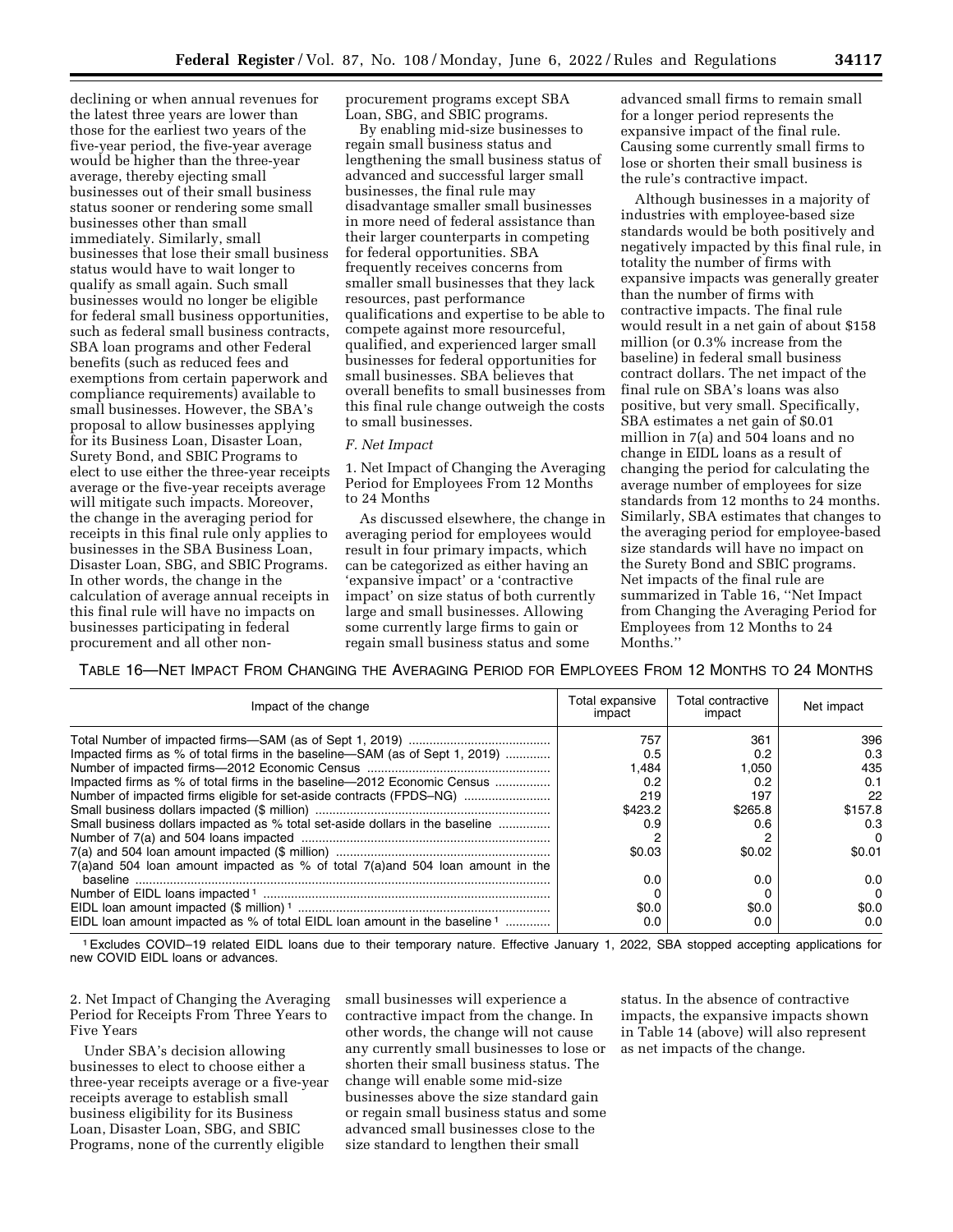# *G. Transfer Impacts*

1. Transfer Impacts of Changing the Averaging Period for Employees From 12 Months to 24 Months

The change may result in some redistribution of federal contracts between businesses gaining or extending small status and large businesses, and between businesses gaining or extending small status and other existing small businesses. However, it would have no impact on the overall economic activity since the total federal contract dollars available for businesses to compete for will not change. While SBA cannot quantify with certainty the actual outcome of the gains and losses from the redistribution of contracts among different groups of businesses, it can identify several probable impacts in qualitative terms. With the availability of a larger pool of small businesses under the change, some unrestricted federal contracts may be set aside for small businesses. As a result, large businesses may lose access to some federal contracts. Similarly, some currently small businesses may obtain fewer set-aside contracts due to the increased competition from some large businesses qualifying as small and advanced small businesses remaining small for a longer period. This impact may be offset by a greater number of procurements being set aside for all small businesses. With large businesses qualifying as small and advanced larger small businesses remaining small for a longer period under the final rule, smaller small businesses could face some disadvantages in competing for set-aside contracts against their larger counterparts. However, SBA cannot quantify these impacts.

2. Transfer Impacts of Changing the Averaging Period for Receipts From Three Years to Five Years

The change from a three-year averaging period to a five-year averaging period may result in some redistribution of federal contracts between businesses gaining or extending small business status and large businesses, and between businesses gaining or extending small business status and other existing small businesses. However, since the change in calculation of receipts in this final rule does not apply to federal contracting, these distributional impacts are not relevant for changing the averaging period for receipts from three years to five years.

### Executive Order 12988

This action meets applicable standards set forth in sections 3(a) and 3(b)(2) of Executive Order 12988, Civil Justice Reform, to minimize litigation, eliminate ambiguity, and reduce burden. This action does not have retroactive or preemptive effect.

### Executive Order 13132

For purposes of Executive Order 13132, SBA has determined that this final rule will not have substantial, direct effects on the States, on the relationship between the National Government and the States, or on the distribution of power and responsibilities among the various levels of government. Therefore, SBA has determined that this final rule has no federalism implications warranting preparation of a federalism assessment.

#### Executive Order 13563

Executive Order 13563 emphasizes the importance of quantifying both costs and benefits, reducing costs, harmonizing rules, and promoting flexibility. A description of the need for this regulatory action and benefits and costs associated with this action, including possible distributional impacts that relate to Executive Order 13563, is included above in the Benefit-Cost Analysis under Executive Order 12866. Additionally, Executive Order 13563, Section 6, calls for retrospective analyses of existing rules.

Following the enactment of Public Law 115–324, SBA issued a public notice advising business and contracting communities that SBA must go through a rulemaking process to implement the new law and that businesses still must report their receipts-based on a threeyear average until SBA changes its regulations. SBA updated the Small Business Procurement Advisory Council (SBPAC) at its March 26, 2019, April 23, 2019, and August 26, 2019, meetings about SBA's rulemaking process to implement Public Law 115–324. On April 18, 2019, SBA also presented an update on the implementation of Public Law 115–324 at the 2019 Annual Government Procurement Conference. Through phone calls and emails, SBA also advised business and contracting communities and other interested parties about SBA's process to implement the new law.

### Congressional Review Act

Subtitle E of the Small Business Regulatory Enforcement Fairness Act of 1996 (codified at 5 U.S.C. 801–808), also known as the Congressional Review Act or CRA, generally provides that before a rule may take effect, the agency promulgating the rule must submit a rule report, which includes a copy of the rule, to each House of the Congress

and to the Comptroller General of the United States. SBA will submit a report containing this rule and other required information to the U.S. Senate, the U.S. House of Representatives, and the Comptroller General of the United States. A major rule under the CRA cannot take effect until 60 days after it is published in the **Federal Register**. OIRA has determined that this rule is not a ''major rule'' as defined by 5 U.S.C. 804(2).

### Regulatory Flexibility Act (Final Regulatory Flexibility Analysis)

Under the Regulatory Flexibility Act (RFA), this final rule may have a significant economic impact on a substantial number of small businesses in industries subject to both employeebased and receipts-based size standards. As described above, this rule may affect small businesses in those industries seeking assistance under federal small business programs. Specifically, the change in the averaging period for calculating the number employees for size standards from 12 months to 24 months may have a significant impact on a substantial number of businesses in industries subject to employee-based size standards in terms of qualifying for federal small business programs, including Federal contracts set aside for small businesses and SBA's loan programs. Similarly, the change in the averaging period for receipts from three years to five years will also impact a substantial number of businesses in the SBA Business Loan, Disaster Loan, SBC, and SBIC programs.

Accordingly, immediately below, SBA sets forth a final regulatory flexibility analysis (FRFA) of this final rule to address the following questions: (1) What is the need for and objective of the rule? (2) What is SBA's description and estimate of the number of small businesses to which the rule will apply? (3) What are the projected reporting, record-keeping, and other compliance requirements of the rule? (4) What are the relevant federal rules that may duplicate, overlap, or conflict with the rule? (5) What alternatives will allow SBA to accomplish its regulatory objectives while minimizing the impact on small businesses?

### 1. *What is the need for and objective of the rule?*

First, section 863 of the NDAA 2021, Public Law 116–283, changed the averaging period for SBA's employeebased size standards from 12 months to 24 months. The intent of this final rule is to implement Public Law 116–283 by amending 13 CFR 121.106 such that a concern would average its employees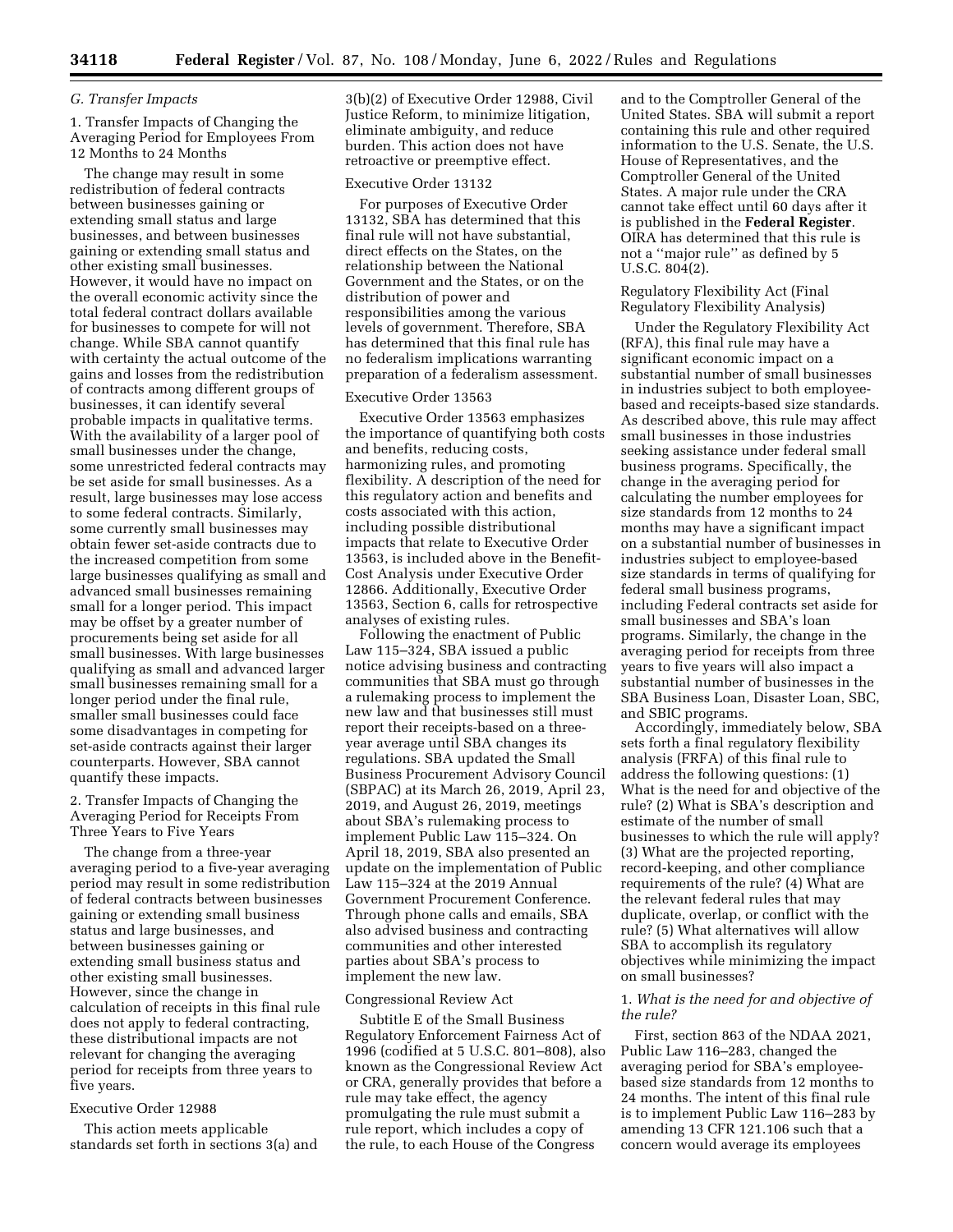over all pay periods in the preceding completed 24 months. Second, in 2018, Public Law 115–324 amended section 3(a)(2)(C)(ii)(II) of the Small Business Act by modifying the period for calculating average annual receipts for prescribing size standards for business concerns in services industries by an agency without separate statutory authority to issue size standards from three years to five years. In a final rule published December 5, 2019 (84 FR 66561), SBA implemented Public Law 115–324 by making changes to its receipts-based size standards for all SBA programs except the Business Loan and Disaster Loan Programs. This final rule would extend the changes to SBA's receipts-based size standards for the Business Loan, Disaster Loan, SBG, and SBIC Programs.

### 2. *What are SBA's description and estimate of the number of small businesses to which the rule will apply?*

This final rule applies to all small businesses that are subject to either an employee-based or a receipts-based size standard. Based on the 2012 Economic Census special tabulations, 2012 County Business Patterns Reports, and 2012 Agricultural Census tabulations, of a total of 680,266 firms in all industries with employee-based size standards to which this final rule will apply, 657,942 or about 96.7% are considered small under the 12-month employee average. Of 152,450 total concerns in SAM 2019 to which an employee-based size standard will apply, about 133,958 or 87.9% were small in at least one NAICS industry with an employee-based size standard. Similarly, based on the data from FPDS–NG for fiscal year 2019, about 39,700 unique firms in industries subject to employee-based size standards received at least one federal contract in 2019, of which 85.3%, or 33,867 were small.

Based on the same data sources listed above, of a total of nearly 7.2 million firms in all industries with receiptsbased size standards to which this final rule will apply, 6.9 million or about 96% were considered small under the three-years receipts average. Of 334,990 total concerns in SAM 2019 to which a receipts-based size standard will apply, 292,454 or 87.3% were small in at least one NAICS industry with a receiptsbased size standard.

# 3. *What are the projected reporting, record-keeping and other compliance requirements of the rule?*

The final rule changes existing reporting or record-keeping requirements for small businesses. To qualify for federal procurement and a

few other programs, businesses are required to register in SAM and to selfcertify that they are small at least once annually (FAR 52.204–13). For existing contracts, small business contractors are required to update their SAM registration as necessary, to ensure that they reflect the Contractor's current status (FAR 52.219–28). Businesses are also required to verify that their SAM registration is current, accurate, and complete with the submission of an offer for every new contract (FAR 52.204–7 and 52.204–8). Therefore, businesses opting to participate in those programs must comply with SAM requirements. There are no costs associated with SAM registration or certification. The change in the calculation of employees from a 12 month averaging period to a 24-month averaging period may result in some redistribution of federal contracts between businesses gaining or extending small status and large businesses, and between businesses gaining or extending small status and other existing small businesses. However, it would have no impact on the overall economic activity since the total federal contract dollars available for businesses to compete for will not change. Since the change in the calculation of annual average receipts in this final rule only applies to SBA financial assistance programs, this will have no impact on federal contracting and associated record-keeping requirements.

### 4. *What are the relevant federal rules which may duplicate, overlap, or conflict with the rule?*

Under section 3(a)(2)(C) of the Small Business Act, 15 U.S.C. 632(a)(2)(C), federal agencies must use SBA's size standards to define a small business, unless specifically authorized by statute to do otherwise. In 1995, SBA published in the **Federal Register** a list of statutory and regulatory size standards that identified the application of SBA's size standards as well as other size standards used by federal agencies (60 FR 57988 (November 24, 1995)). SBA is not aware of any federal rule that would duplicate or conflict with establishing size standards.

However, the Small Business Act and SBA's regulations allow federal agencies to develop different size standards if they believe that SBA's size standards are not appropriate for their programs, with the approval of SBA's Administrator (13 CFR 121.903). The Regulatory Flexibility Act, 5 U.S.C. 601(3), authorizes an Agency to establish an alternative small business definition, after consultation with the

Office of Advocacy of the U.S. Small Business Administration.

5. *What alternatives will allow SBA to accomplish its regulatory objectives while minimizing the impact on small entities?* 

By law, SBA is required to develop numerical size standards for establishing eligibility for federal small business assistance programs. Other than varying size standards by industry and changing the size measures or changing a measurement period, no practical alternative exists to the systems of numerical size standards. As stated elsewhere, the objective of this final rule is to change SBA's regulations on the calculation of business size in terms of average number of employees to implement Public Law 116–283 for all SBA programs and of average annual receipts to implement Public Law 115– 324 for the SBA's Business Loan, Disaster Loan, SBG, and SBIC programs.

This rule is expected to affect a substantial number of small entities, but the effects are not expected to be significant. However, to mitigate any unintended negative impacts of a fiveyear averaging period on small businesses and to allow small businesses to continue to use the threeyear receipts average, in this final rule SBA is allowing applicants in Business Loan, Disaster Loan, SBG, and SBIC programs to elect to calculate average annual receipts using either a three-year averaging period or a five-year averaging period.

### Paperwork Reduction Act

For purposes of the Paperwork Reduction Act, 44 U.S.C. Chapter 35, SBA determined that this rule will require technical amendments to existing information collections as described below. SBA did not receive any comments related to the information collection revisions discussed in the proposed rule. Thus, SBA will proceed to amend the information collections to reflect the changes made by this final rule.

With respect to SBA Form 355, Information for Small Business Size Determination, OMB Control Number 3245–0101, SBA will revise Instruction No. 5 to specify that respondents will use a 24-month average to calculate number of employees. In Part II, question 10, respondents will then provide an average number of employees over 24 months.

SBA has determined that the changes to the Form 355 will not impact the paperwork burden, and it will remain at 4 hours.